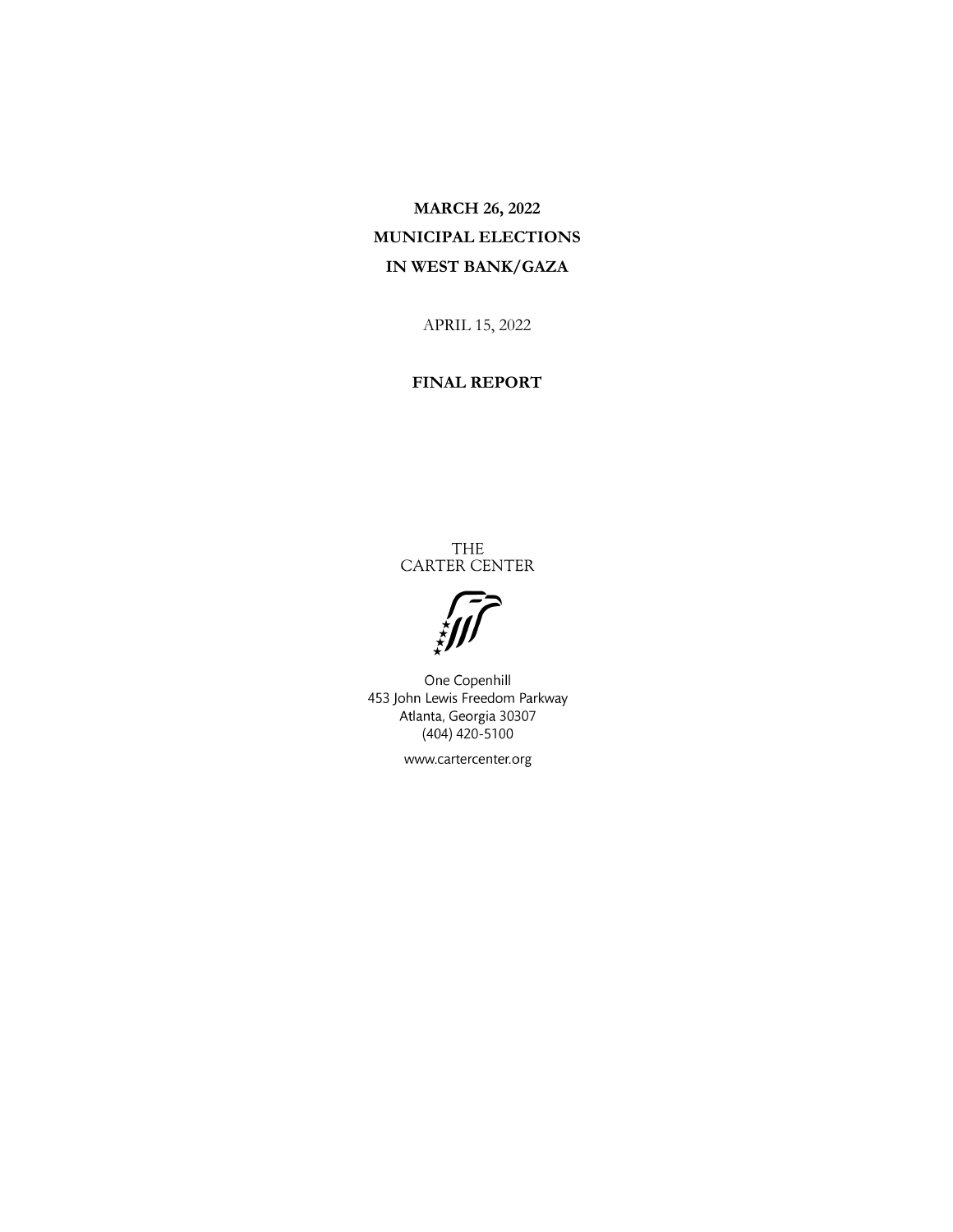# $\sqrt{\hat{y}}$

# March 26, 2022 Municipal Elections in West Bank/Gaza

# **Table of Contents**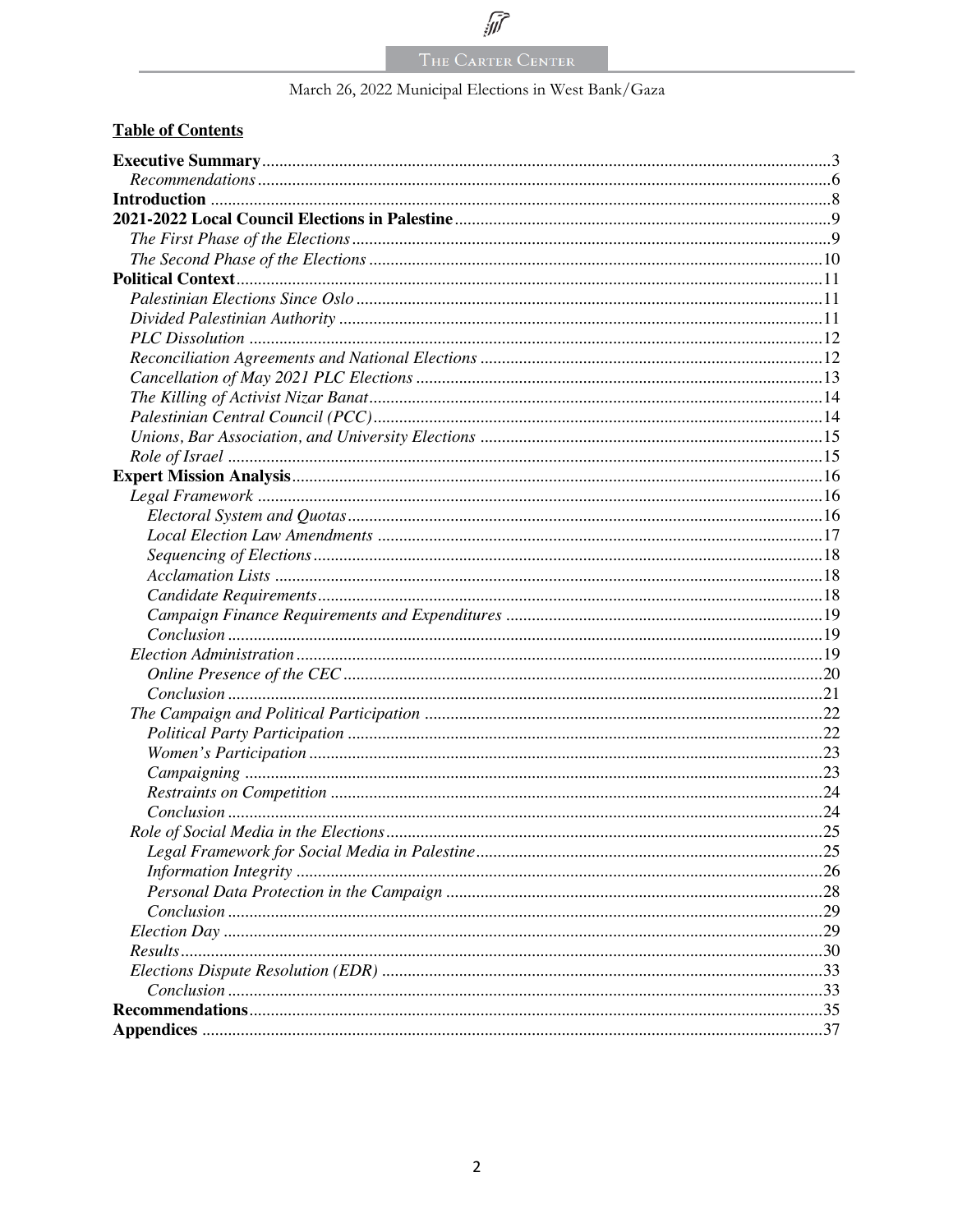#### March 26, 2022 Municipal Elections in West Bank/Gaza

### **Executive Summary**

Palestinians living in large cities in the West Bank went to the polls on March 26 in a peaceful and well-administered exercise to elect municipal councils. Virtually all of the major cities in the West Bank experienced competitive electoral contests, notwithstanding a formal boycott by Hamas and a highly challenging political and electoral environment marked by frequent human rights violations, including intimidation and harassment of political actors. The municipal elections were scheduled following the last-minute cancellation of national elections in May 2021 and provided West Bank Palestinians an opportunity to elect local councils. However, Hamas, which controls the Gaza Strip, prevented the occurrence of municipal elections there, and national elections have not been rescheduled.

In July 2021, shortly after the cancellation of the national elections, The Carter Center issued a statement strongly criticizing their indefinite postponement and proposing a series of steps to promote the conduct of credible polls that would renew the democratic mandate of Palestinian elected officials and help ensure that elected officials represent Palestinians' current needs and wants. This is particularly important because at least 40 percent of the voting-eligible population was too young to participate in the last national elections held in 2006. Although little progress has been made toward holding national elections, The Carter Center viewed the municipal elections as an important step and deployed an election expert mission to assess key aspects of the process.

The expert mission was duly accredited by the Central Elections Commission (CEC). Its threefold mandate was to assess: (a) the legal and administrative framework for the municipal elections; (b) the degree of political engagement, competition, and respect for the participatory rights of voters and candidates in the process, including in the online environment; and (c) the implications of the municipal elections for future Palestinian electoral exercises. During its March 14 to April 7 deployment, a four-person team met with individuals and groups in the West Bank and Gaza, including CEC members and senior staff, Palestinian Authority officials, candidates from various lists, representatives of leading Palestinian civil society organizations — including those monitoring human rights and the electoral process — various analysts of Palestinian affairs, and members of the international community. Given its small size and limited scope, the expert mission did not conduct a comprehensive assessment of election-day voting and counting processes, nor of the electoral process as a whole.

The March 26, 2022, polls were the second phase of municipal elections and were administered in 50 West Bank cities with populations of more than 15,000, with 234 candidate lists and 2,306 total candidates competing for seats. The first phase was conducted on Dec. 11, 2021, in small towns and villages, comprising 154 multi-list contests. Just under 65% of the eligible voters in those localities participated in the first phase of the municipal elections. A lack of political competition in some locations, mostly smaller towns, resulted in the election by acclamation of candidate lists in 185 locations.

Like previous West Bank municipal elections, held on a semi-periodic basis since 2004, the 2021-2022 municipal polls took place in a challenging political environment, including the continued Israeli occupation, a long-standing political impasse between the two leading Palestinian political movements, Fatah and Hamas, and the continued erosion of respect for human rights and fundamental freedoms in both the West Bank and Gaza.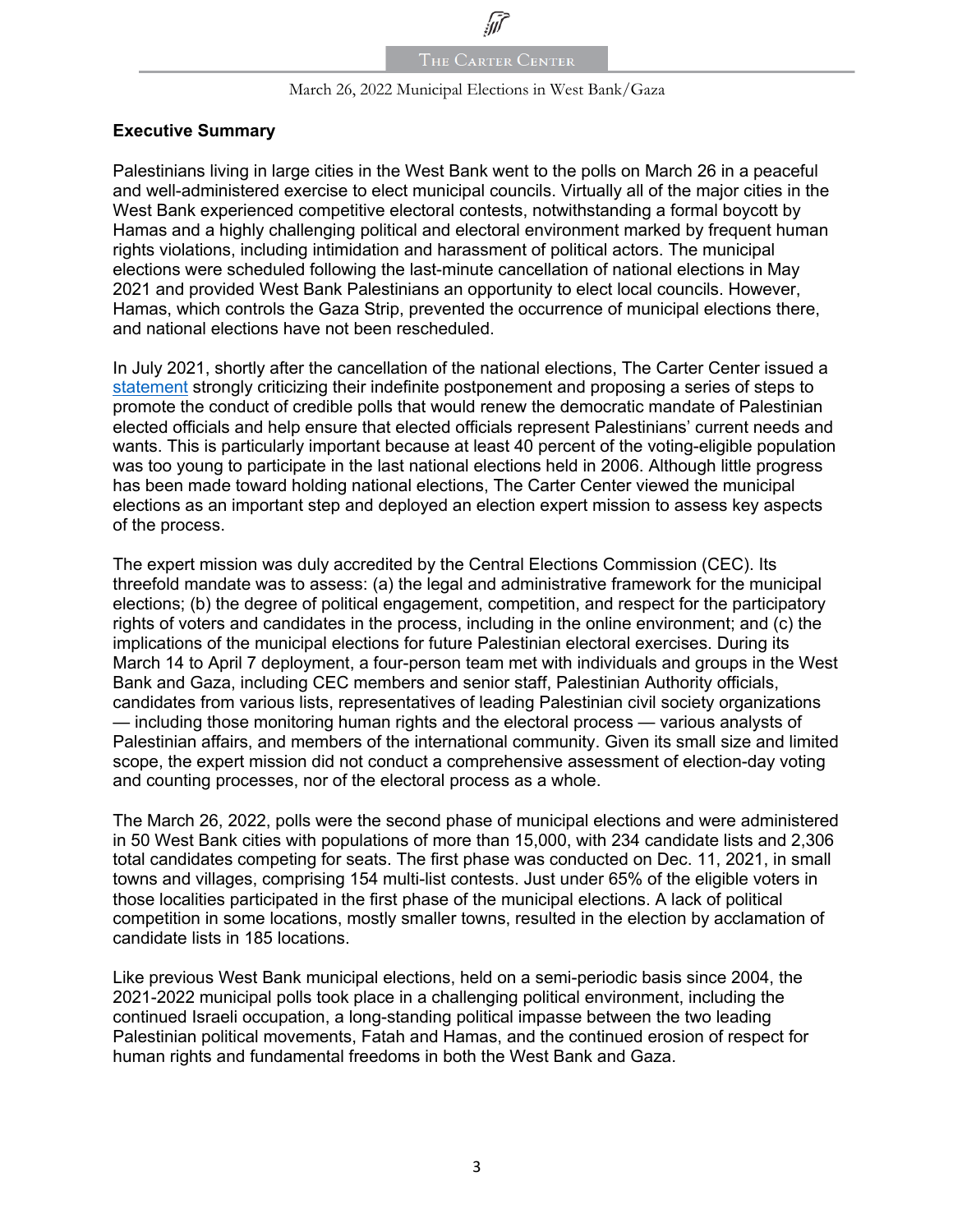#### March 26, 2022 Municipal Elections in West Bank/Gaza

During a two-week formal campaign period for the second phase of elections, candidates for the local councils solicited the support of voters through posters, public debates, and social media. However, restrictive legal provisions on freedoms of expression and assembly, the impact of the killing of activist Nizar Banat by Palestinian security forces (plus the subsequent repression of protesters who called for an investigation and accountability into Banat's case), the arrests of various candidates by Israeli authorities, and the fears caused by a repressive political environment all hindered the full expression of citizens' rights and cast a shadow over what was a technically well-administered electoral process.

Despite legal provisions restricting online freedom of expression, the digital sphere witnessed a lively campaign. Interlocutors reported a lower circulation of disinformation and inflammatory language than in the more polarized political context of the postponed 2021 legislative elections. Palestinian social media users benefited from effective civil society fact-checking throughout the municipal elections, though this was limited by insufficient collaboration between fact-checkers and social networks.

Few formal complaints were filed about the campaign or about election day procedures. Competing lists were well-represented by their agents at polling sites, and several Palestinian civil society organizations actively monitored the overall process.

According to the CEC, turnout in this phase was 53.8%, and 64.4% of council seats were won by candidates associated with independent lists — although several candidates on these lists were informally associated with existing parties. A quota system ensured that women would make up 18% of the seats in the new councils.

The CEC conducted the polls efficiently, announcing the results in an expeditious manner. Following the CEC announcement of the final results, each local council began the process of selecting a mayor, operating formally under the auspices of the Ministry of Local Government. However, the arrests of several leading candidates by Israeli security forces in the days before and after the March 26 polls raised questions about whether the winning lists would be able to designate their preferred choices or mayor and serves as a reminder of Israel's continued influence on Palestinian political life.

In meetings with the Carter Center's expert team, stakeholders across the spectrum expressed considerable admiration and respect for the CEC's efforts to ensure that the polls were welladministered. They noted in particular the CEC's work to ensure that voters had access to timely and professional voter education through effective use of online communications and to ensure that voters knew where their polling centers were located and could cast a free and secret ballot.

Although the municipal elections were well-administered, the political divide between the major political parties hinders genuine democratic development on a national level. Most Palestinian voters and candidates with whom the expert mission met are enthusiastic about participating in civic affairs; however, national elections have not occurred since 2006. The Palestinian Legislative Council, which suspended its activities in 2007, was dissolved by presidential decree in 2018. Two separate regimes exercise *de facto* control in the West Bank and the Gaza Strip. Multiple efforts at reconciliation have proved futile.

The municipal elections in the West Bank demonstrate that the legal and administrative framework could provide an adequate foundation to conduct national democratic elections;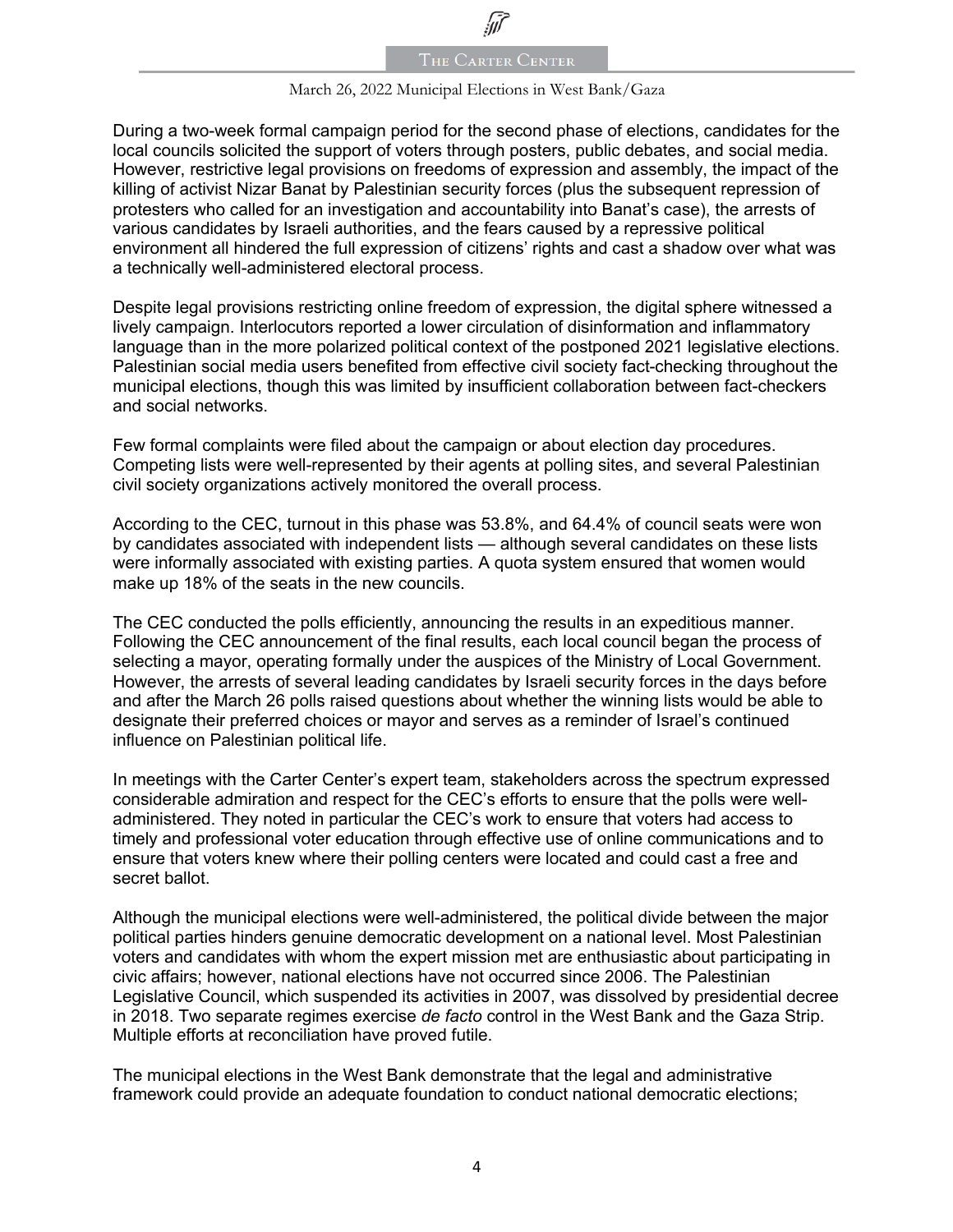#### March 26, 2022 Municipal Elections in West Bank/Gaza

however, the current political structures lack essential checks and balances between the executive and judicial branches, which could expose the process to manipulation or perceptions thereof. In addition, there are specific provisions in Law 10 of 2005 on the Local Council Elections that could be improved to facilitate inclusive and representative municipal governance bodies.

According to the Carter Center's expert mission, Palestinian interlocutors expressed hope that the elections would be a steppingstone for much-anticipated national elections and/or a third phase of municipal elections in the Gaza Strip. At the same time, many were skeptical that key leaders have the political will to make this happen. Likewise, most Palestinian interlocutors said they were hard-pressed to envision a scenario that allows for a credible, democratically elected government to reassert control over the Palestinian Authority in the near future. While acknowledging that the recent polls provided West Bank Palestinians an important opportunity to reinvigorate municipal council leadership, candidates and voters alike expressed doubt that municipal elections will mark the beginning of a more consistent affirmation of democratic rights.

Virtually all Palestinian stakeholders agree that reconciliation between Fatah and Hamas is essential. Ultimately, Palestine's political leaders must decide whether to use elections to serve as the mechanism for achieving this goal or to pursue some form of political reconciliation before national elections occur. Regardless, it is critical that Palestinian leaders take immediate steps to create the conditions necessary for citizens in the West Bank and Gaza to fully exercise their fundamental freedoms, including their political and electoral rights. The political impasse between Fatah and Hamas should not prevent Palestinians from enjoying the right to choose their leaders in credible, periodic national elections, absent harassment or intimidation, and to speak and assemble freely without fear of retribution, whether from Israelis, Palestinian security forces, or other political actors.

Concerns of an imminent political explosion within Palestine loom large. Contributing factors include: Palestinian dissatisfaction over failure to conduct national elections; the lack of a political horizon for Palestinian statehood; the continued repressive actions of Israeli and Palestinian security forces; the expansion of Israeli settlements and settler attacks on Palestinians living in the West Bank; the potential for the eruption of a cycle of violence following attacks on civilians in Israel; the high unemployment, particularly among young people; and a looming succession crisis when President Mahmoud Abbas leaves the political arena. International actors should encourage Palestinian leaders to respect the fundamental rights of Palestinians in the West Bank and Gaza to choose their national leaders and renew democratic governance in Palestine.

This report assesses the electoral environment and legal framework of the elections, the political space circumscribing the electoral competition, and the dynamics of democratic participation in West Bank and Gaza. The expert mission assessed the electoral process against Palestinian law and its legal and election administration framework, as well as international obligations accepted by the Palestine Liberation Organization (PLO) and the Palestinian Authority (PA) for democratic elections and the respect of human rights and fundamental freedoms. In the spirit of supporting the strengthening of democratic participation and institutions among Palestinians, The Carter Center offers the following recommendations for improvements to future processes.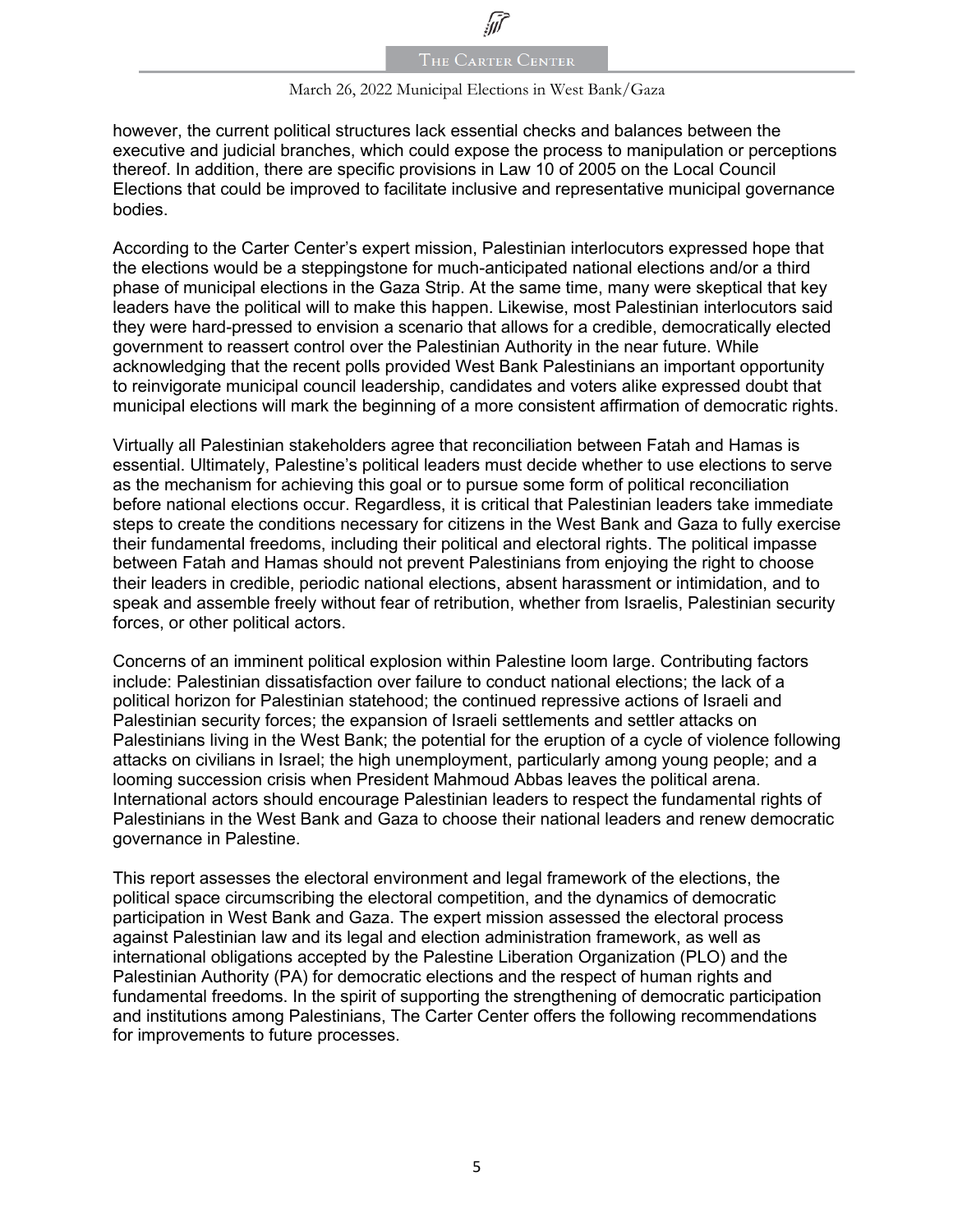#### **Recommendations**

*To Political Leaders:* 

- 1. The right of Palestinians to stand as a candidate, the right to participate in the civic affairs of their country, and the right to periodic democratic elections should be respected. Political parties, particularly Fatah and Hamas, should agree: (a) to move forward with presidential and legislative elections that provide the Palestinian people with the opportunity to express their political choices freely; and (b) to accept the results of a credible exercise.
- 2. Leaders representing all factions should decide whether elections will serve as the mechanism for achieving the essential goal of reconciliation, or whether some form of reconciliation should occur before the national elections.
- 3. Leaders of all parties and factions should make an active effort to engage young people in the election process, including those who have never had an opportunity to vote in a national election (i.e., anyone between the ages of 18-34). Parties and factions should provide political space and new opportunities for younger voters to become involved in political affairs. Youth should be also allowed and encouraged to play an active role in internal party/faction deliberations and to be included as candidates in realistic slots to be elected to the legislature.

#### *To the Palestinian Authority:*

- 4. Palestinian rights to security of the person, and freedoms of speech, assembly, and association should be respected. Palestinian security forces, regardless of when the next elections are scheduled, should ensure that the human rights environment allows Palestinians the freedom to choose their leaders absent harassment or intimidation.
- 5. The PA should continue to provide the Central Elections Commission the resources necessary to operate in a professional and high-quality fashion.
- 6. The Palestinians' right to periodic elections should be respected, including the law requiring that municipal elections be held every four years and, unless special circumstances exist, on a single day.
- 7. Several reforms to the election law concerning national and municipal elections should be considered to ensure that the laws are consistent with international standards and obligations for political and electoral rights. As part of this review, consideration should be given to the following reforms based on consultations with political parties and civil society organizations:
	- Electing the mayor directly, rather than having the local council make the selection;
	- Clarifying the law to require an electoral validation exercise in instances in which only one list is submitted to the CEC.
	- Lowering the age of eligibility to serve as a local council member from 25 to 21, and to be a Palestinian Legislative Council (PLC) member from 28 to 25;
	- Reducing the minimum threshold for obtaining seats on the local council from 8% to 5%;
	- Imposing ceilings on the amount of money that a list can expend on a campaign and ensuring that lists comply with reporting requirements;
	- Maintaining the quota of women on the local council in circumstances when a woman resigns (i.e., a woman who resigns should be replaced by another woman rather than the next person on the list) and increasing the overall quota to bring the gender balance in alignment with international standards, which suggest the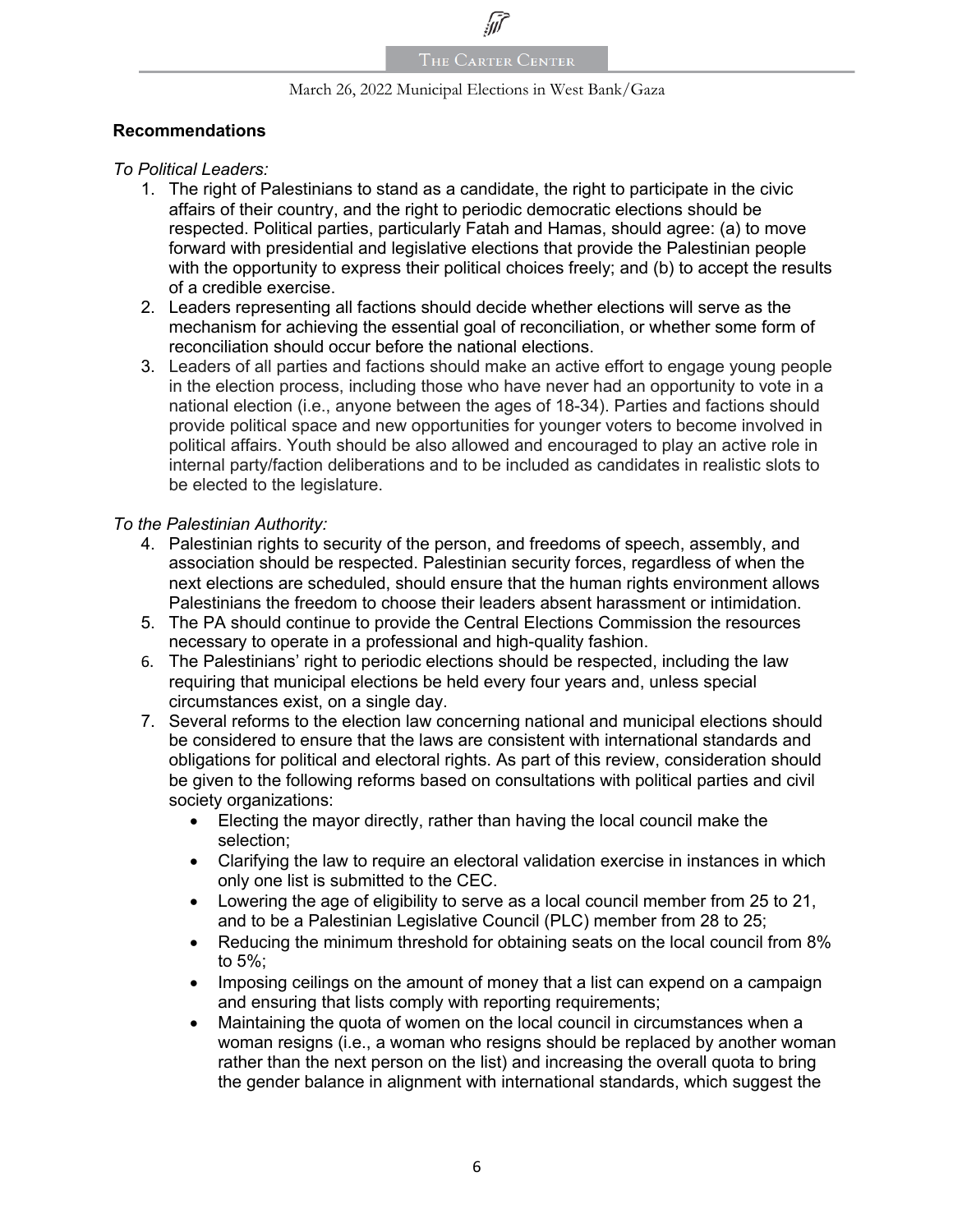quota should be at least 33%, and ideally 50% to ensure equal representation of women;

- Introducing a quota for the number of women in the legislative council (the current quota applies only to the placement of women within the party lists), to help bring women's representation in the PLC into alignment with international standards;
- Forming an Electoral Court for national and municipal elections whose legitimacy is recognized by all factions in the West Bank and Gaza;
- Ensuring that practices regarding the reservation of certain mayoralties to specific groups (by religion or by indigenous status in the municipality) are consistent with international norms;
- Repealing articles in the Election Law (Article 66), Cybercrime Law by Decree (2018), and State of Emergency Law by Decree (2020) that impede freedom of expression;
- Empowering fact-checkers and journalists by ratifying the Law on the Right of Access to Information (2012).

#### *To the Central Elections Commission:*

8. The CEC and other institutions should be ready to administer municipal elections in Gaza on short notice, given that such elections would serve as a confidence-building measure and would allow the population there to participate in an electoral exercise for the first time since 2006. At the same time, it should also prepare for the muchanticipated national elections.

In addition, The Carter Center reaffirms the following recommendations made in its statement of July 15, 2021:

- The Palestinian Authority should immediately take steps to calm escalating tensions and ensure the creation of an environment conducive to competitive, inclusive, and genuine democratic elections. This includes full protection of Palestinians' rights to freedom of assembly, expression, and personal security.
- Repeal the recent law (which is currently "frozen" or suspended) that undermines civil society organizations by restricting their funding and obstructing their activities. Civil society activists in both Gaza and the West Bank must be allowed to fully participate in the electoral process, including by observing political and electoral processes, holding demonstrations, and disseminating public statements.
- Seek clear confirmation from Israel that it will allow Palestinian voters to cast ballots in their respective post offices in East Jerusalem and facilitate the inclusive conduct of the polls, as per Israel's obligations under the Oslo Accords. Representatives of the international community, particularly the U.S. government, should support Palestinian leaders in these efforts and should engage with both Palestinian and Israeli authorities to clarify steps to conduct elections across the territory.
- The two main political parties should re-engage immediately to finalize political agreements to outline additional concrete steps that will enable genuine elections and foster an environment that is fully conducive to political participation.
- Seek consensus on, and ratify a draft law for, elections to the Palestinian National Council, the legislative body of the Palestine Liberation Organization. Leaders must define measures for voter registration and mechanisms for the conduct of elections or appointment of members outside of the Palestinian territory, as well as clarify which bodies will administer and oversee the polls.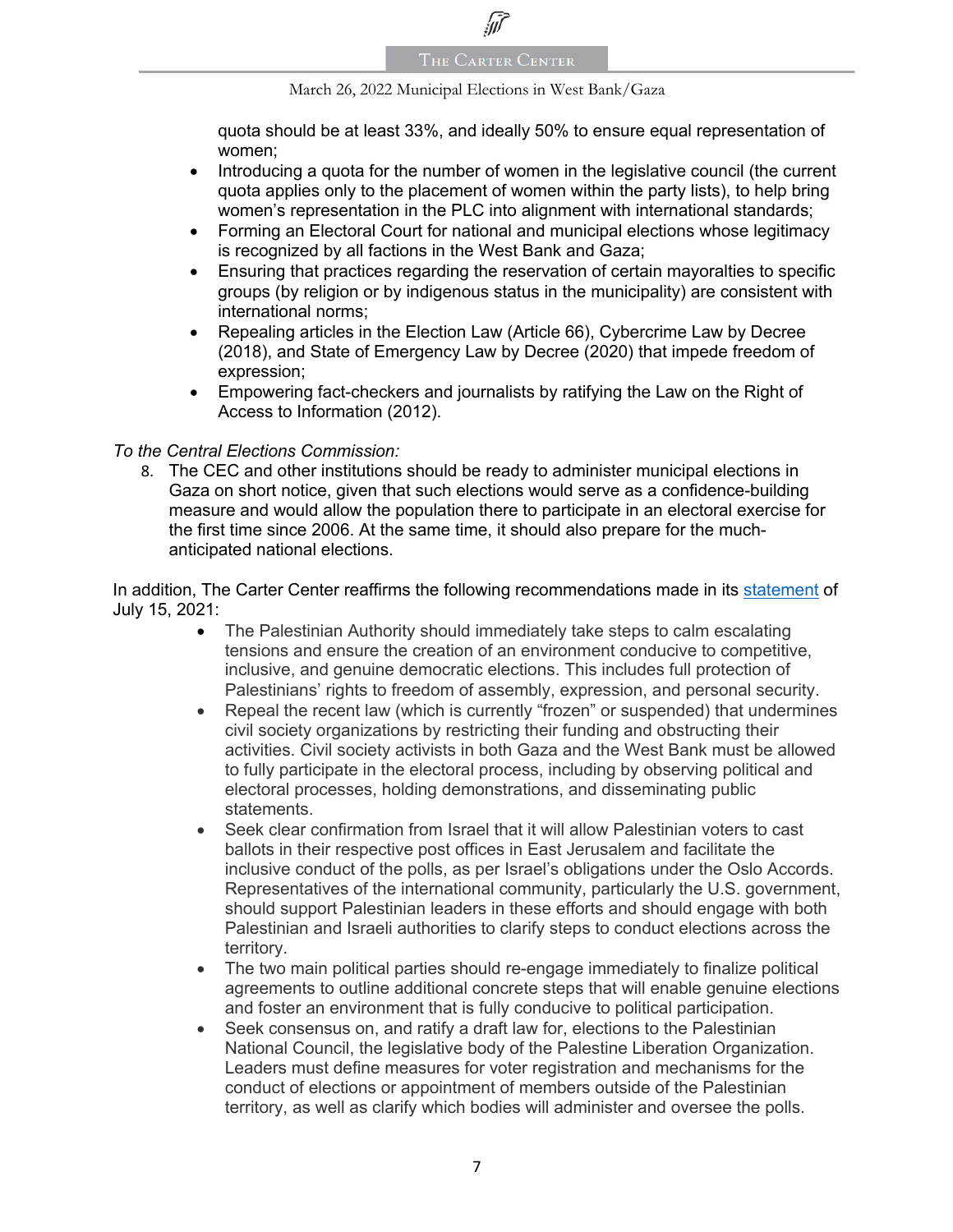### **Introduction**

Palestinians living in large cities in the West Bank went to the polls on March 26 in a peaceful and well-administered exercise to elect municipal councils. Virtually all of the major cities in the West Bank experienced competitive electoral contests, notwithstanding a formal boycott by Hamas and a highly challenging political and electoral environment marked by frequent human rights violations, including intimidation and harassment of political actors. The municipal elections were scheduled following the last-minute cancellation of national elections in May 2021 and provided West Bank Palestinians an opportunity to elect local councils. However, Hamas, which controls the Gaza Strip, prevented the occurrence of municipal elections there, and national elections have not been rescheduled.

Like previous West Bank municipal elections, held on a semi-periodic basis since 2004, the 2021- 2022 municipal polls took place in a challenging political environment, including the continued Israeli occupation, a long-standing political impasse between the two leading Palestinian political movements, Fatah and Hamas, and the continued erosion of respect for human rights and fundamental freedoms in both the West Bank and Gaza. Nonetheless, few formal complaints were filed during the campaign or regarding election day procedures.

### **The Carter Center's Expert Mission**

With a long history of working in Palestine on a range of issues, including the observation of elections dating back to the first post-Oslo national elections in 1996, The Carter Center deployed a three-person expert team to assess the 2021-22 municipal elections. A fourth expert remotely examined the online environment and social media.

The Central Elections Commission (CEC) duly accredited the expert mission to observe the process. Its mandate was to assess: (a) the legal and administrative framework for the municipal elections; (b) the degree of political engagement, competition, and respect for the participatory rights of voters and candidates in the process, including in the online environment; and (c) the implications of the municipal elections for future Palestinian electoral exercises.

During its March 14-April 7 deployment, the expert team met with individuals and groups in the West Bank and Gaza, including CEC members and senior staff, Palestinian Authority officials, candidates from various lists, representatives of leading Palestinian civil society organizations including those monitoring human rights and the electoral process — various analysts of Palestinian affairs, and members of the international community. Given its small size and limited scope, the expert mission did not conduct a comprehensive assessment of election-day voting and counting processes. The Carter Center is unable to make a comprehensive assessment regarding all aspects of this electoral process.

The Carter Center's mission was conducted in accordance with the Declaration of Principles for International Observation as endorsed by intergovernmental and international nongovernmental organizations at the United Nations in 2005.<sup>1</sup> The expert mission examined the electoral process against Palestine's legal and election administration framework, as well as international commitments agreed by the Palestine Liberation Organization (PLO) and the Palestinian Authority

<sup>1</sup> https://electionstandards.cartercenter.org/wp-content/uploads/2013/10/Declaration-and-Code-Englishrevised.pdf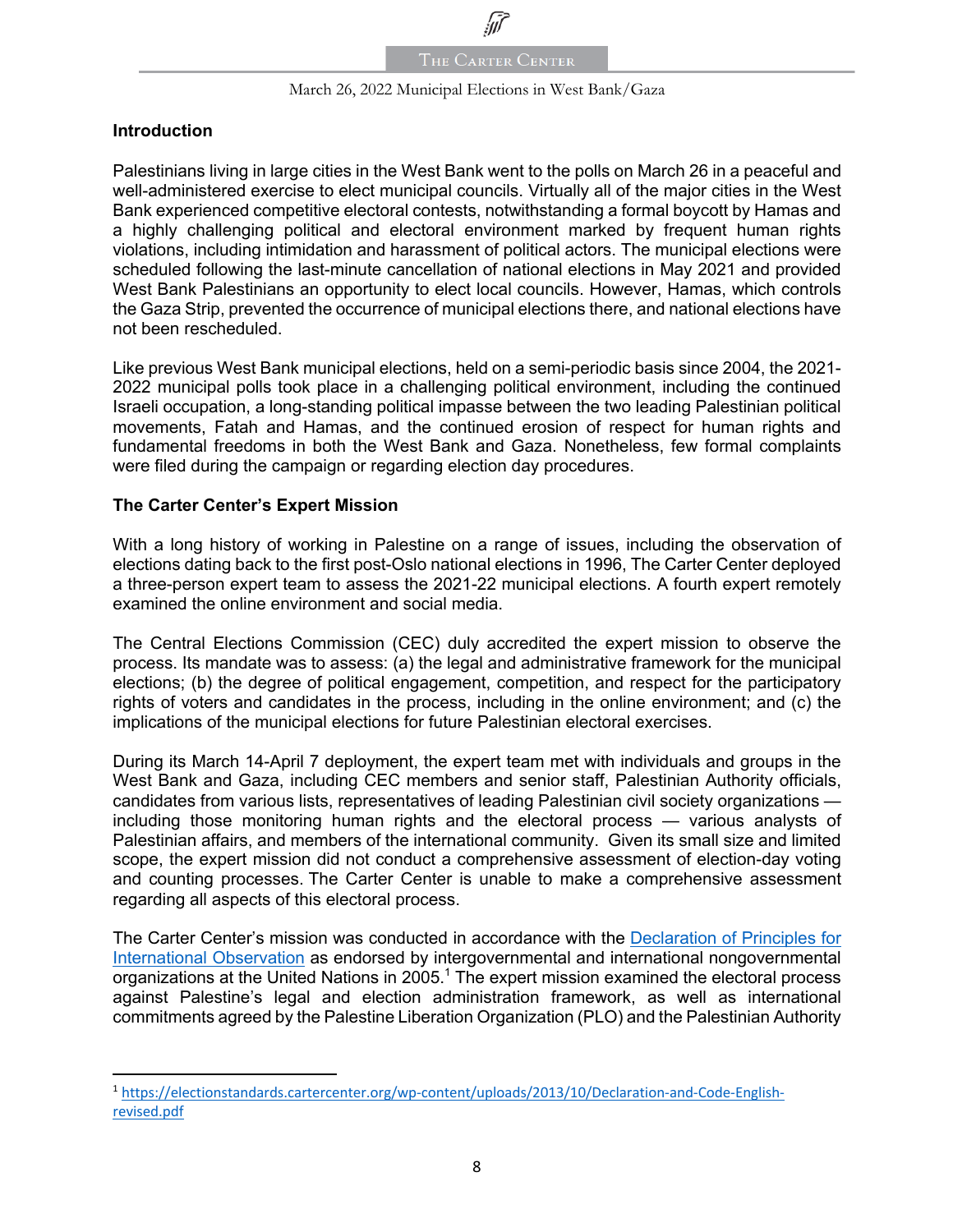

(PA) for democratic elections and respect of human rights and fundamental freedoms, including in the International Convenient on Civil and Political Rights.

#### **2021-2022 Local Council Elections in Palestine**

On Sept. 6, 2021, the Palestinian Cabinet issued a decree scheduling the first phase of the local council elections in the West Bank and Gaza Strip on Dec. 11, 2021.<sup>2</sup> The cabinet proposed to hold the elections across the West Bank and Gaza in two phases. Phase 1 would comprise all 387 "C" municipalities and village councils — Palestine's smaller municipalities — and Phase 2 would comprise "A" and "B" municipalities in the West Bank, which are made up of larger cities and towns with populations that exceed 15,000 people. Although an attempt was made to schedule elections in 11 Gaza localities, those races were postponed to the second phase and later postponed indefinitely.

Since the Cabinet decision did not include a set date for the second phase of the elections, the CEC, the Independent Commission for Human Rights (ICHR), and various NGOs requested that the Cabinet issue a decision to fix a date for the second phase. On Sept. 27, 2021, the Cabinet set the polling day for the second phase for March 26, 2022. $3$  Hamas refused to facilitate the conduct of the elections in Gaza, leaving 376 localities to participate in the first phase and 102 localities in the second phase.

According to government officials, there were several reasons behind holding elections in two phases, mainly COVID-19 health measures. Some interlocutors who spoke with The Carter Center expert mission opined that the government was not inclined for political reasons to carry out elections in a single phase but preferred to assess the outcome from the first phase before deciding whether to proceed with a second phase.

#### *The First Phase of the Elections<sup>4</sup>*

Phase 1 was conducted Dec. 11, 2021, in small towns and villages, comprising 154 multi-list contests. Just under 65% of the eligible voters in those localities participated. A lack of competition in many smaller towns and villages resulted in the election by acclamation of candidate lists in 162 municipalities. Fifty localities did not present any lists, and 10 localities presented incomplete lists, resulting in elections being held in only 40% of the localities where elections had been called.

Of the 573 lists that competed in the first phase of the municipal elections, 33% represented political parties, while 67% were composed of independent candidate lists. Some 4,480 candidates competed in the first phase for 1,514 seats; 74% of the candidates were male and 26% were female. Women headed nine lists.

The Central Elections Commission (CEC) conducted a supplemental voter registration for the first phase Oct. 3-7, 2021. Following the supplemental registration, the voter registry included a total of 702,107 voters, 51% male and 49% female. Eligible voters totaled 405,687 in the 154 localities where elections took place in December, including 7,885 voters with special needs.

<sup>2</sup> Palestinian Cabinet Decision 18/123.

<sup>3</sup> Palestinian Cabinet Decision 18/126.

<sup>&</sup>lt;sup>4</sup> The Carter Center did not deploy its expert mission team during the first phase of the elections; however, the team reviewed CEC data and the reports of Palestinian domestic monitoring organizations and discussed the conduct of the first phase elections with various interlocutors.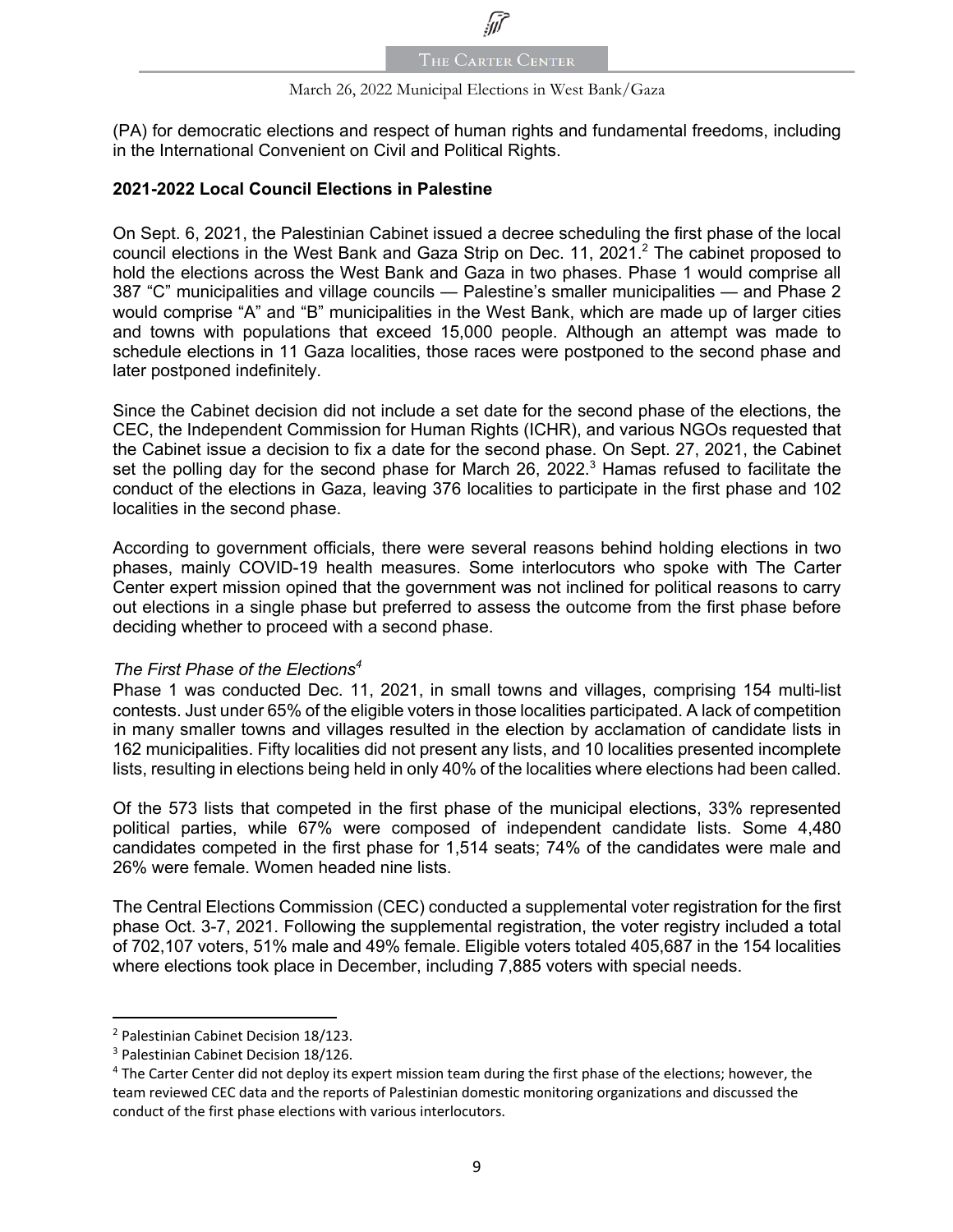

#### March 26, 2022 Municipal Elections in West Bank/Gaza

The elections took place in 222 polling centers, primarily school buildings, divided into 717 polling stations, and required more than 4,000 poll workers on election day. For the first phase, the CEC accredited 2,707 agents for nominated electoral lists, 1,731 journalists, 1,546 local observers on behalf of 37 local observation bodies, and 143 international observers and guests.

Following the first phase of the elections, the CEC implemented a few additional steps to support a smooth election process in the Phase 2 polls. Specifically, the CEC introduced education materials to facilitate informed voting by illiterate voters and required a pledge by persons assisting illiterate voters.

#### *The Second Phase of the Elections*

The March 26, 2022, polls for the second phase of municipal elections were initially called in 66 localities, comprising 41 in the West Bank and 25 in Gaza. The Ministry of Local Governance later asked the CEC to administer elections in 61 additional municipalities where elections had not taken place during the first phase, for a total of 127 localities.

On Jan. 1, 2022, the CEC received an official letter from Hamas presenting its position regarding the second phase of the local elections. The letter outlined a series of demands, including written guarantees that the elections would not be postponed at the last minute, the cancellation of the decree forming the Electoral Court for Local Elections, and the reinstatement of the mandate for adjudicating appeals to the Courts of First Instance in the West Bank and Gaza. CEC Chairman Dr. Hanna Nasir responded to Hamas that its demands were political and would require a politicallevel response. He further indicated that the CEC interpreted Hamas' position to mean that it would not allow the CEC to conduct local elections in Gaza. Both the CEC and the ICHR told The Carter Center that they visited the Gaza Strip and encouraged Hamas to allow local elections in the besieged enclave, but Hamas officials refused.

While Hamas prevented elections in the 25 Gaza municipalities, elections were authorized to proceed in 102 West Bank municipalities. Out of the 102 localities, competitive races took place in 50 of the West Bank's most populous cities. In 29 localities, either no candidate list was submitted, or those that were submitted were incomplete, and elections were not held. The CEC said it has referred the names of these 29 localities to the Cabinet to decide the state of their local councils.5 In 23 localities, only one list registered for the election, and thus winners were declared by acclamation.

The CEC once again conducted a supplementary voter registration to update the lists for those who had turned 18 years old since the previous registration period. Following registration Jan. 8- 12, 2022, the total number of eligible registered voters was 715,413, including 12,298 voters with disabilities. Of those, 51.5% were male and 48.5% were female.

The second phase of elections took place in 315 polling centers with 1,203 polling stations. Some 6,736 poll workers administered the elections. The CEC accredited 5,357 agents for nominated electoral lists, 1,800 journalists, 2,695 local observers on behalf of 50 local observation bodies, and 300 international observers and guests.

Some 234 candidate lists and 2,306 total candidates competed for 632 seats. Male candidates (72.8%) outnumbered female candidates (27.2%) by a large margin. According to the CEC,

<sup>5</sup> CEC press release, April 5, 2022, "CEC Approves the Final Results for the Second Phase of the Local Elections."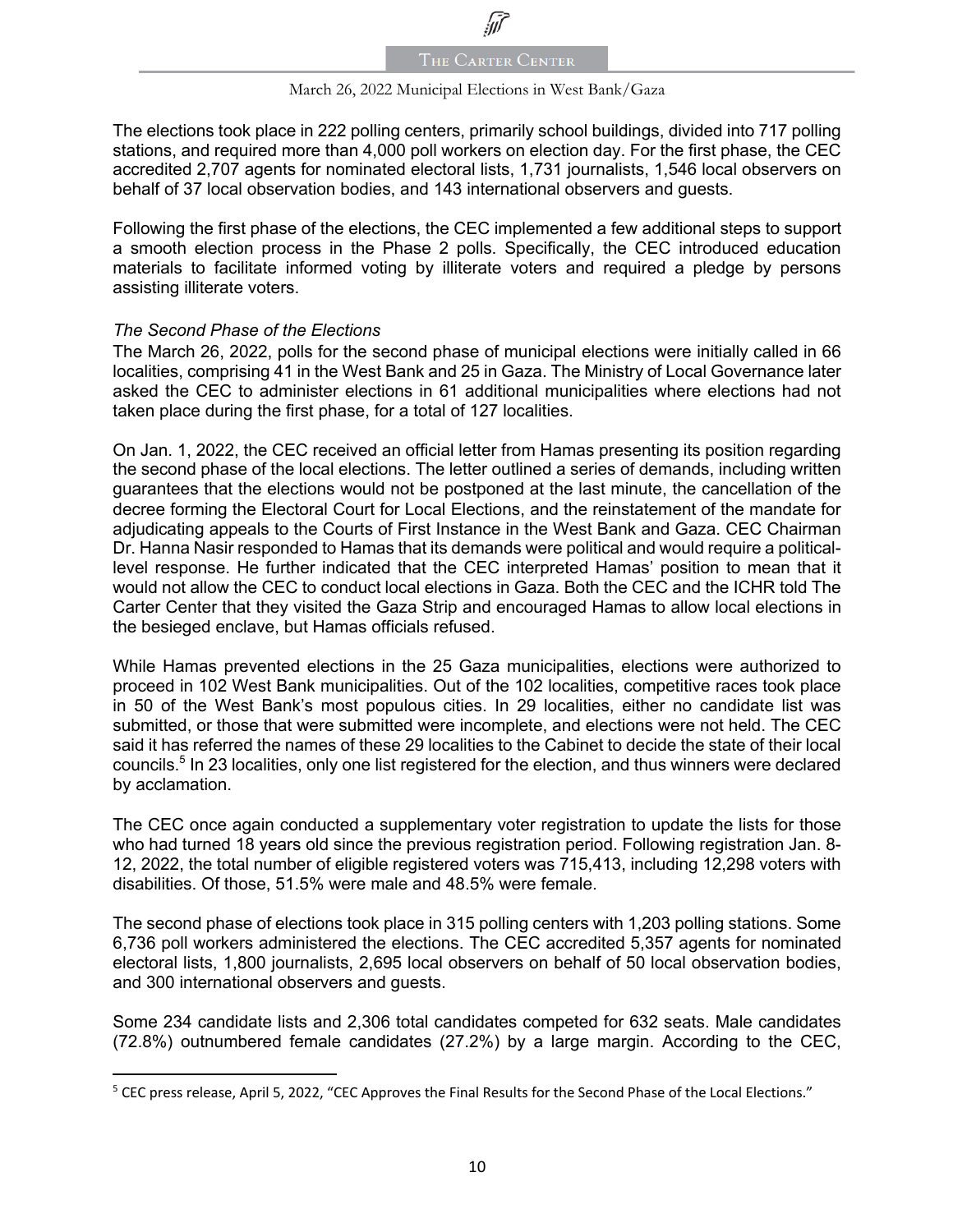

#### March 26, 2022 Municipal Elections in West Bank/Gaza

turnout in the second phase was 53.8%, and candidates associated with independent lists won 64.4% of the council seats. Women candidates were elected to 18% of the council seats contested. A quota required that a minimum of either two or three women be elected to each council, depending on the number of seats contested.

#### **Political Context**

The significance of the 2021-22 municipal elections must be understood within the broader context of Palestinian political developments and the unique and challenging environment in which Palestinian elections occur. During the past 15 years, internal and external pressures have stifled democratic progress in the West Bank and Gaza Strip and left democratic institutions weakened. The political divide between the major political parties hinders genuine democratic development on a national level. The Palestinian Legislative Council, which suspended its activities in 2007, was dissolved by a presidential decree in 2018. Two separate regimes exercise *de facto* control respectively in the West Bank and the Gaza Strip. Multiple efforts at reconciliation advanced both internally and by external actors have proved futile. Because national elections have not been held since 2006, municipal councils in the West Bank are the only bodies with a contemporary electoral mandate. Many factors, detailed below, have impacted the political environment in Palestine, hindering the full exercise of Palestinians' fundamental freedoms and respect for human rights, particularly those related to political and electoral rights.

#### *Palestinian Elections Since Oslo*

Following the adoption of the Oslo Accords, Palestinians went to the polls in 1996 to elect a president and Legislative Council for the newly formed Palestinian Authority (PA). $6$  In 2005, following the death of President Yasser Arafat, elections were organized by a Central Elections Commission (CEC) formed in 2002, and Mahmoud Abbas was the overwhelming choice of voters. The following year, Palestinians again went to the polls to elect a new Palestinian Legislative Council (PLC), with Hamas emerging as the winner of a majority of the seats.

Since the last national elections in 2006, the Palestinian Authority has splintered, with Fatah controlling the West Bank and Hamas controlling the Gaza Strip. The PLC has been dissolved, the judiciary's legitimacy questioned, and the rule of law undermined by reliance on presidential decrees and a general lack of accountability. An attempt to organize national elections in May 2021 was scrapped at the last minute by President Abbas, who cited Israeli restrictions preventing the participation of East Jerusalem residents as the rationale.

In the face of Palestinian popular uproar over the postponement of national elections, Abbas agreed to move forward with municipal elections. The decision also responded to international demands that the Palestinian Authority demonstrate its commitment to democracy by allowing some form of political competition, even if only at the municipal level. Such elections were also seen as providing Fatah a dry run to test its popularity without fear of losing power at the national level.

### *Divided Palestinian Authority*

Following the 2006 PLC elections, Ismail Haniyeh of Hamas was nominated for prime minister on Feb. 16, 2006, and the new government led by Haniyeh was sworn in on March 29. However, a struggle for power between Abbas and the new government soon emerged, revolving around control of the security services. Abbas appointed Fatah-affiliated Rashid Abu Shbak as head of

<sup>&</sup>lt;sup>6</sup> Please see Appendix B for a diagram of Palestinian governance structures.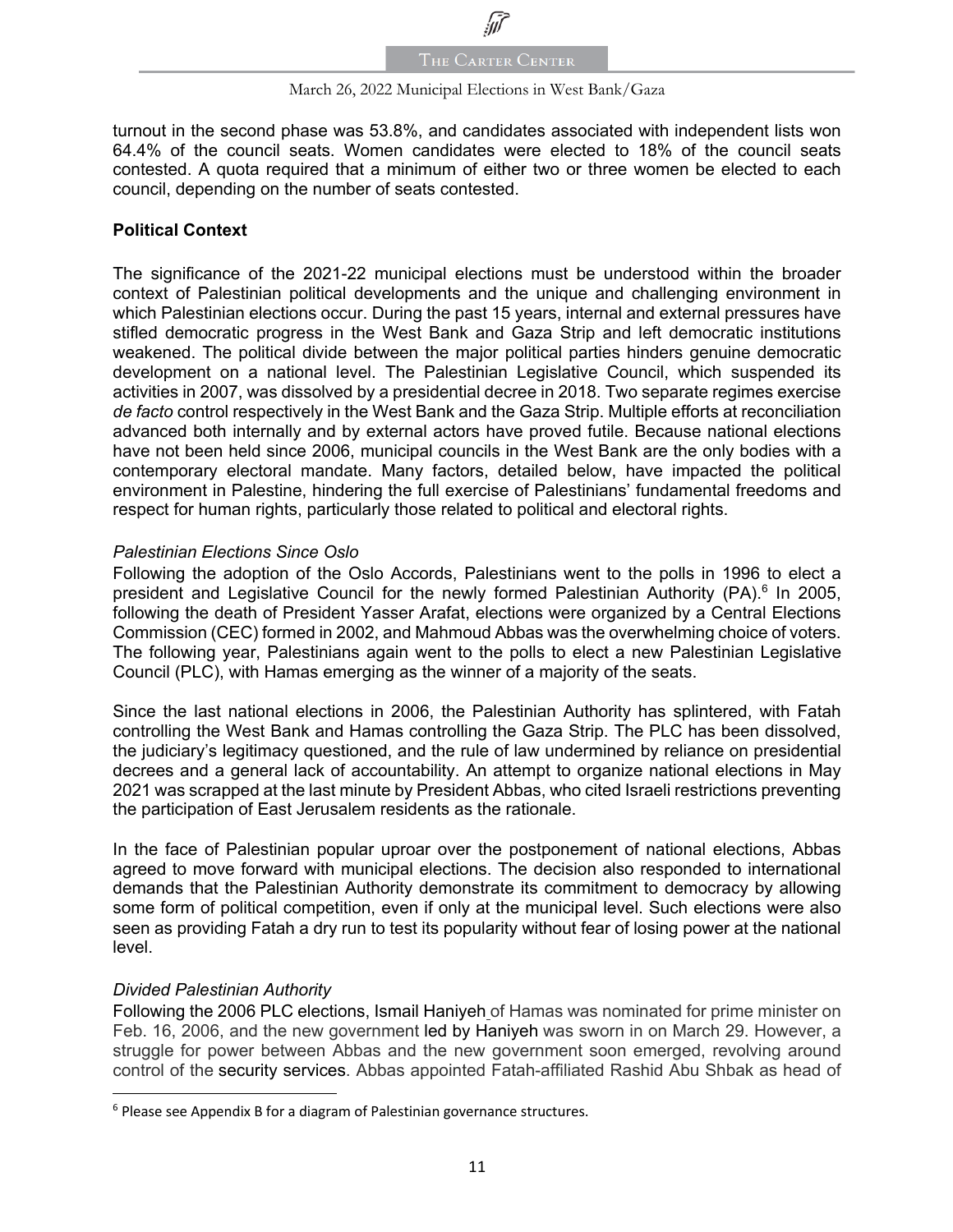

#### March 26, 2022 Municipal Elections in West Bank/Gaza

the three branches of the Palestinian Security Services with authority to hire and fire officers, bypassing the authority of Interior Minister Said Seyam, who was affiliated with Hamas. Abbas also ordered all diplomatic statements and dealings to be coordinated with the Fatahdominated Palestine Liberation Organization and not the Hamas-linked Foreign Minister Mahmoud Zahar.

Haniyeh also led the unity government formed on March 17, 2007, which was approved by the Palestinian Legislative Council (PLC). In response, Israel, the United States, and the European Union decided to boycott the Hamas government and withhold development assistance unless it recognized and accepted the principles of the Middle East Quartet. Those principles require that the Palestinian Authority recognize the state of Israel without prejudging outstanding grievances and claims; abide by previous diplomatic agreements; and renounce violence as a means of achieving its goals. Driven by the sudden drop in international assistance, the government could not pay full salaries to its employees for several months, which prompted protests against the government. After the Hamas takeover of Gaza, Abbas dismissed the government on June 14. The following day, he declared a state of emergency, appointed an emergency caretaker government led by Salam Fayyad, and suspended articles of the Basic Law to dispense with PLC approval for specific executive actions.

#### *PLC Dissolution*

After the split between the West Bank and Gaza Strip in 2007, the Palestinian Legislative Council was effectively suspended, and Abbas began ruling by presidential decree rather than legislation enacted by the PLC. As the president of the Palestinian Authority also has the prerogative to make and rescind judicial appointments, this practice effectively consolidated executive, legislative, and judicial powers in the hands of one person, which Palestinian observers and civil society organizations criticized.

On Dec. 22, 2018, the Constitutional Court, whose judges were appointed by Abbas, dissolved the PLC and called for new legislative elections. The court explained that since the PLC had not convened since 2007, it had lost its status as a legislative authority. It further held that because the PLC's term had expired on Jan. 25, 2010, and the PLC was completely disrupted, it was in the higher interest of the Palestinian people and the county to dissolve the PLC.

Virtually all Palestinian parties and human rights organizations criticized the court decision as flagrant interference in the political process and collusion between the juridical and executive authorities against the legislative authority, saying it would destroy the Palestinian political system. Many assumed that the decision was prompted by concerns that Hamas would be allowed to designate Abbas' interim successor per Article 37/2 of Palestinian Basic Law if he were to die in office. For his part, Abbas indicated his commitment to proceed with national elections.

#### *Reconciliation Agreements and National Elections*

To restore Palestinian unity and the Palestinian Authority's control of the Gaza Strip, Fatah and Hamas have engaged in multiple dialogue meetings designed to promote compromise on sensitive issues. Several of these dialogues resulted in signed agreements, but none has been implemented.

Most notably, the Cairo Agreement of May 2011 set forth grounds for reconciliation and unity between the rival parties. It called for presidential, legislative, and national council elections within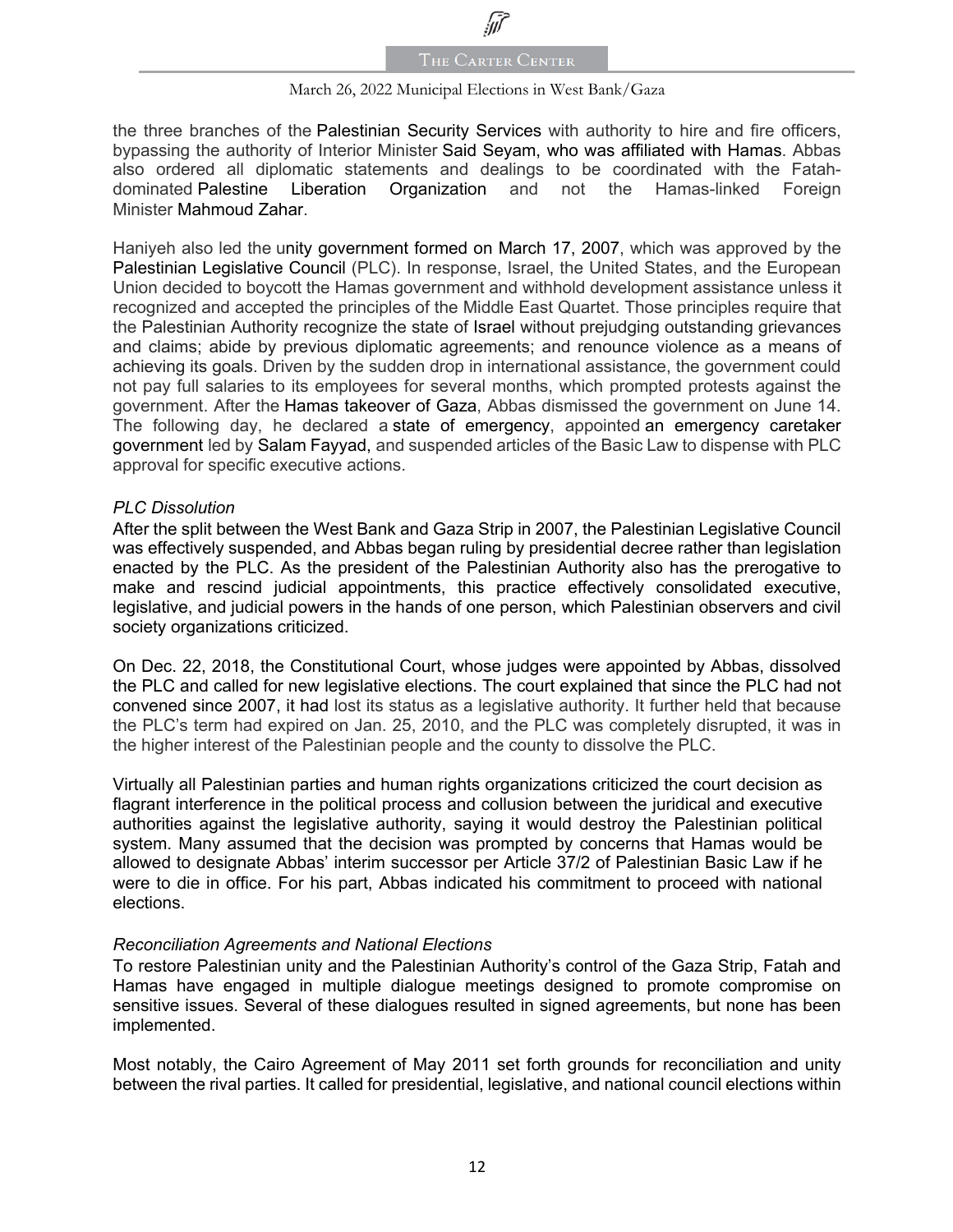#### March 26, 2022 Municipal Elections in West Bank/Gaza

one year, reform of the Palestine Liberation Organization (PLO), and reunification of West Bank and Gaza Strip public institutions under a consensus government.

Another significant dialogue took place in September 2020 in Istanbul between Fatah's Jibril Rajoub and Hamas' Saleh Arouri. The pair committed both parties to holding legislative and presidential elections within six months, provided that legislative elections would be held first, followed by presidential elections and then the PLO's National Council elections, and that Abbas would accordingly issue a decree scheduling the elections. The details included in the accord became the basis of an exchange of letters between Hamas leader Ismael Haniyeh and Abbas.

Both sides made compromises. Hamas accepted that "the PLO is the sole legitimate representative of the Palestinian people and is responsible for all external political issues and negotiations and all issues related to war and peace." By agreeing to be part of the PLO and under its political umbrella, Hamas sought to avoid the constraints it faced in 2006 when it refused to recognize Israel and thus was denied international legitimacy based on its failure to respect the Quartet principles. At the same time, Fatah, which had effectively controlled the PLO for decades, acknowledged that the organization requires reform so that it can better represent all Palestinian groups. Of particular importance, Hamas and Fatah agreed that the "election campaigns must be civilized, respectful, and avoid abuse" and that "the election results will be recognized no matter what they are."

On Jan. 11, 2021, Abbas issued a decree amending Law 1 on National Elections, which included an amendment to Article 45/6 of the original law to override a candidate's obligation to consider the Palestine Liberation Organization as the sole legitimate representative of the Palestinian people and to recognize the Declaration of Principles and the Palestinian Basic Law of 2003 and its amendments. This paragraph was replaced by "abiding by the Basic Law and its Amendments and the provisions of this Law and its amendments." Significantly, the law was not amended for presidential candidates, who still must recognize the PLO agreements.

Abbas decreed general elections in the West Bank, Gaza Strip, and Jerusalem four days later. The decree included some amendments, the most prominent of which gave the Palestinian president the right to hold the legislative and presidential elections sequentially if they could not be held simultaneously.

#### *Cancellation of May 2021 PLC Elections*

Thirty-six lists registered to contest the May 21, 2021, legislative elections. Due to the strong positions of Hamas leaders Yahya Sinwar and Saleh Aruri, Hamas entered the election unified and disciplined. Fatah, on the other hand, was internally divided, with three competing Fatahaffiliated lists registering with the Central Elections Commission (Official Fatah List, Naser Al-Qudwa List supported by Marwan Barghouthi, and Mohammad Dahlan's List).

On April 30, 2021, with Fatah remaining divided and Hamas expected to perform well, Abbas announced that the May 21 elections would be delayed. Abbas insisted elections could not be held without the participation of Palestinians in East Jerusalem, using the procedures employed previously. In national elections in 1996, 2005, and 2006, polling stations were established in post offices in East Jerusalem for voters to cast their ballots. Abbas said the Palestinian Authority had repeatedly sought assurances from Israel and had called on the European Union to exert pressure to allow the use of the previous procedures to no avail. Hamas slammed the move to postpone the elections as a "coup" and said that Fatah was simply concerned about its lack of popular support.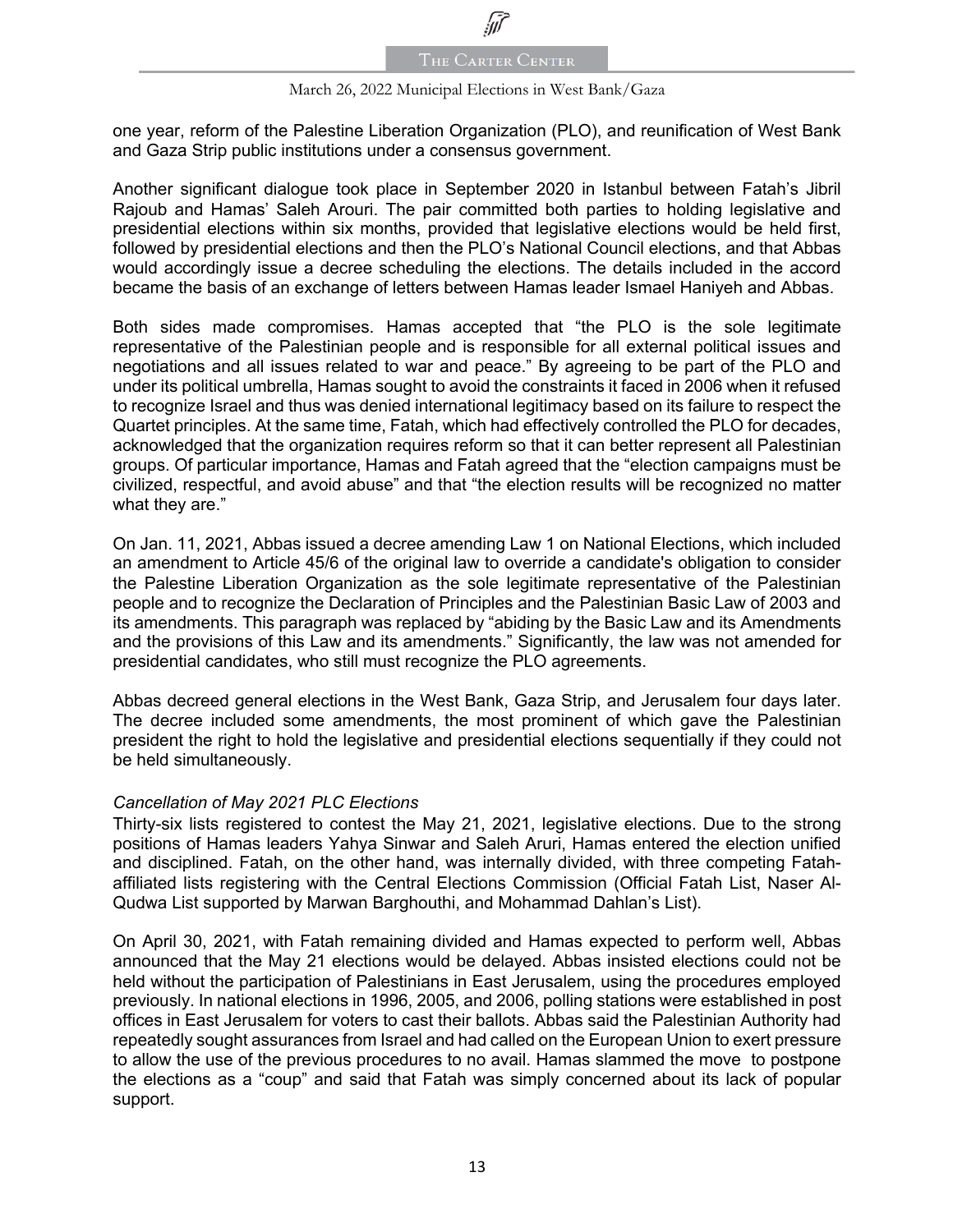

#### March 26, 2022 Municipal Elections in West Bank/Gaza

For ordinary Palestinians, the delay left in place long-entrenched political leadership that had failed to advance their hopes for statehood, heal the rift between Fatah and Hamas, or lift the blockade on the Gaza Strip. It was seen as increasingly corrupt and authoritarian. In seeking to reverse the postponement, the "All-Palestine Gathering" List submitted an appeal to the Court of Cassation to cancel the presidential decree postponing the general elections. On Oct. 11, 2021, the court rejected the request, considering the postponement an act of sovereignty over which it lacked the jurisdiction to consider an appeal.

#### *The Killing of Activist Nizar Banat*

The June 23, 2021, killing of activist Nizar Banat catalyzed Palestinian protests but also served as a reminder of the limits on freedom of expression in the West Bank. Banat was the head of an electoral list for PLC elections and was publicly critical of the Palestinian Authority and its leaders. Palestinian security forces had arrested him from time to time because of his critiques of the president, prime minister, and their key aides. He and his family were repeatedly harassed, and shots were fired at his house to intimidate him.

At dawn on June 23, more than 15 security officers and soldiers affiliated with the Palestinian Authority stormed Banat's house in Hebron. According to eyewitness testimony presented to the court and videos posted on social media, he was beaten with iron rods, tortured, and taken naked into custody. A few hours later, he was pronounced dead.

Banat's murder was a shock to thousands of Palestinians and ignited fury on social media and protests on the streets of Ramallah against the Palestinian Authority. Protesters called for the ouster of Abbas and accountability for Banat's murder. The demonstrations were confronted by the PA security forces, who dragged protesters into the streets and violated their right to peaceful protest. Ultimately, the Palestinian Authority opened an investigation into the incident, which resulted in the arrest of 12 security officials; they are being prosecuted before a military court, and decisions are pending.

Banat's murder further contributed to Fatah's unpopularity, and the incident was frequently referenced in the campaigns of various lists running for local elections. The Independent Commission for Human Rights (ICHR) launched an investigation of Banat's death and, in coordination with colleagues at the Al-Haq Foundation, collected field testimonies from eyewitnesses who were with Banat at the time of the raid. On March 7, 2022, the ICHR issued a report sharply criticizing the Palestinian Authority for torturing Banat and blamed his death directly on the security forces.

#### *Palestinian Central Council (PCC)*

Amid the preparations for the second phase of local elections, the Fatah leadership was busy organizing a meeting of the Palestinian Central Council (PCC) to consider the PLO structures. The PCC was designed as an intermediary body between the PLO and the Palestinian National Council (PNC), created as the PLO's parliament and the highest Palestinian governing body. With a succession crisis looming and the PLC dissolved, the PCC role has taken on heightened importance.

Some political parties and independent figures boycotted the PCC meeting, but the meeting went forward on Feb. 6-7, 2022, in Ramallah. Following the meeting, the PCC announced new appointments to the PLO leadership. Three officials regarded as Abbas loyalists were appointed to its 16-member executive committee, including Hussein al-Sheikh as the committee's secretary-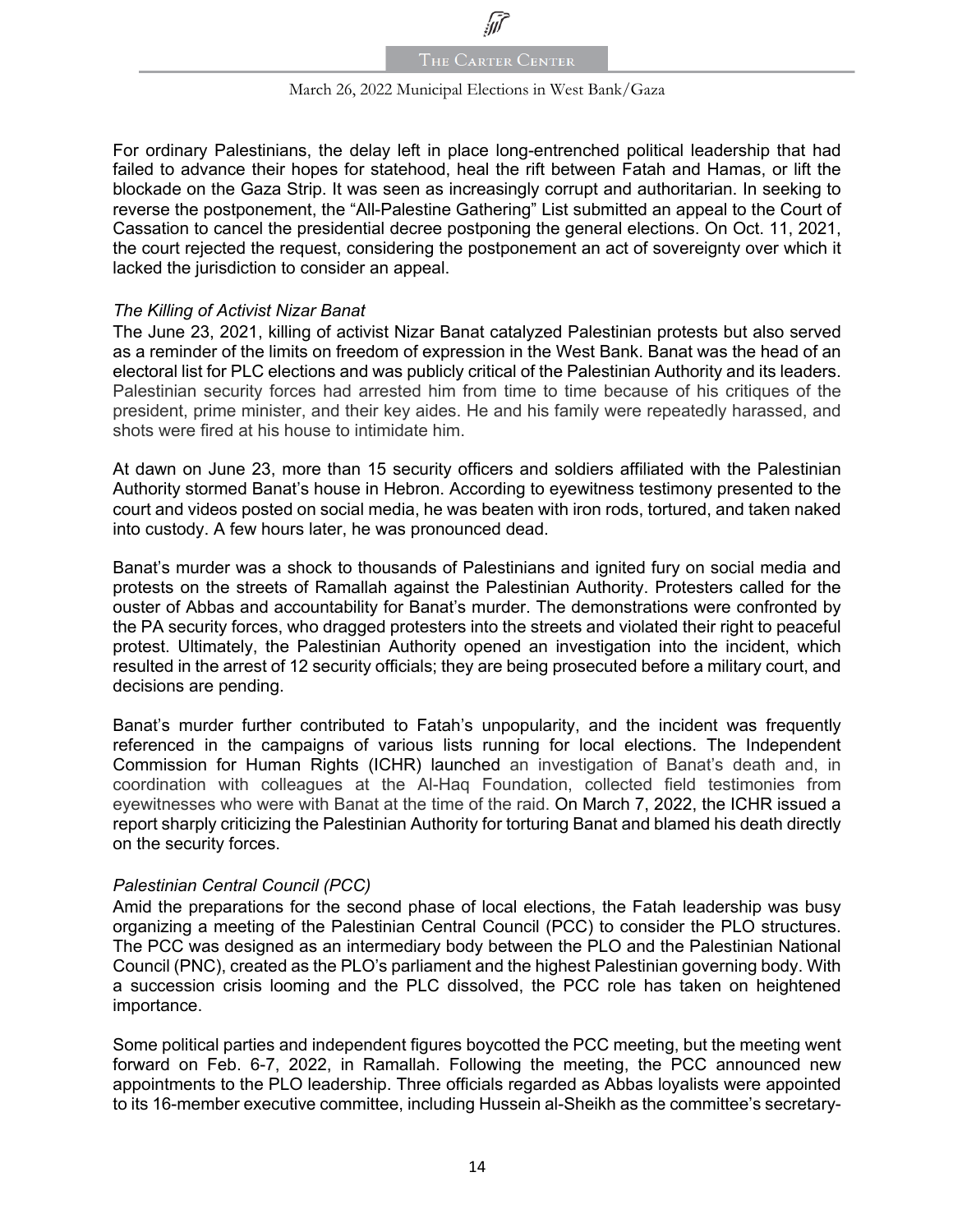#### March 26, 2022 Municipal Elections in West Bank/Gaza

general, replacing the late Saeb Erekat. The two other seats were filled by close Abbas aides, Mohammad Mustafa, an independent, and Ramzi Khoury, a member of Fatah. The PCC also appointed as its chairman, and speaker of the 747-member Palestinian National Council (PNC), Fatah central committee member and Abbas aide Rawhi Fattouh.

In a joint statement, Hamas, Islamic Jihad, and the left-wing Popular Front for the Liberation of Palestine (PFLP) criticized the PCC meeting and said the appointments to the PLO had "neither recognition nor legitimacy" and were "a violation of decisions based on national consensus." The statement further said the appointments represented an attempt to entrench Abbas' power and secure the 86-year-old's favored successor.

According to analysts and critics, the new appointments to the PLO appropriated rights that belong to the highest governing body of all Palestinians, the Palestinian National Council (PNC). The PLO executive committee's primary function is to execute policies and decisions set out by the PNC. According to activists and politicians, the PNC has been sidelined over time. It has managed to hold a full session only once, in 1996, when it formally voted to change the PLO charter.

### *Unions, Bar Association, and University Elections*

Following the May 2021 postponement of the legislative elections, the Palestinian Authority allowed union, university, and bar association elections to take place. However, participants in these exercises alleged that the security forces pressured candidates not affiliated with Fatah to withdraw from the elections and sometimes intimidated and threatened them with arrest. Nonetheless, in several of these elections, Hamas and leftist parties won the majority of seats, notably in the Engineers' Syndicate and Bethlehem University student council elections. Meanwhile, Hamas has prevented any such electoral exercises in the Gaza Strip, despite consistent calls by civil society and human rights organizations for such elections to go forward.

#### *Role of Israel*

Israel continues to play an outsized role in Palestinian internal politics. The decision not to engage with the Palestinian Authority on the question of national elections in Jerusalem was driven to a large extent by Israeli domestic politics but also reflected a deep ambivalence in Israel about allowing the election to proceed since it could result in a repeat of Hamas' 2006 electoral victory.

Israeli authorities have sought to limit the operations of Palestinian civil society organizations. On Oct. 22, 2021, the Israeli Defense Ministry issued a military order accusing six Palestinian NGOs — Addameer Prisoner Support and Human Rights Association, Al-Haq, Bisan Center for Research and Development, Defense for Children International-Palestine, the Union of Agricultural Work Committees, and the Union of Palestinian Women's Committees — of being affiliates of the Popular Front for the Liberation of Palestine and designated them as "terrorist organizations." The decision relied on controversial 2016 counterterrorism legislation, which authorizes Israeli security forces to close the offices, seize assets, and arrest staff members of designated organizations.

To date, the Israeli government has failed to provide evidence to support its claims, despite repeated requests by the international community. In a meeting with the director of one of the proscribed organizations, The Carter Center was told that the Israeli decision was having minimal impact on the organization's operation and that the organization was pursuing legal relief through the Israeli court system but with minimal expectations.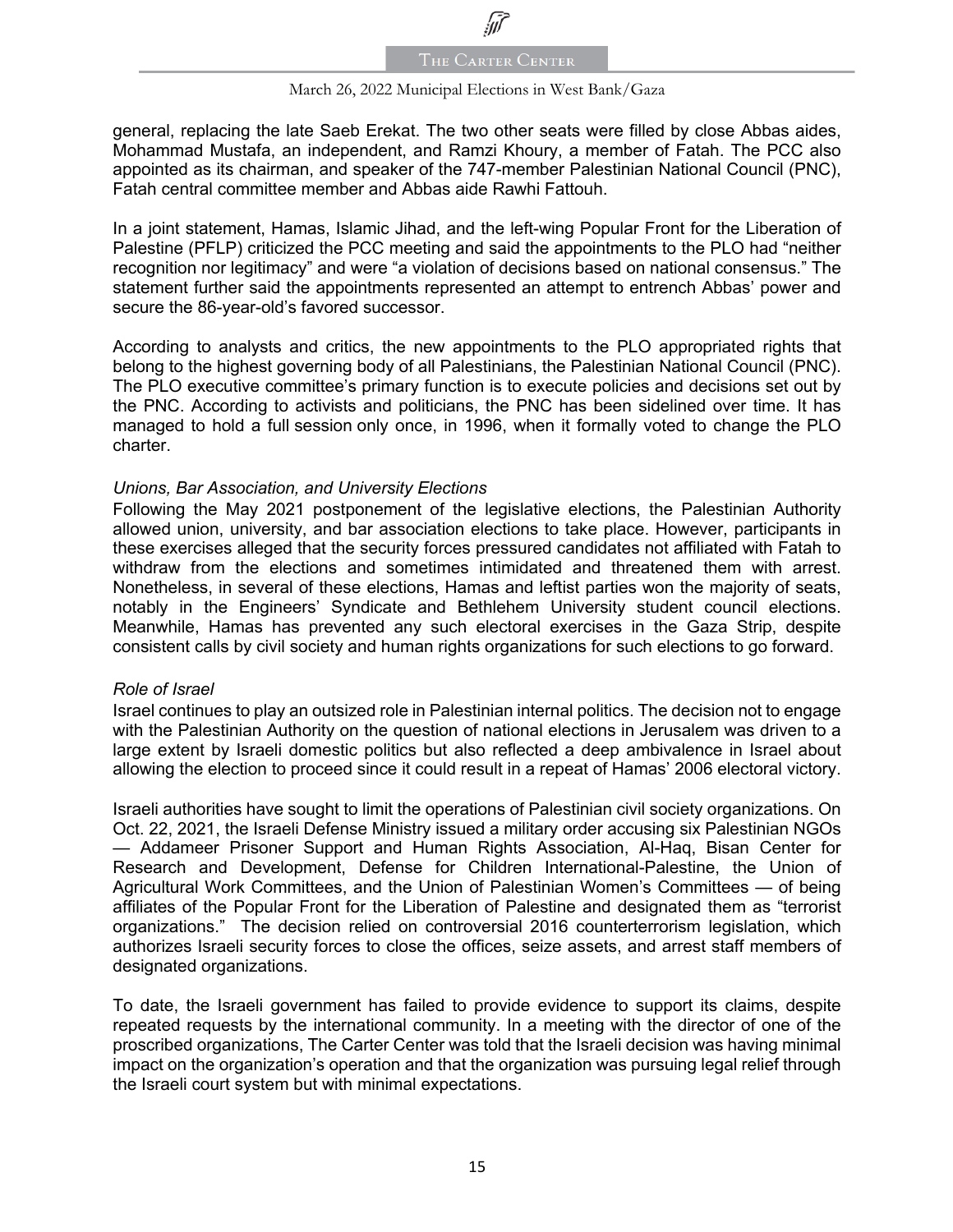

#### March 26, 2022 Municipal Elections in West Bank/Gaza

In the days preceding and following the March 26 municipal elections, Israeli security forces arrested at least four candidates, including the leader of one of the lists competing in Al Bireh municipality. The arrests seemed to indicate that Israel was seeking to influence the outcome of the elections and send a message that it would not allow candidates viewed as affiliated with Hamas to assume office.

#### **Expert Mission Analysis**

#### *Introduction*

The Carter Center assessed the Palestinian local council elections according to recognized international and regional standards and national laws and regulations, including Palestinian Basic Law and its legal framework for elections. During its deployment, the expert team members met with a broad variety of political, governmental, electoral, and civil society interlocutors to assess the principal components of the electoral cycle for the second phase of the local council elections, including the legal framework for the elections, election administration, campaign and political participation, the role of social media in elections, and electoral dispute resolution. The following are the mission's key findings; each section presents the applicable international and regional standards for each stage of the electoral process assessed, the mission's analysis, and a summary of the key findings and recommendations when appropriate to align the process with Palestinian obligations for democratic elections.

#### **Legal Framework**

A sound legal framework is essential to the effective administration of genuine democratic elections. The legal framework includes the rules found in the domestic laws of the country that regulate how all aspects of the electoral process will unfold. The legal framework should be consistent with domestic and international human rights obligations.<sup>7</sup>

The legal framework for local government elections includes the Basic Law, the Oslo Accords that set the framework for elections, the structure of the Central Elections Commission (CEC), Law 10 of 2005 on local council elections and its amendments, Law 9 of 2005 on general elections, and the various international and regional commitments of the Palestine Liberation Organization (PLO) and the Palestinian Authority (PA). These latter commitments include the Universal Declaration of Human Rights (UDHR); the International Covenant on Civil and Political Rights (ICCPR); the International Covenant on Economic, Social and Cultural Rights (ICESC); the Convention on the Elimination of All Forms of Discrimination against Women (CEDAW); the Convention on the Political Rights of Women (CPRW); the Arab Charter on Human Rights; and the Declaration of Media Freedoms in the Arab World. The legal framework consists of the CEC's rules, regulations and instructions, and codes of conduct for political parties and international and domestic observers.

### *Electoral System and Quotas*

According to the electoral law, local councils are composed of nine to 15 members elected in a closed-list proportional representation system.<sup>8</sup> The closed lists do not allow voters to choose their preferred candidates and the order of candidates on the list must be respected as set by the party or independent candidates. Proposals have been made to shift to an open list system where

 $<sup>7</sup>$  UDHR, art. 21; ACHR, art. 33; Basic Law, art. 26.3.</sup>

<sup>8</sup> Article 52 of Law 10 of 2005 on the Elections of the Palestinian Local Bodies' Council.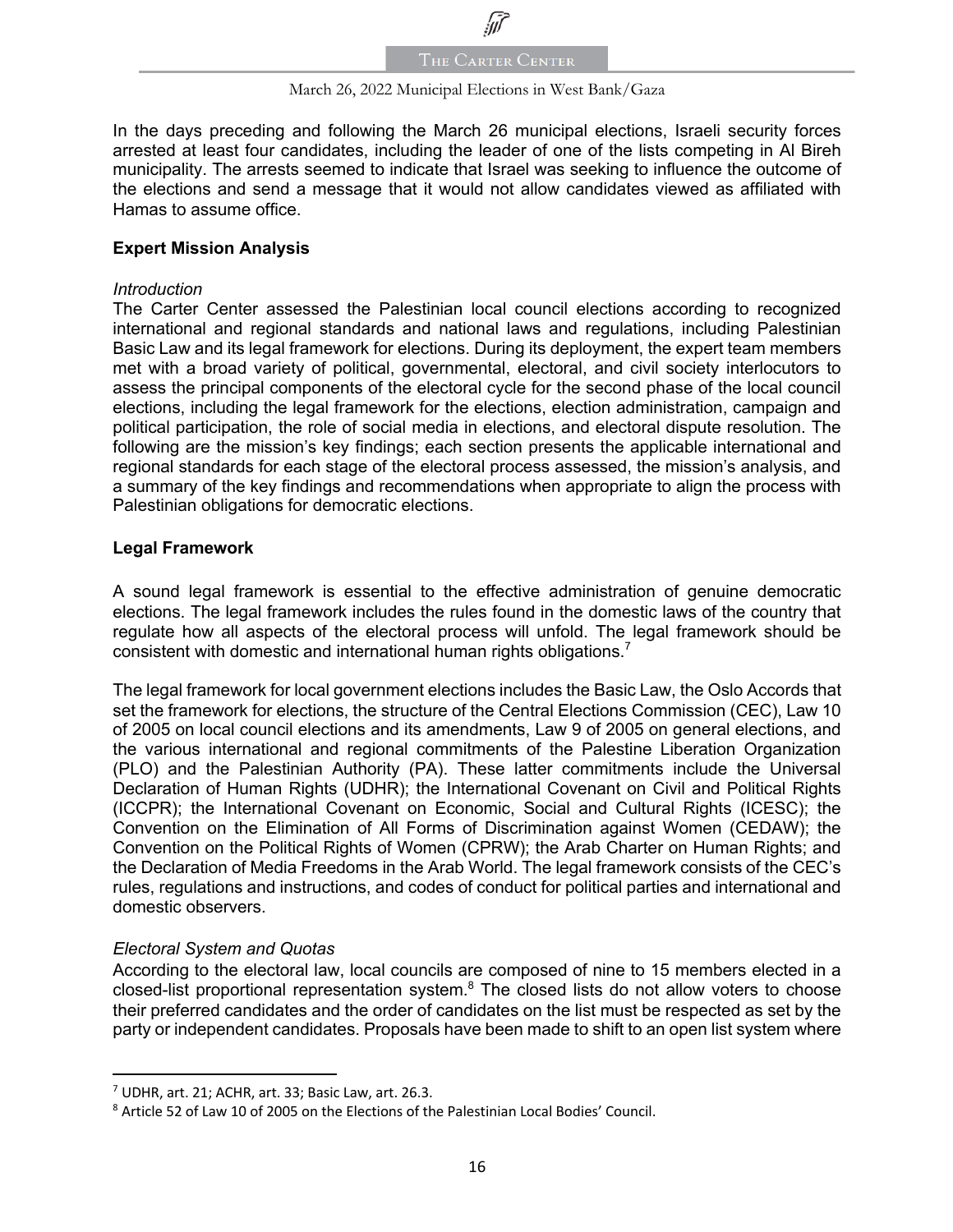#### March 26, 2022 Municipal Elections in West Bank/Gaza

voters can choose a certain candidate regardless of their order on the list, although this would complicate the preparation of ballots.

Only lists with 8% or more of the valid votes in an electoral district can enter the process of seat allocation per the Sainte-Laguë formula. Such a high threshold prevents a certain number of lists from obtaining seats in the local councils. The Parliamentary Assembly of the Council of Europe recommends a threshold not higher than 3% for parliamentary elections, although for local councils, the threshold could be somewhat higher. $9$ 

The local election law carves out a quota for women's representation. Contrary to the legislative election law, which specifies only the positioning of women on the candidate lists, the local election law also requires a minimum number of seats to be set aside for women.<sup>10</sup> In councils with 13 seats or fewer, at least two seats must be reserved for women; in councils with more than 13 seats, at least three seats must be reserved for women.<sup>11</sup> The local election law further requires the positioning of women on the lists in a slot no lower than five and a second woman no lower than 10, and for 15-member councils, a third woman must also be included on the list. If the minimum number of women are not elected to office from these positions, the CEC applies a formula to ensure their representation, even though male candidates may have been positioned higher on the lists.

The Local Council Election law was amended in 2005 to provide for Christian representation. Article 71.2 reads: "The president shall issue a decree for allocating the number of seats for the Christians in some of the local bodies' constituencies." In September 2021, Abbas issued decrees allocating 68 seats for Christians in nine municipalities and mandated that the chairpersons of these municipalities would be Christian.

According to the law, mayors are not elected directly by the voters but are chosen by the members of the newly elected council in the first official local council meeting after the elections. Many civil society interlocutors suggested that the law should be amended to allow for the direct election of the mayor by the voters as part of the local council electoral process.

#### *Local Election Law Amendments*

On Sept. 30, 2021, Abbas issued a law decree amending the Local Councils Elections Law, which established an Elections Court for Municipal Elections comprised of judges approved by the Higher Judicial Council. This court replaced the Courts of First Instance that were in charge of addressing complaints and disputes concerning the local council elections through the 2017 polls. Hamas complained that the court was formed without consultation and objected to several of the justices named. Hamas and Fatah had previously agreed on forming a similar Electoral Court for the postponed May 2021 legislative elections.

Other proposed changes to the Local Councils Elections Law were ultimately not adopted. Among the proposals was lowering the age of candidacy from 25 to 21 years. In meetings with the Carter Center team, some youth-oriented civil society groups suggested that it be lowered to 18 and that the candidate list registration fees, which are presently 500 Jordanian dinar (about 700 U.S. dollars), should be reduced. This amount may prevent specific candidates, especially youth, from

<sup>&</sup>lt;sup>9</sup> Council of Europe Resolution 1547 (2007), para. 58.

 $10$  Article 5 of Election Law by Decree of 2007 (Law 1 pertaining to the Palestinian Legislative Elections).

 $11$  Article 17 of Law 10 of 2005.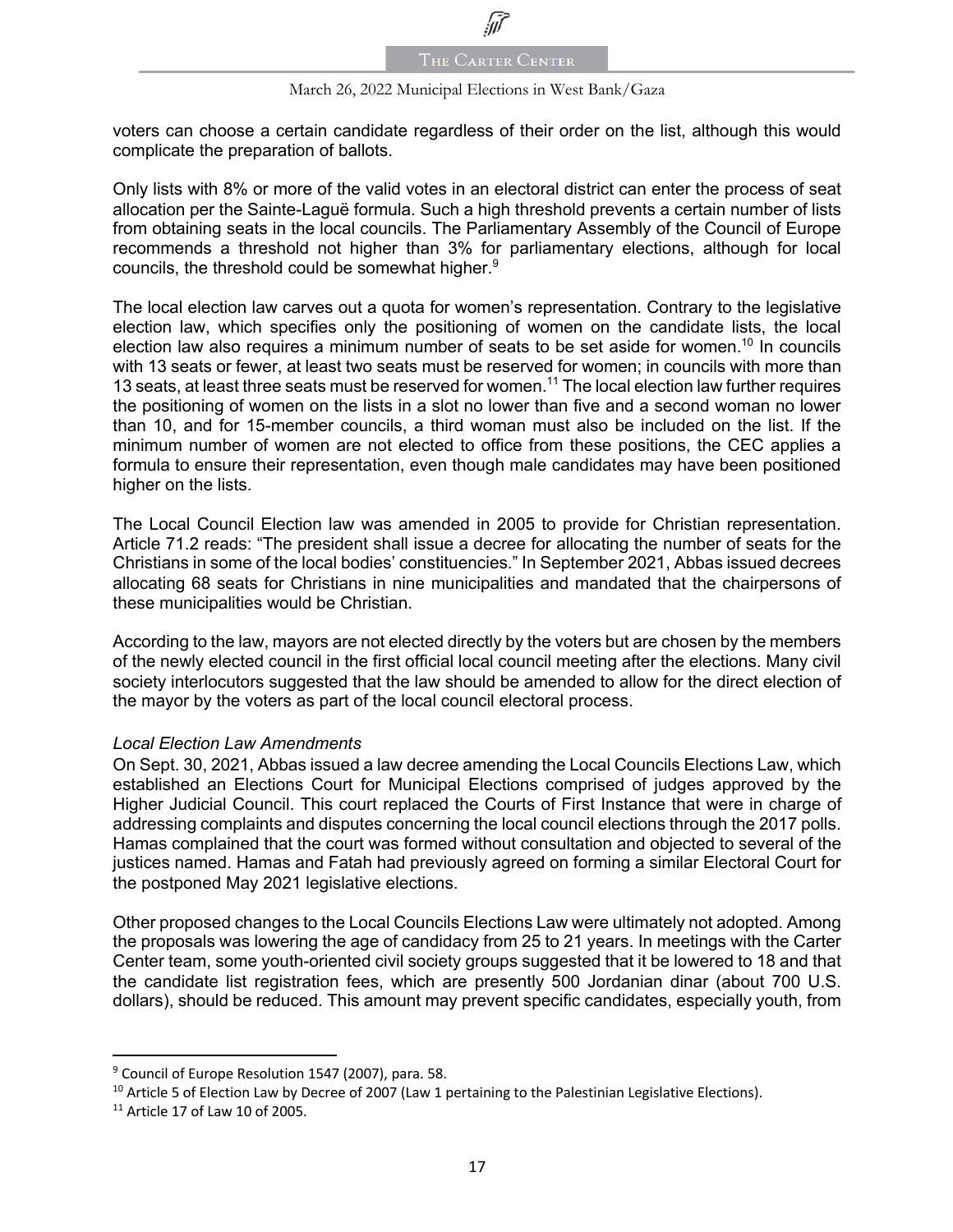

#### March 26, 2022 Municipal Elections in West Bank/Gaza

running, they argued. They considered the fee to be disproportionate in small villages where it is a burden to raise the required amount.

#### *Sequencing of Elections*

Article 4.1 of the Local Councils Elections Law states that: "local elections shall be held in all local councils on the same day, once every four years upon a decision issued by the Cabinet." The second section of the same article allows for elections to be held in several phases if it is not possible to hold them on the same day.

On Sept. 6, 2021, the Palestinian Cabinet issued Decision 18/123, scheduling the first phase of the local council elections in the West Bank and Gaza Strip on Dec. 11, 2021. Following requests from civil society and other interlocutors, the Cabinet moved forward to set a date for the second phase of local elections on Sept. 27, 2021, issuing Decision 18/126 and setting the polling day for March 26, 2022.

#### *Acclamation Lists*

In 2011, the Cabinet issued additional regulations for local council elections. Article 3 states that if, at the closing of the candidates' nomination period in a particular municipality, there is only one list that met the nomination conditions set in the law, this list would win by acclamation, and elections would not take place in this municipality.

The so-called "acclamation list" implies that the list results from political consensus. While there are some genuine cases of agreement in forming those single lists, there are also cases where potential candidates may have been pressured to withdraw from the competition and prevented from registering a list. Several Palestinian organizations have proposed, and The Carter Center concurs, that in cases where only one list is presented, the population should vote to validate the list, with a minimum turnout required to ensure the list enjoys political support.

During the first phase of the local council elections, balloting took place in 154 localities. In 162 localities, one candidate list was registered, and these were declared winners by acclamation. Elections were not held in 60 locations where either no list was registered (50 localities) or the list registered was incomplete (10 localities). In the second phase, elections were initially called in 66 localities. The Ministry of Local Governance later asked the CEC to hold elections in 61 localities where elections did not take place in the first phase. These municipalities were added, including 25 in Gaza, to the second phase for a total of 127 races. In the end, competitive multiparty elections took place in 50 West Bank localities. Elections were later canceled in the 25 localities in Gaza and in the 29 municipalities where no list was registered. In the remaining 23 localities, the sole list registered won by acclamation, bringing the overall total of lists won by acclamation to 185.

#### *Candidate Requirements*

The local council elections law provides that the CEC "shall reject the registration request of an electoral list if the list did not submit a certificate stating that each candidate on the list has paid all his fees and taxes due to the local council."<sup>12</sup> However, as the existing local council decides whether to issue the certificate, this requirement is susceptible to political manipulation. According to CEC officials, this prompted the CEC to intervene more aggressively during the second phase in cases where local authorities refused to issue financial clearances for candidates. For these elections, the CEC intervened in about 30 cases and resolved the matter through the Ministry of

<sup>&</sup>lt;sup>12</sup> Article 20 (e) of the 2005 Law on Local Elections.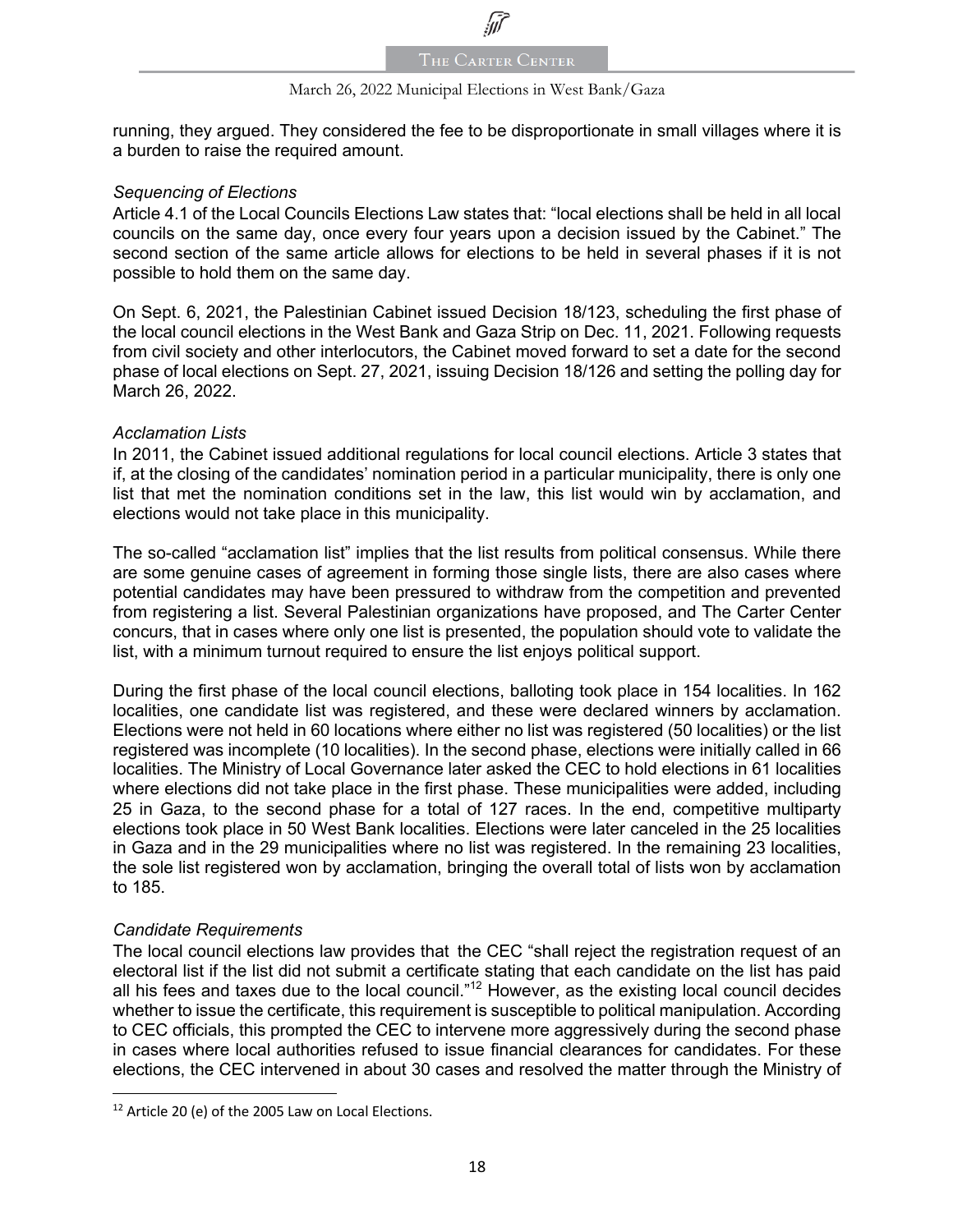

#### March 26, 2022 Municipal Elections in West Bank/Gaza

Local Government.<sup>13</sup> Several interlocutors recommended to the Carter Center's expert mission that this mechanism be changed and that the Ministry of Local Government regularize the issuance of certificates across Palestine rather than allow local councils to make arbitrary decisions.

#### *Campaign Finance Requirements and Expenditures*

Article 32 of the law states that "each list which participated in the elections shall submit within one month from the date of announcing final results a detailed financial statement stating the costs of the election campaign, funding sources of the campaign, and ways of spending the funds." The law is silent, though, regarding any ceiling on campaign spending. International standards provide for reasonable limitations on campaign expenditures "where this is necessary to ensure that the free choice of voters is not undermined or the democratic process distorted by disproportionate expenditure on behalf of any candidate or party."14

#### *Conclusion*

The Palestinian Basic Law, legal electoral framework, and regulations could provide the fundamental basis for the conduct of democratic elections; however, the current political structures lack essential checks and balances between the executive and judicial branches, which could expose the process to manipulation. In addition, there are specific provisions in Law 10 of 2005 on the local council elections that could be improved to facilitate inclusive and representative municipal governance bodies. These recommendations include lowering the age of eligibility to serve as a local council member to allow youth more significant opportunities for representation; imposing ceilings on the amount of money that a list can expend on a campaign and ensuring that candidates comply with campaign finance reporting requirements; requiring an electoral validation exercise in instances where only one list is submitted to the Central Elections Commission; forming an Electoral Court for municipal elections that is recognized and accepted by all factions in the West Bank and Gaza; reducing the minimum threshold for obtaining seats on the local council from 8% to 5%; and electing the mayor directly rather than selection by the local council.

#### **Election Administration**

International standards require forming an independent election management body (EMB) responsible for administering elections.<sup>15</sup> An independent and impartial electoral authority that functions transparently and professionally is recognized internationally as an effective means of ensuring that citizens can participate in genuinely democratic elections and that other international obligations related to the electoral process are met.

The Central Elections Commission (CEC) says it uses the Palestinian Elections Law and international standards as the basis of the internal systems that regulate its work. The CEC's mission and vision aim to strengthen the principles of democracy and good governance through

 $<sup>13</sup>$  In one instance, a candidate in Salfit Governorate was denied the requisite certificate due to building violations.</sup> He obtained a court ruling enabling him to receive the certificate, but it was too late because the nomination period was complete.

<sup>&</sup>lt;sup>14</sup> Paragraph 19 of the 1996 UN Human Rights Committee General Comment No. 25 to Article 25 of the ICCPR. <sup>15</sup> UN (CCPR): General Comment No. 25: The Right to Participate in Public Affairs, Voting Rights and the Right to Equal Access to Public Service (Article 25), para. 20.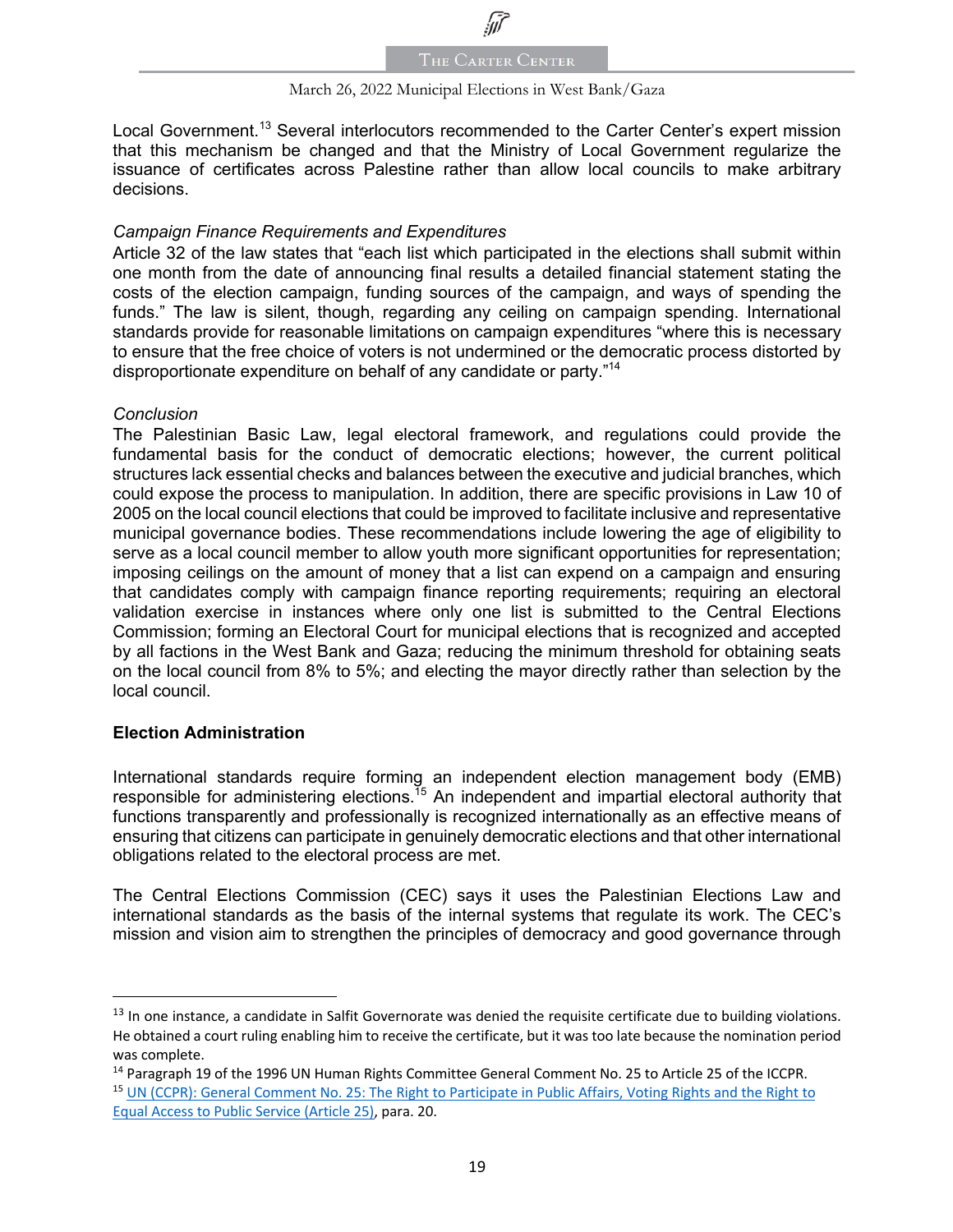#### March 26, 2022 Municipal Elections in West Bank/Gaza

the professional conduct of regular, free, and fair elections and to work as an independent and permanent body to conduct elections at all levels.16

Since its formation in 2002 as an independent EMB, the CEC administered the 2005 presidential elections, the 2006 PLC elections, and the municipal elections in 2012, 2017, and 2021 (two phases).<sup>17</sup> In all these electoral events, the CEC proved its independence, professionalism, integrity, and efficiency. According to a recent public opinion survey carried out by the Arab World for Research and Development (AWRAD), 95% of Palestinians view the performance of the CEC as favorable and 93% believe the electoral process was characterized by transparency and integrity.18

The CEC is responsible for organizing all aspects of the electoral process, including the conduct of periodic voter registration, review of candidate nominations and candidate lists, design and printing of ballots, issuance and publication of regulations surrounding election day processes, training of polling staff and election officials, and the conduct of election day procedures, including counting, tabulation, and announcement of results. Owing to the political divide between the West Bank and Gaza, the CEC's activities in Gaza have been restricted.

On Feb. 7, 2021, the CEC signed a memorandum of understanding with the Independent Commission for Human Rights (ICHR), by which both parties commit to cooperate toward creating a favorable environment for holding free and fair elections and enabling and encouraging citizens to practice their constitutional rights in nomination and voting. According to the MOU, citizens may submit their complaints relating to electoral freedoms to the ICHR, which processes the complaints with competent authorities in cooperation with the CEC.

#### *Online Presence of the CEC*

The CEC's online communications were managed effectively throughout the municipal elections. It regularly posted highly professional voter education materials, which secured significant viewership.19 The CEC benefited from an impressive follower base, with its 145,000 Facebook followers constituting roughly 5% of all accounts in Palestine. The CEC actively sought to grow its following in the lead-up to the vote.<sup>20</sup> Its significant reach ensures the CEC is well-placed to harness its network to educate voters, counter disinformation and provide pacifying messages in future elections.

The CEC used paid online advertisements to increase the prevalence of fact-based information about the election. Between Jan. 1 and March 26, 2022, the CEC ran 20 Facebook ads that received more than 3.2 million views in Palestine. This campaign gave enhanced visibility to a well-designed counter-misinformation strategy. The election was a learning process for the CEC as it applied digital strategic communications insights gleaned from the first phase to its operations in the second phase and by all accounts communicated more effectively online during the municipal elections than in the postponed legislative elections.

<sup>16</sup> https://www.elections.ps/tabid/1116/language/en-US/Default.aspx

<sup>&</sup>lt;sup>17</sup> The 1996 elections were administered by a Central Elections Commission dominated by Fatah leaders, with Mahmoud Abbas serving as the Chair and Mohammed Shtayyeh, the current Prime Minister, as the Executive Secretary of the CEC.

<sup>18</sup> AWRAD, Press Release Results of an Exit Poll on Palestinian Local Elections March 28, 2022.

<sup>19</sup> CEC videos amassed 674,500 views 09/26/21 - 03/28/22.

 $20$  The CEC grew its Facebook following by 5.41% in the six months prior to the second round of the municipal elections. Source: CrowdTangle.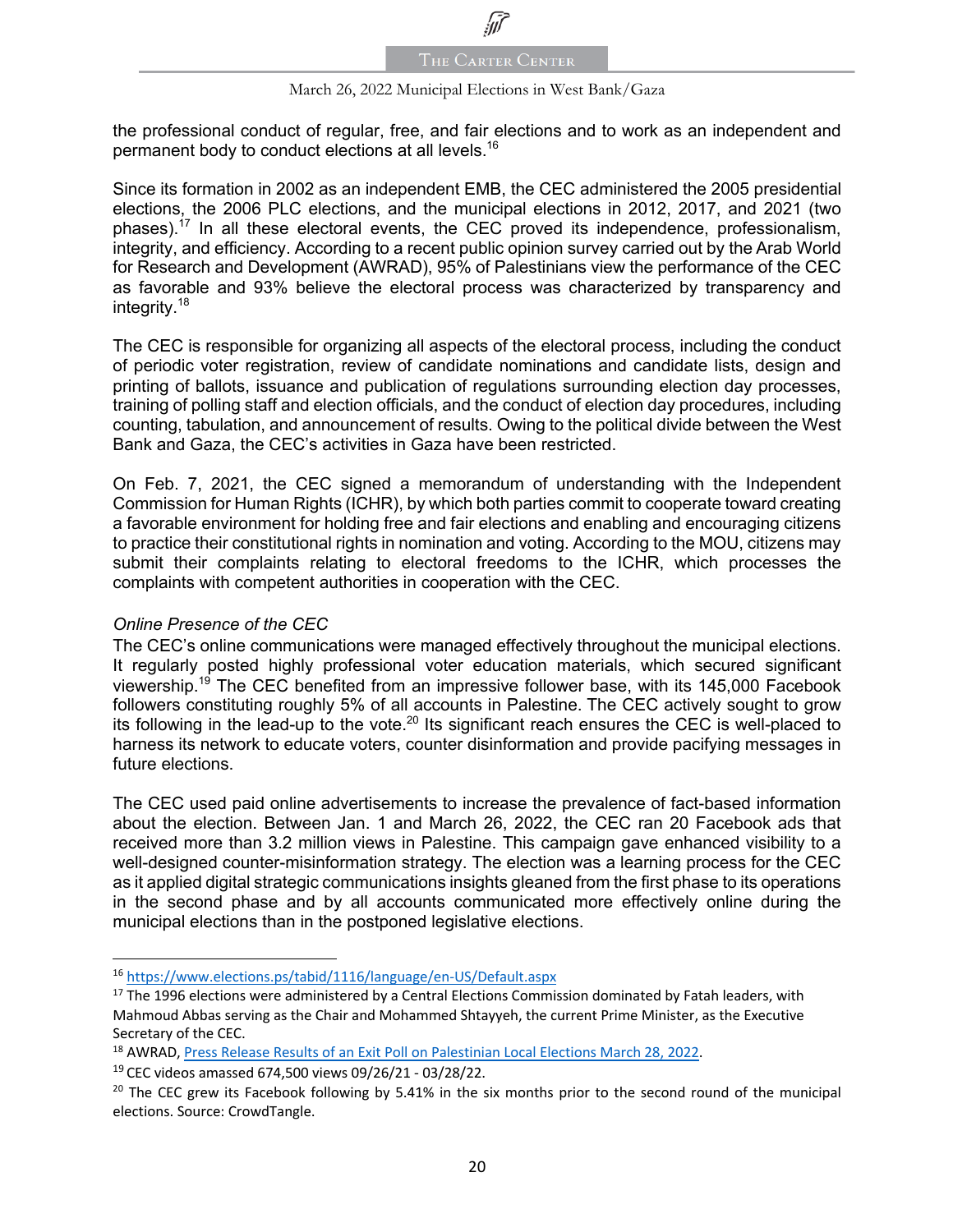#### March 26, 2022 Municipal Elections in West Bank/Gaza

Consequently, social media users increasingly looked to the CEC for information about the election. The CEC reported that its website received more than 1 million hits on March 26, the day of the second phase of municipal elections. This reflected popular confidence in the institution.



*Palestinian searches for the "Central Election Commission" rose over the month preceding the vote as Palestinians sought an official source of fact-based information. Source: Google Trends*

The data on Palestinian searches offers important insight into CEC communications that are of value for future electoral contests. There was a tenfold increase in Palestinian searches for the CEC on March 21-26. That the uptick began before election day excludes the possibility that the growth was driven solely by searches for the official results, instead suggesting that CEC investment in well-made voter education videos and engaging online content paid dividends at election time when the users actively sought out information from the CEC. The CEC was in a solid position to reach social media users with counter-disinformation or pacifying messaging online if this had been required.

The CEC chose to devote most of its social media advertising budget to spreading its messaging on the most-used platform, Facebook. While this helped target users on that platform, this strategy impeded its ability to reach platforms with different user bases. For example, the CEC has only 2,100 followers on Instagram and did not run any ads on that platform in the lead-up to the vote.<sup>21</sup> A broader approach to social media outreach will help the CEC build voter education, counterdisinformation, and pacifying messaging capacity that better reaches the full spectrum of Palestine's more than 3.4 million internet users.<sup>22</sup>

#### *Conclusion*

Despite a highly charged political environment, the CEC administered supplemental voter registration and both phases of the local council elections in a professional, independent, and transparent manner according to its mandate and national and international standards and obligations. The CEC's use of online means to transmit voter education aligned with international best practices, and the significant pace of improvement in this respect bodes well for future electoral contests. Given its important role, the Palestinian Authority should continue to support

<sup>&</sup>lt;sup>21</sup> This is especially notable as despite its lower usage compared to Facebook, evidence suggests Instagram was a significant vector for online harms during the lead-up to the legislative elections prior to their postponement by President Mahmood Abbas. Digital rights group 7amleh documented 500 violations of digital rights of Palestinians between May 6 and May 19, of which 250 were on Instagram. This was significantly higher than their documented figure for Facebook.

<sup>22</sup> World Development Indicators, World Bank, 2019.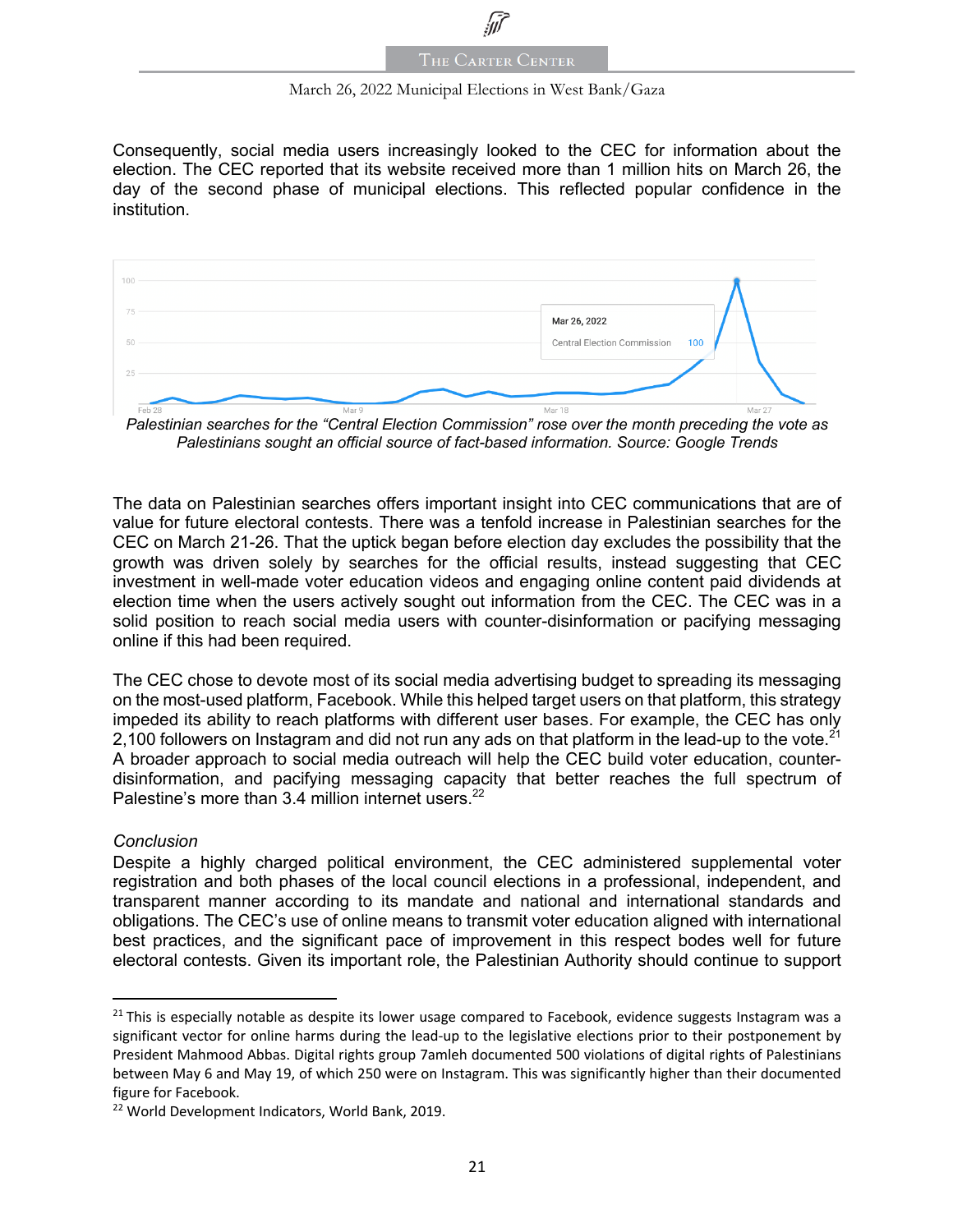

#### March 26, 2022 Municipal Elections in West Bank/Gaza

the work of the CEC, both financially and morally, as a neutral, unbiased institution charged with overseeing electoral processes in the West Bank and Gaza. Governing authorities in the Gaza Strip should provide opportunities for the CEC to conduct regular work there, including periodic voter registration exercises, training for CEC staff, and voter and civic education, to ensure that, once a political agreement is reached, municipal and national elections can also take place in Gaza expeditiously.

#### **The Campaign and Political Participation**

Maintaining an open and transparent campaign environment and the equitable treatment of all parties and candidates are critical to ensuring the integrity of the democratic election process and meeting international standards related to the full expression of one's fundamental political and electoral rights.<sup>23</sup>

#### *Political Party Participation*

A large percentage of candidate lists competing in the second phase of the municipal elections were registered as independents. Of those elected to office, 65% were independent candidates, leading casual observers to assume that independent candidates swept the elections. However, these figures belie much greater inter-and intraparty competition in the polls, as many independent candidates were either affiliated with or supported by the two major Palestinian political parties.

Candidates supported by or affiliated with both Fatah and Hamas, as well as, in more limited cases, smaller leftist parties, participated in the elections as independent candidates. Although Hamas prevented any elections in the Gaza Strip, it indirectly supported and encouraged affiliates and supporters to participate in the West Bank elections and compete as part of independent lists against Fatah. Likewise, Fatah and other leftist parties presented official lists to compete in specific municipalities. Because Fatah lacks a central authority within the party to resolve internal disputes regarding candidate registration and intraparty primaries were not held, officials and activists also organized so-called independent lists. These lists sometimes competed against the official Fatah lists. In the three West Bank cities of Hebron, Nablus, and Jericho, Fatah officials participating independently won the majority of seats, as they did in other towns. Although interlocutors told the Carter Center expert mission team that some Fatah-affiliated security forces sought to discourage certain individuals from participating as candidates, the party did not take firm actions against its members who competed as independents in this phase of the elections.

In general, candidates in the municipal elections viewed the election as primarily about service provision at the local level. Consequently, the majority of political campaigns focused on such matters as who would be best positioned to take responsibility for providing water, electricity, infrastructure, and hygiene, rather than political affiliation or ideological party orientation. However, several lists also sought to highlight broader political issues, including allegations of the growing repression and corruption in the West Bank, often with specific reference to the Nizar Banat murder case.

A family/tribal factor was also present in these elections as lists comprised representatives of leading families in selected locations. Those lists either competed with other lists or, during the

<sup>&</sup>lt;sup>23</sup> UN (CCPR): General Comment No. 25: The Right to Participate in Public Affairs, Voting Rights and the Right to Equal Access to Public Service (Article 25), para. 15.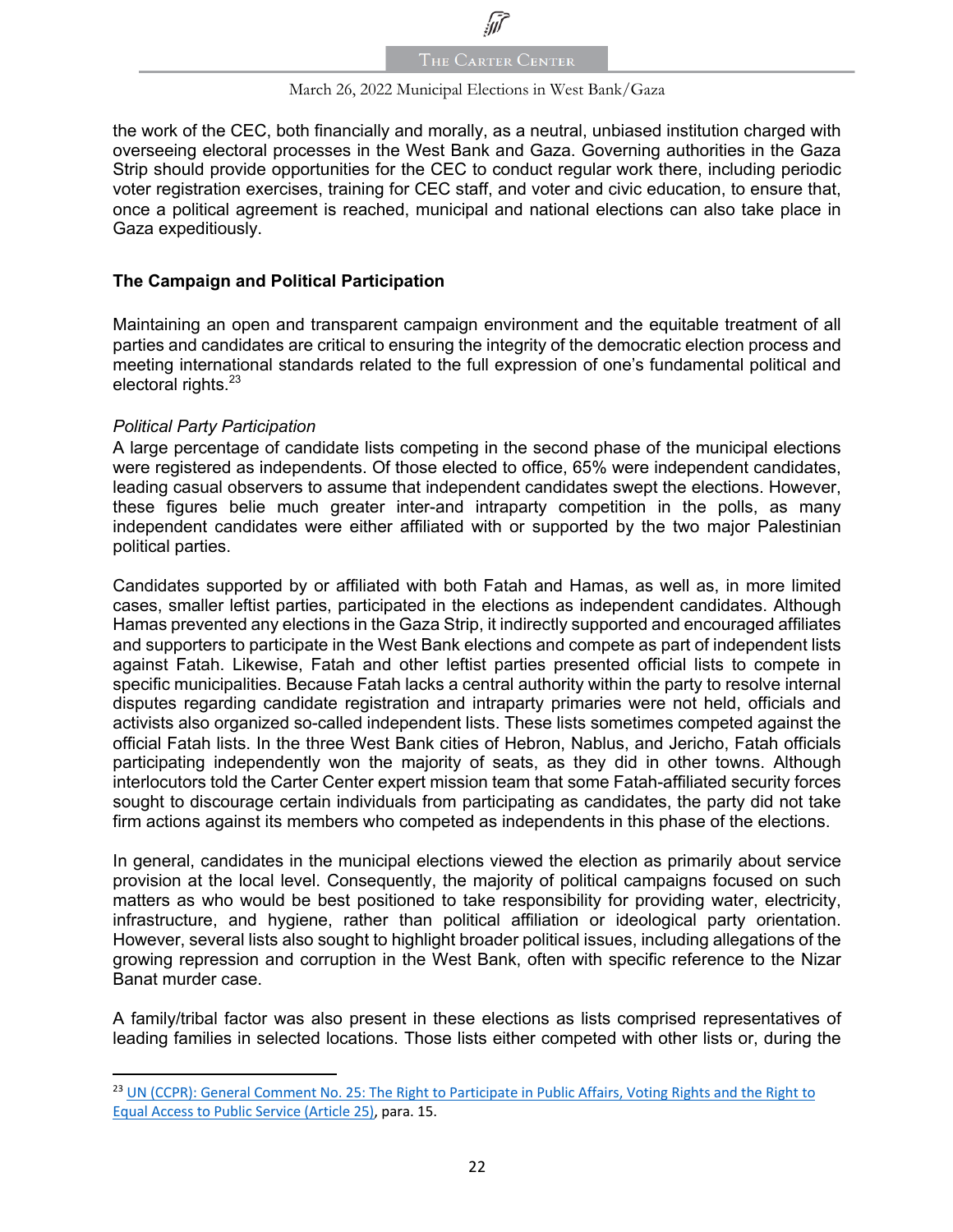first phase, won the election by acclamation. Fatah had the upper hand in persuading families to nominate their representatives and encouraged tribal and familial control over the candidate selection.

One issue raised in these elections was the insistence by some families that the mayor should be a member of one of the city's historical families rather than someone who may have lived in the city for some time, even decades. These disputes took place in the cities of Ramallah, Al-Bireh, and Jericho, sometimes resulting in heated exchanges among the contestants.

#### *Women's Participation*

The elections resulted in increased representation of women, partly because of the quotas set in the election law that require councils with 13 seats or fewer to reserve at least two seats for women and larger councils to reserve at least three seats for women. In a few cases, candidate lists included more women than the number specified in the law. For the second phase, 27% of the candidates were women. Women were only placed as head of the list on eight of the 234 lists registered; the majority put women in the fifth slot, which is the minimum placement required by law. Given their order on the list, the likelihood of a woman being selected as mayor is low. However, Diana Sayej in Bir Zeit, who was No. 3 on an independent list, was elected mayor at the first meeting of its local council.

While women make up 49% of the population, they captured only 18% of the contested seats in the second round. Factors impeding women's representation are not confined to the selection by political parties of candidates. Women in the West Bank were more likely to face social and gender barriers in the campaign and had a lower likelihood of success in competitive races. According to the CEC, women candidates won 21% of victories by acclamation and 18% of victories by vote. $^{24}$ International standards suggest that any quotas should be at least 33% and ideally 50% to ensure equal representation of women.<sup>25</sup>

### *Campaigning*

During a two-week formal campaign period for the second phase of elections, candidates for the municipal councils solicited voters' support through posters, leaflets, public debates, and social media. The extent of the campaign was very much dependent on the resources available to the candidates themselves, with most of the funding being raised by the candidates standing for office and their families. Contrary to the practice during the first round of municipal elections, political parties, including Hamas-backed lists, also featured pictures of women on campaign banners and posters.

One effective method for candidates to reach voters was to participate in public debates held in the major West Bank cities and broadcast by the Wattan network. The heads of electoral lists were invited to answer a series of questions regarding their agenda before audiences of 300 or more people.

Few formal complaints were filed during the campaign. However, restrictive legal provisions on freedoms of expression and assembly, the impact of the killing of activist Nizar Banat by Palestinian security forces (plus the subsequent repression of protesters calling for an investigation and accountability), the arrests of various candidates by Israeli authorities, and the

<sup>24</sup> https://www.elections.ps/tabid/1215/language/ar-PS/Default.aspx?fbclid=IwAR39xcd7VIW1pv2r\_Bv9FA3QVDM3aBovHlTijaXkBlfNsWBvmavlsCMh1uY

<sup>&</sup>lt;sup>25</sup> Convention on the Elimination of All Forms of Discrimination Against Women (CEDAW), Article 7b.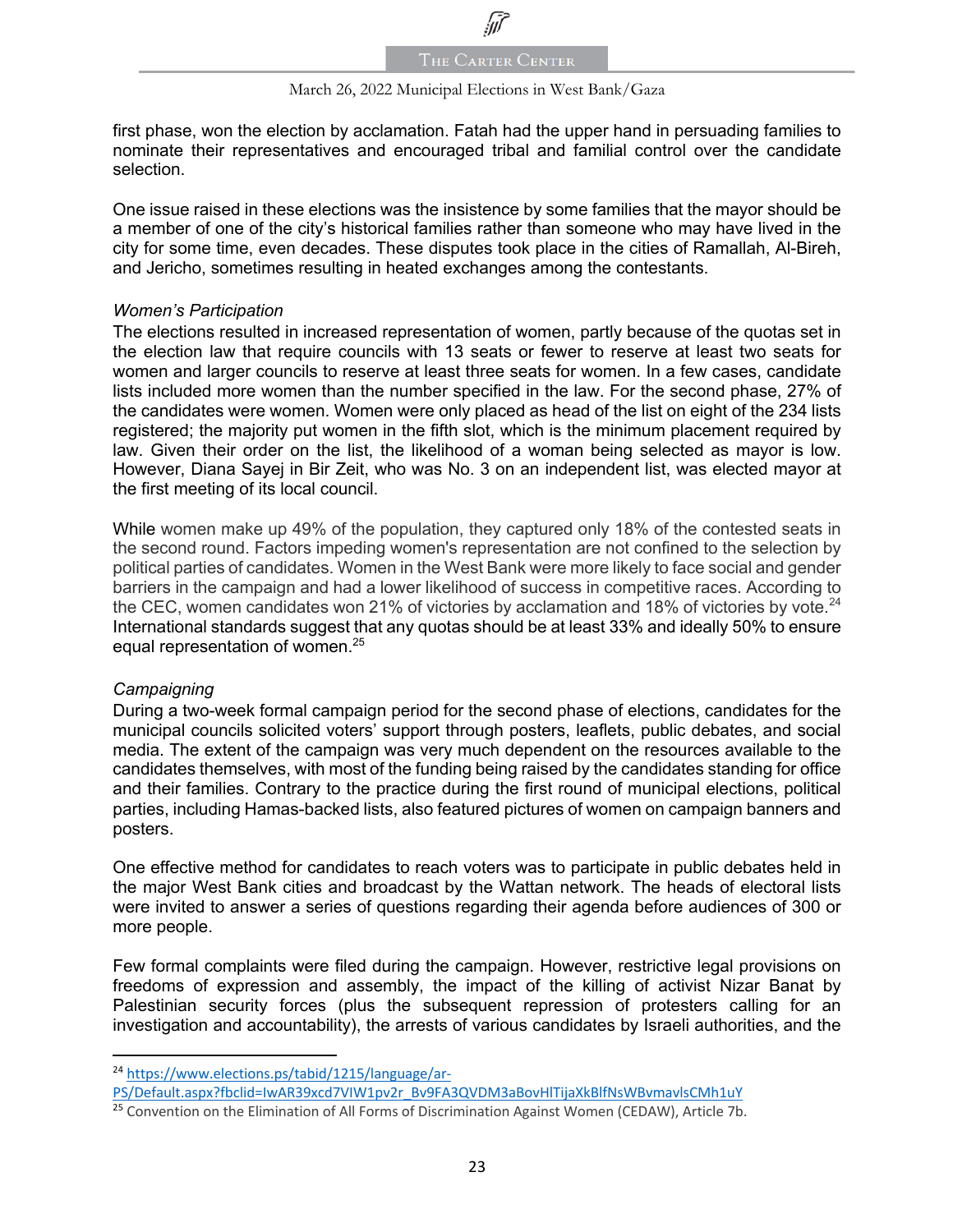

#### March 26, 2022 Municipal Elections in West Bank/Gaza

fears caused by a repressive political environment all hindered the full expression of citizens' rights and cast a chilling effect on the freedom of speech, assembly, and movement during the campaign period.

Despite legal provisions restricting online freedom of expression, the online sphere witnessed a lively campaign. Interlocutors reported a lower circulation of disinformation and inflammatory language than in the more polarized context of the postponed 2021 legislative elections. Palestinian social media users benefited from effective civil society-led fact-checking throughout the municipal elections, though it was limited by insufficient collaboration between fact-checkers and social networks.

#### *Restraints on Competition*

The overall campaign was overshadowed by a repressive human rights environment fueled by the actions of both Palestinian and Israeli forces.

On March 21, the Israeli army arrested Islam Taweel, head of the list purportedly backed by Hamas in the city of Al-Bireh. The CEC issued a statement criticizing the arrest as "blatant interference in Palestinian internal affairs" and called for the immediate release of all detained candidates. Israel also arrested winning candidates in Hebron and Dura after the elections. Despite the arrests, candidates on the impacted lists won the majority of seats in these constituencies.

In addition to the Israeli arrests and harassment, Palestinian security forces also played a role in the intimidation of some candidates. PA security and Fatah officials told some candidates that they would be dismissed from their jobs or that their relatives would be fired, the candidates said. The threats and pressure were either by phone calls or by summoning the candidates to the security headquarters. In other cases, security representatives pressured families to prevail on their relatives to withdraw their candidacies.

Despite the reports of harassment, neither the CEC nor the ICHR received any written complaints on harassment or intimidation from any list or candidate. An ICHR representative told the Center that individuals who called their offices regarding threats or violations claimed they were afraid to file written complaints out of fear of adverse consequences and harassment by the PA security.

#### *Conclusion*

While lists and candidates were able to campaign and communicate with prospective voters, the overall human rights environment cast a shadow over a technically well-administered electoral process. Among other issues, candidates reported harassment and intimidation by security forces that impeded their ability to run for office. For future elections, the political environment must improve to ensure that an individual's right to stand as a candidate, to enjoy the security of the person and freedoms of speech, assembly and association are respected. Regardless of when the next elections are scheduled, the Palestinian Authority should ensure that the human rights environment allows citizens the freedom to choose their leaders absent harassment or intimidation.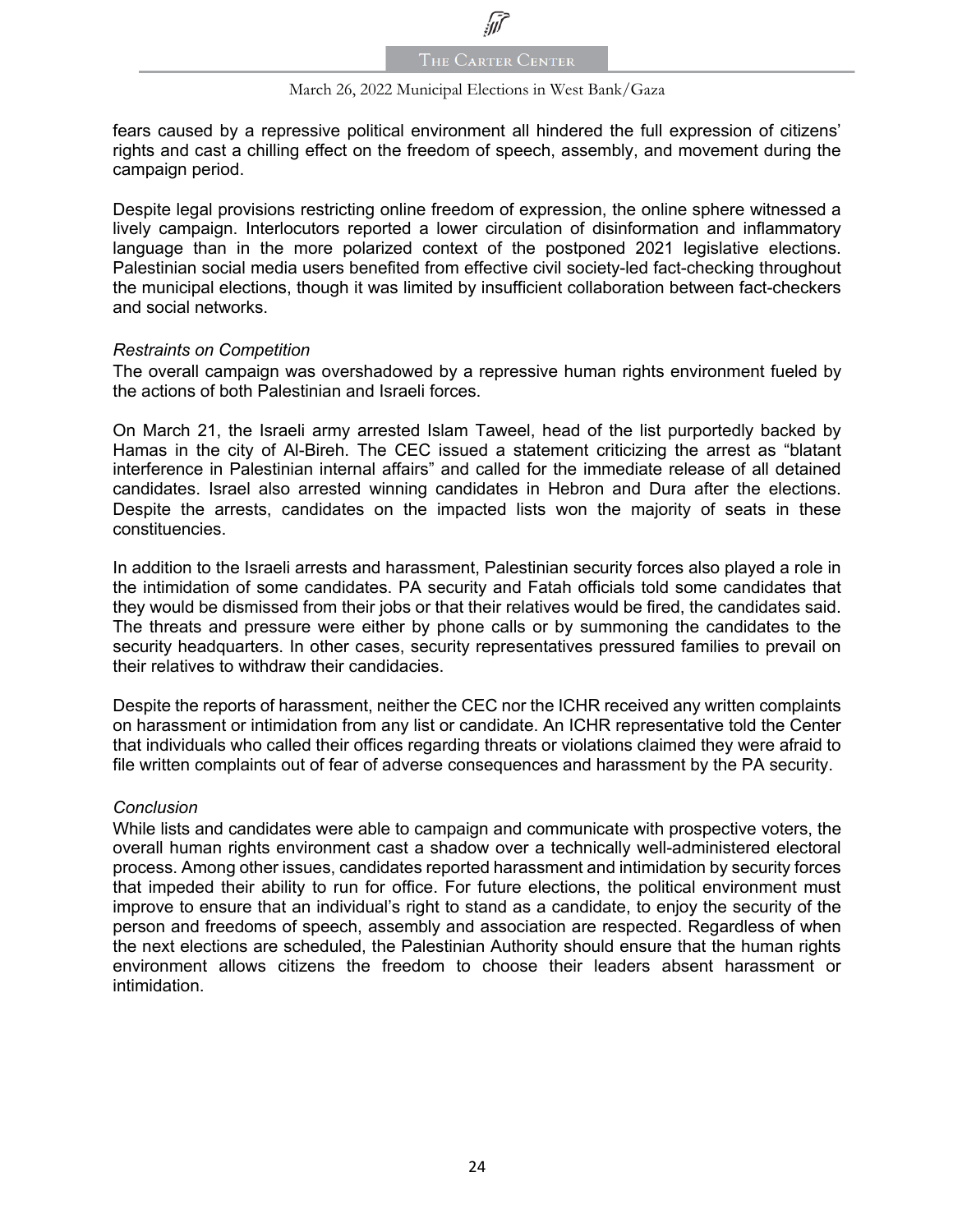#### March 26, 2022 Municipal Elections in West Bank/Gaza

#### **Role of Social Media in the Elections**

The U.N. General Assembly has called for the full expression of rights protected offline to be protected online.<sup>26</sup> It is essential for human rights standards to be applied online to ensure that social media users can exercise their fundamental rights, such as freedom of speech, thought, and assembly and the right to privacy online. States and social media companies should ensure an enabling environment to meet these standards. $27$ 

#### *Legal Framework for Social Media in Palestine*

The legal framework encompassing social media in Palestine is diffused across the Basic Law, the Election Law, the Penal Law, the Local Elections Law of 2005, the Law by Decree (10) of 2018 on Cybercrime, and the Law by Decree (7) of 2020 on the State of Emergency. Most relevant provisions are designed for the offline context, leading to ambiguity in the applicability of legislation.<sup>28</sup> The legal framework explicitly targeting social media is far less substantive than that for traditional media.

Despite the guarantee of freedom of expression in the Basic Law, $29$ , and legally binding international commitments, $30$  sweeping legislative provisions unduly limit the legal exercise of freedom of expression online. Relevant provisions are so broad that they can readily be interpreted to proscribe political expression.<sup>31</sup> In addition, such provisions are practically inappropriate for the online environment as the volume of such content will render any future attempt to implement this provision necessarily selective and open to accusations of bias.

Numerous provisions of the Decree-Law 10 of 2018 on Cybercrime also obstruct free expression online. Article 39 invests in the authorities the power to block websites posting content that may threaten "public order or public morals." This has been used to block websites, has been criticized by civil society organizations, and is wholly at odds with international obligations accepted by the Palestinian Authority. Meanwhile, the election law is ill-adapted for social media due to ambiguities arising from its lack of specific references to the digital space.<sup>32</sup>

Any new legislation seeking to regulate content on social media risks compounding pre-existing challenges. Low popular and lawmaker sensitization on the mechanics of these issues would impede pre-legislative scrutiny, inadequate accountability mechanisms would impede post-

 $^{26}$  U.N. General Assembly Resolution 68/167 stipulates that all rights guaranteed offline, including the rights to freedom of expression and privacy, also apply online.<br><sup>27</sup> Human Rights Council 38<sup>th</sup> session, Report of the Special Rapporteur on the promotion and protection of the

right to freedom of opinion and expression, Agenda item 3.

<sup>&</sup>lt;sup>28</sup> U.N. General Assembly Resolution 68/167.

<sup>&</sup>lt;sup>29</sup> Article 19, Constitution of Palestine 2003 with Amendments through 2005.

<sup>&</sup>lt;sup>30</sup> Article 19, International Covenant on Civil and Political Rights, acceded to on April 2, 2014.

<sup>&</sup>lt;sup>31</sup> For example, Article 66 of the Election Law prohibits "humiliation" and the "insulting of any of the other candidates," both of which are highly subjective and not commensurate with international standards on freedom of expression.

 $32$  For example, it is unclear whether references to "electoral posters and banners" in the Election Law apply to online content.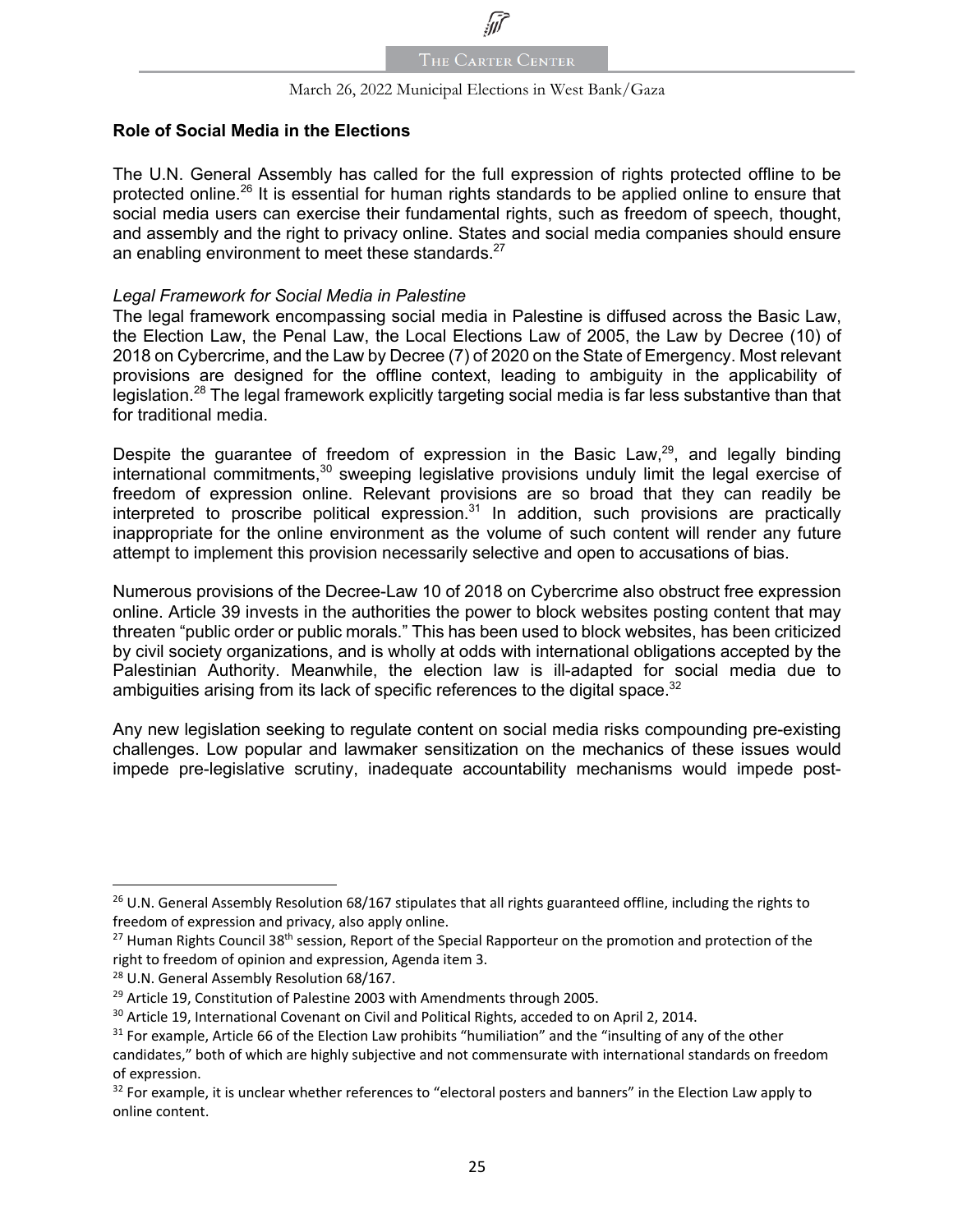

legislative scrutiny, and risks would remain around implementation of legislation to stifle freedom of expression further.<sup>33</sup>

The vast majority of Palestinians use the internet.<sup>34</sup> Social media usage in Palestine is heavily concentrated on Facebook, with Twitter, Instagram, and YouTube also being used by significant numbers.<sup>35</sup> Private messaging apps including WhatsApp and Telegram are also widely used. Challenges remain for the full realization of fundamental freedoms online, particularly the rights to freedom of expression, data privacy, and access to information, each of which is encumbered by legal and practical obstacles.

The online campaign was widely deployed, localized in nature and relatively pacific, especially compared to the lead-up to the postponed 2021 legislative elections. Videos of the local debate programs were widely shared. However, most lists were self-funded, which limited their capacity to conduct a comprehensive online campaign.

Consequently, online campaigns tended to concentrate resources, including ads, on the key days immediately before and even on Election Day. This challenged the relevance of the election silence in the online environment. In the absence of effective enforcement, such provisions create a perverse incentive by disproportionately increasing the online visibility of candidates who ignore the spirit of the law. Multiple interlocutors suggested that social media has rendered its provisions outdated.

During the campaign, social networks failed to extend adequate transparency to ads run on their platforms, contrary to the Election Law's stipulations and the Mozilla Foundation guidelines on best practice on ad archives.<sup>36</sup> Meta Ad Library Reports, which document expenditure for ads on Facebook, Instagram, and Messenger, are available for 95 countries and territories as of March 2022. However, no such report is published for Palestine. Consequently, its ad library lacks key features, including aggregated measures of total spending, that Palestinian citizens, civil society, and journalists can readily search for understanding the financing of the political advertising that targets them. $37$ 

#### *Information Integrity*

Most Palestinians believe they have been exposed to disinformation.<sup>38</sup> While the prevalence of false claims in the municipal elections was by all accounts lower than during the 2021 legislative campaign, misinformation did circulate. During the municipal elections, the CEC adopted a strategy of stating facts in response to misinformation while collaborating with and funding fact

<sup>33</sup> Progress is being made on sensitization as a precondition for legislating for data privacy protections. Digital rights organization 7amleh has delivered digital rights training to more than 6,000 Palestinians and in 2021 launched a digital content reporting platform, 7or, that has received more than 1,000 submissions.

<sup>34</sup> World Bank figures from 2019 indicate 71% of people in Palestine use the internet. The 2022 figure is likely to be significantly higher, particularly if the diaspora is included.

 $35$  Facebook is used by three-quarters of over-13s in Palestine and its ads reach half the total population, according to DataReportal's 2022 reporting.

<sup>&</sup>lt;sup>36</sup> Article 70 of the Election Law states, "The electoral process...shall be conducted publicly and transparently in a manner that enables the observers and the media to observe the process in all its phases." The Mozilla Foundation principles are accessible at https://blog.mozilla.org/en/mozilla/facebook-and-google-this-is-what-an-effective-adarchive-api-looks-like/ .

<sup>&</sup>lt;sup>37</sup> Some information can be accessed via the API, which will not be an option for the vast majority of users.

<sup>&</sup>lt;sup>38</sup> In a survey conducted by digital rights advocacy group 7amleh, 72% of Palestinians reported having been exposed to "fake news."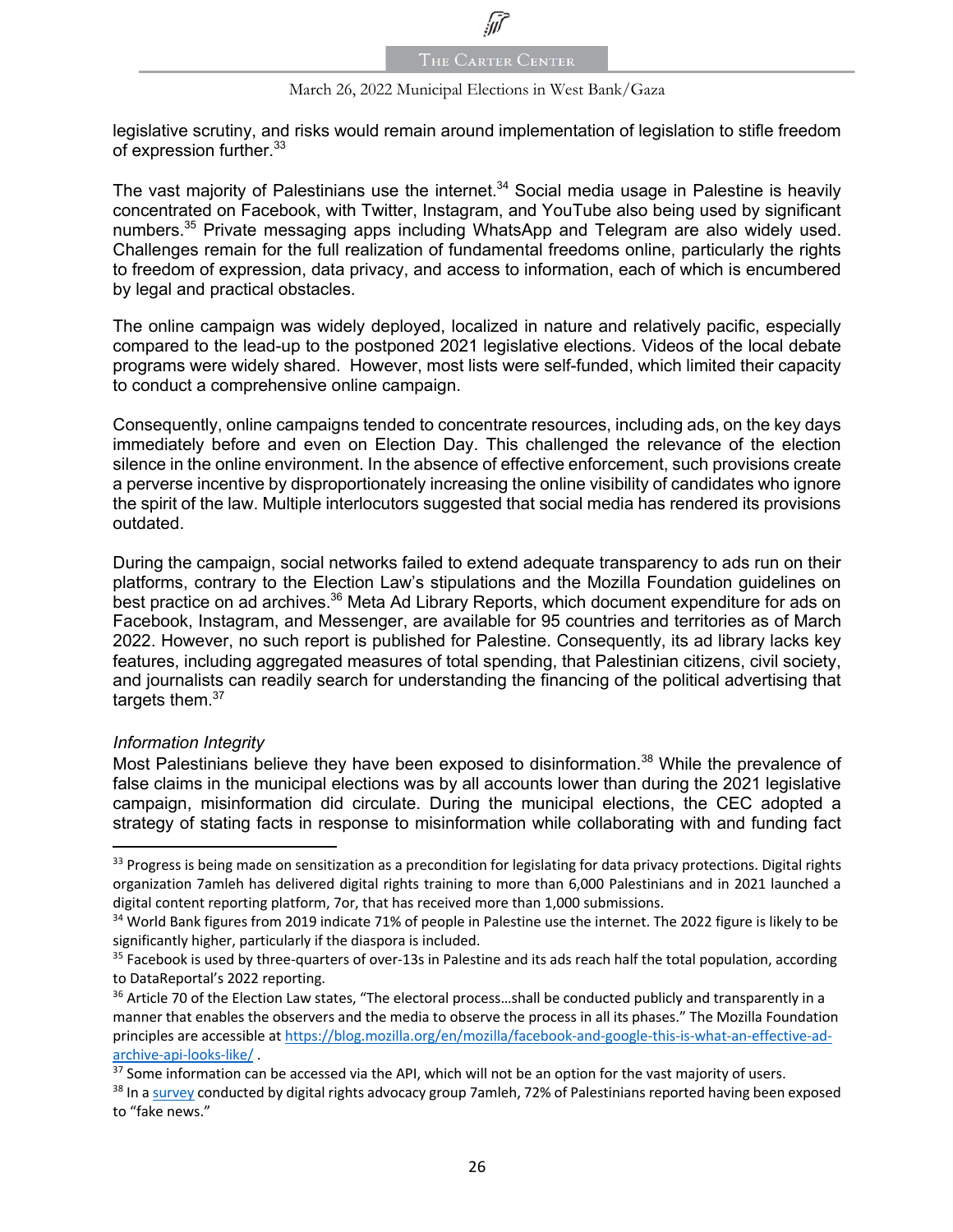#### March 26, 2022 Municipal Elections in West Bank/Gaza

checkers.<sup>39</sup> These measures were a valuable buffer against the impact of misinformation and are an important resource for future electoral contests. There were three main limiting factors to effective fact-checking: fact-checker resourcing, inadequate support from social networks, and the lack of an access-to-information law.

The lower prevalence of misinformation in the municipal elections compared with the lead-up to the postponed legislative election was attributed to the disincentivization of smear campaigns by contests in which family ties played a more significant role than overtly political ones and the close-knit character of Palestinian communities in which candidates would have to live in close quarters following the vote regardless of the outcome. Nonetheless, misleading information was circulated about issues such as who supports a particular list and even the timing of the vote itself.

Inadequate collaboration with social networks opened space for some misinformation to go unrefuted. Collaboration with fact-checkers enables social networks to reduce the visibility of misinformation to those who would otherwise see it. Otherwise, fact-checkers depend on individuals actively seeking out their content, which those more likely to spread misinformation may be less likely to do. Membership of the International Fact-checking Network (IFCN) is a precondition for joining Facebook's fact-checking program, which reduces the visibility of misleading content that has been flagged by IFCN partners. While the IFCN has a robust regional network, it has no Palestinian partner.<sup>40</sup> During the municipal polls, the absence of this mechanism resulted in fact-checkers' resorting to running paid ads to counter disinformation, straining their limited resources. The lack of an IFCN partnership risks being far more consequential in a more misinformation-heavy future legislative election, and the volume of misinformation in the postponed 2021 vote suggests this is a significant risk.

The continued failure to pass the Draft Access to Information Law had a directly harmful impact on the work of journalists and fact-checkers during the municipal elections. In its absence, it is difficult for fact-checkers to refute claims. This contravenes the interests of the Palestinian Authority, as it ensures that civil society organizations also cannot refute potentially false allegations made against the Palestinian Authority. The long-standing failure to pass the law continues to raise concerns among civil society about the underlying reasons for its delay, weakening trust in the authorities.

A range of factors present challenges concerning disinformation that may be spread in future Palestinian elections. The increasing use of private messaging to spread political content, which interlocutors reported is partly a consequence of self-censorship on publicly visible networks, poses risks as the opaqueness of these platforms impedes the ability of fact-checkers to analyze and respond to circulated misinformation. While WhatsApp limits the number of members in a single group, Telegram groups can include thousands of people. Such groups were used to spread campaign material widely and were identified by interlocutors as venues of higher risk for online harm, including misinformation. Furthermore, companies openly target the Palestinian market for disinformation products, including inauthentic likes, comments, and shares.<sup>41</sup> These factors are likely to be compounded by the advent of increasingly advanced forms of

 $39$  Including the Palestinian Platform for Fact-Checking and Media Literacy– Kashif, which ran an innovative sensitization campaign called "There is smoke without fire," trained journalists, and integrated international best practice following workshops by UNESCO and Google News Initiative.

<sup>40</sup> Regional partners include Jordan's *Fatabyyano*, Lebanon's *Maharat*, and Israel's *The Whistle*.

 $41$  One such site, for example, advertised 25,000 poll votes for \$860, payable through cryptocurrencies such as Bitcoin, Ethereum and Dogecoin, and thereby significantly less traceable by the authorities, civil society and media.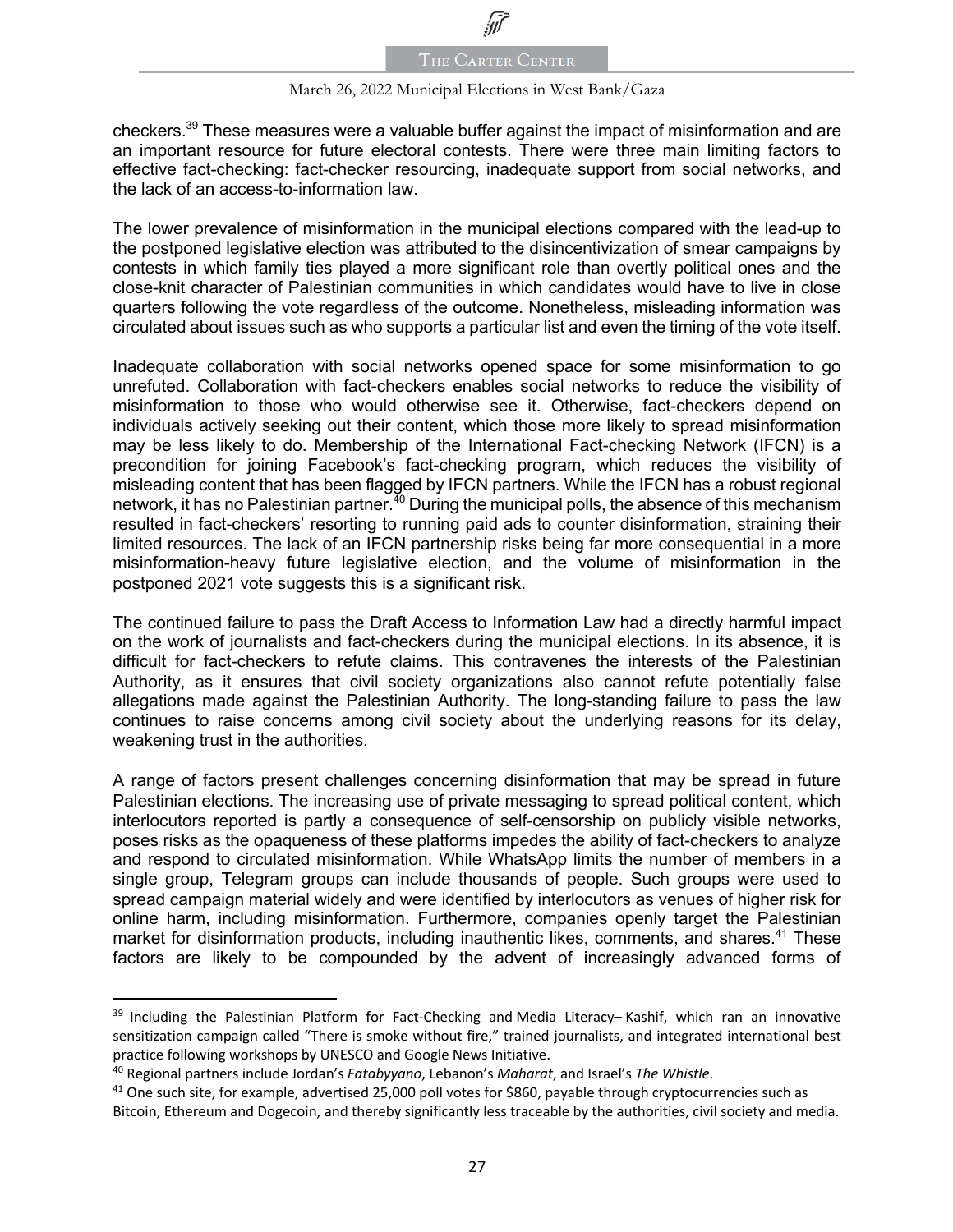

#### March 26, 2022 Municipal Elections in West Bank/Gaza

disinformation over the coming years, including video manipulation, enhancing the imperative to consolidate effective means of mitigation and response.<sup>42</sup>

#### *Personal Data Protection in the Campaign*

The election took place in a challenging context to protect personal data, which becomes more important by the year as political campaigns increasingly choose data-targeted over blanket messaging. In the municipal elections, as during the postponed legislative election, microtargeted ads were run by candidates in a Palestinian legal vacuum.<sup>43</sup> This was not compensated for by social networks, with advertising observed by the expert mission raising questions about the commitment of Meta to safeguarding the data of Palestinians.<sup>44</sup>

The absence of a data protection law has been highlighted by incidents raising concerns for data privacy. On April 21, 2021, Facebook reported a takedown of a group of hackers connected to the Preventive Security Service (PSS), an agency of the Palestinian Authority.<sup>45</sup> According to Facebook, the West Bank-based group undertook cyber-espionage within Palestine against journalists, opponents of Fatah, and human rights activists and distributed malware to collect personal data such as call logs, location, contacts, text messages, and keystrokes. The Palestinian Authority denies the allegation.

The hacking of the devices of six Palestinian human rights defenders<sup>46</sup> further underscored the challenges around data privacy surrounding the lead-up to the elections in 2020 through the Israeli NSO group's controversial Pegasus spyware, which according to its developer is only sold to governments;<sup>47</sup> the reported use of identification software such as GRT (Gait Recognition Technology) within Palestine; and the deployment of drones at protests by multiple authorities in Jerusalem and the West Bank.<sup>48</sup> Interlocutors report that such methods permanently discourage the type of open criticism of authority required for fully competitive elections.

The use of data-targeted ads, the deployment of spyware, and the absence of measures to check what data about citizens is held by public or private bodies constituted a challenging landscape for data privacy across the lead-up to and conduct of these elections. The continued advancement of data-harnessing technologies globally over the coming years raises the imperative to ensure

<sup>&</sup>lt;sup>42</sup> Hence the Carter Center's long-standing global call for platforms to undertake election-specific risk forecasting well in advance of an anticipated vote (see Baldassaro, M., Harbarth, K., and Scholtens, M., "The Big Lie and Big Tech" (Carter Center, 2021: 52).

 $43$  The existing provision of the Council of Ministers Resolution 3 of 2019 on the personal data of citizens is inadequate as it is superseded in legal strength by acts passed into law, including the Cybercrime Law 2018.

<sup>44</sup> One particularly egregious ad hosted by Facebook was run by a page marked "Government Official," which impersonated the Palestinian Authority to run an ad (ID: 980966869478930) claiming that Mahmoud Abbas was offering to distribute money as compensation for COVID-19. The ad redirected to a website seeking users' money and data. By allowing the use of the label "Government Official," Facebook opened the possibility that people may erroneously conclude that this operation was led by the Palestinian Authority itself. The Carter Center election expert mission identified this operation shortly after the page was launched on March 25, the day before the second round of municipal voting. By March 30, the website was inactive. However, Facebook had already started running the ad. The incident highlighted the challenges presented when platforms allow ads to run before conducting adequate checks.

<sup>45</sup> https://about.fb.com/news/2021/04/taking-action-against-hackers-in-palestine/

<sup>46</sup> https://www.frontlinedefenders.org/en/statement-report/statement-targeting-palestinian-hrds-pegasus

<sup>47</sup> Citizen Lab/Amnesty International 2021: Devices of Palestinian Human Rights Defenders Hacked with NSO Group's Pegasus Spyware (Review of research by Front Line Defenders).

<sup>48</sup> Digital Safety and Privacy at Peaceful Protests, 7amleh, December 2021.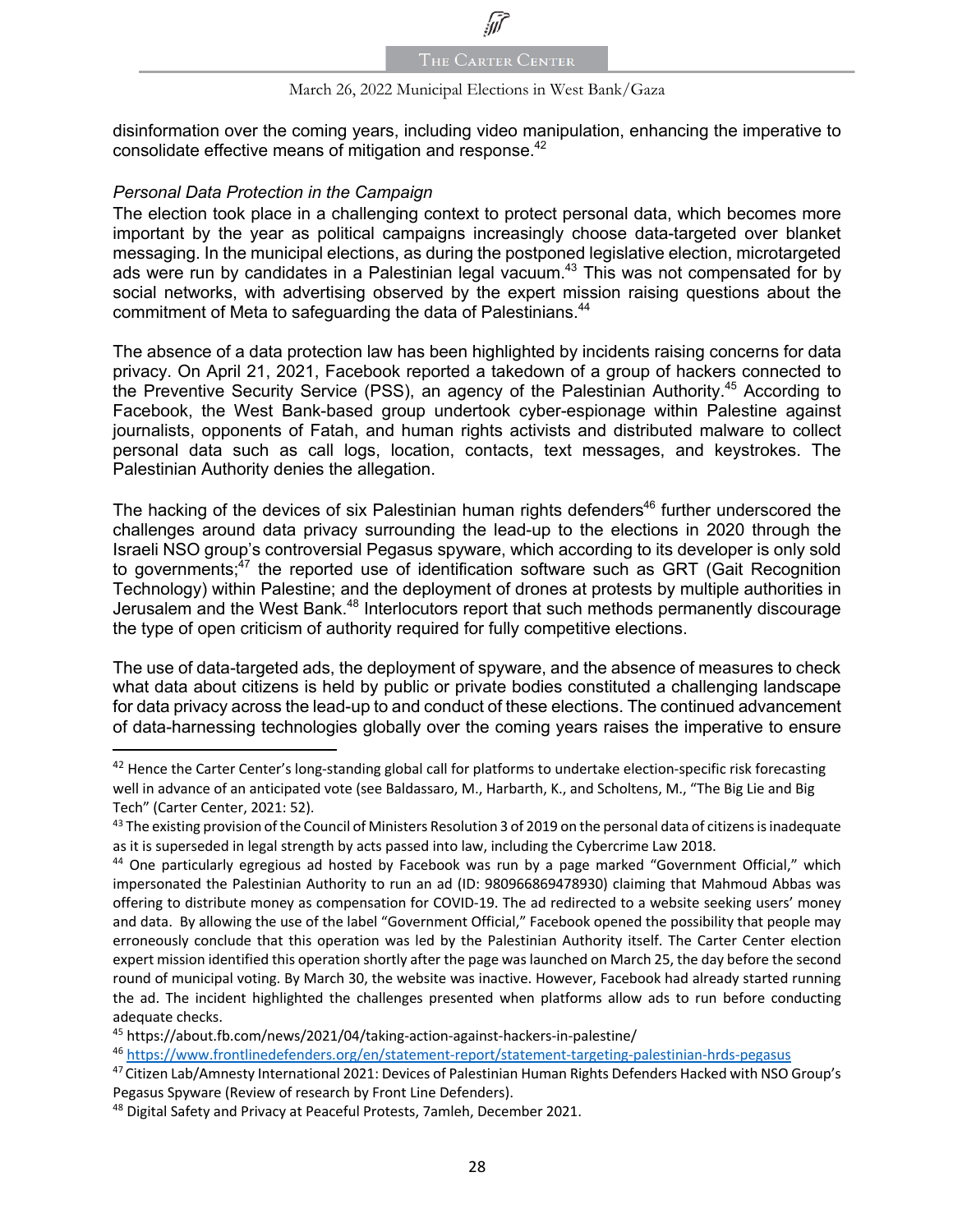

#### March 26, 2022 Municipal Elections in West Bank/Gaza

sufficient safeguards are established to protect individuals' rights to data privacy and freedom of expression. While the need is urgent, a rushed legislative process will likely generate unnecessary risks. An essential precondition for a legislative process that adequately safeguards Palestinians' data is the sensitization of lawmakers, wider civil society, and the citizenry on data privacy issues. This will enable the effective pre- and post-legislative scrutiny that ensures the passing of data protection measures does not diminish other fundamental rights such as access to information, with consequent harms to the democratic process.

#### *Conclusion*

Notwithstanding the restrictive legal framework and the stifling impact of the killing of Nizar Banat after he made allegations against the Palestinian Authority on his Facebook page, interlocutors unanimously considered the online dimension as offering greater freedom of expression than offline means of communication. This reflects the partial implementation of restrictive provisions in the face of the sheer quantity of critical content online that could be interpreted as contravening national provisions, the greater perceived shelter from potential surveillance on closed messaging platforms such as WhatsApp and Telegram, and greater possibilities for anonymity online. To achieve alignment with international standards, overly broad provisions in the Election Law, Local Elections Law of 2005, and State of Emergency Law by Decree should be struck down. In addition, the Law by Decree (10) of 2018 on Cybercrime must be subject to significant revision to remove the possibility of abuse of its provisions, the Access to Information Draft Law (2012) should be implemented without delay, and an accelerated program of civil society-led sensitization should culminate in the passing of a data protection law that aligns with international standards.

### **Election Day**

The Carter Center's election expert mission was limited in size and scope, precluding a comprehensive assessment of election day procedures, including voting, counting, and tabulation. While recognizing this limitation, the Center expert team visited polling sites in several locations — Hebron, Bethlehem, Jenin, Nablus, Ramallah, Al-Bireh, Betunya, and Bir Zeit — to gain personal impressions in these areas.

Contemporary international standards require that all citizens should enjoy the right to universal and equal suffrage, subject only to reasonable and objective limitations. Elections should be held by secret ballot, which is recognized as a means of ensuring that the people's will is expressed freely without fear of retribution or intimidation.<sup>49</sup>

According to the CEC, polls were required to open promptly at 7 a.m. on election day. Election officials directed voters to their assigned polling station upon entering a polling center. When registering, voters indicated whether they required special accommodations, and the CEC sought to ensure that their needs were met, whether through the provision of special ballots or by ensuring that their polling station was physically accessible to them.

The voter's name was checked against the registration list at their polling station. The voter was then instructed to leave his or her mobile phone with the election official, and received a ballot containing the lists competing in the given municipality. They were instructed to mark their ballot behind a cardboard screen and deposit it in a translucent box, after which polling officials would

<sup>&</sup>lt;sup>49</sup> ICCPR, General Comment No. 25: The right to participate in public affairs, voting rights and the right of equal access to public service (Art. 25) : . 12/07/96. CCPR/C/21/Rev.1/Add.7, General Comment No. 25.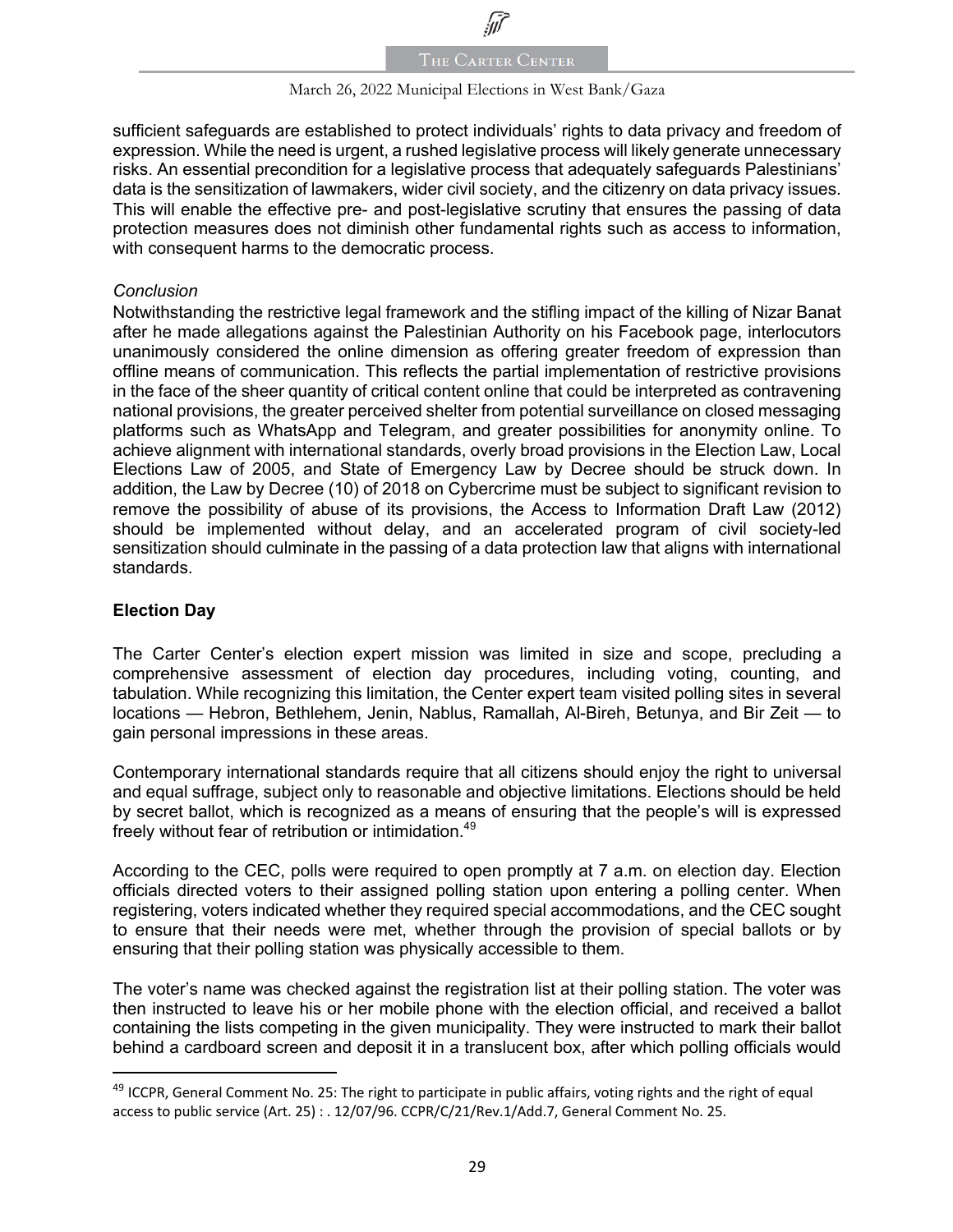

#### March 26, 2022 Municipal Elections in West Bank/Gaza

place indelible ink placed on the voter's hand. The entire process was envisioned to take only a few minutes. The polls were supposed to close at 7 p.m. with the counting of the ballots to begin soon thereafter

Palestinian citizen observer groups told the expert mission that election officials were well-trained and professionally administered the elections. In addition, agents for the competing lists and several civil society organizations told the Center's expert team that they had representatives present at most polling stations who remained throughout the day, making notes and contacting their headquarters if problems emerged.<sup>50</sup>

According to Palestinian citizen observation groups, the counting of the ballots in most of the polling centers took less than 90 minutes. Copies of the results were to be brought to the respective municipalities and also forwarded to the CEC. The Center's team noted that within three hours of the polls closing, streets were filled with celebrants cheering the success of the winning lists.

Minor problems throughout the day were noted by Palestinian monitoring groups. These included overcrowding inside and immediately outside polling centers which occasionally impeded the work of election officials. In addition, some observers construed the presence of candidates and other party activists in the polling centers as illegal campaigning on election day. Nonetheless, Palestinian observers indicated that the overall atmosphere was positive and reflected the sincere interest of many Palestinians to participate in a competitive electoral exercise.

#### **Results**

The results of the first phase of the local council elections were announced by the CEC on the day following the polls, Dec. 12, 2021. According to the CEC, voter turnout was 64.79% of eligible voters with less than 3% of ballots ruled invalid. Blank ballot papers formed 1.01% of the total ballots. Independent lists won 70.8% of the seats, while party lists won 29.2%. Male candidates won 79.5% of the seats, while female candidates won 20.5%. Roughly a quarter of the candidates elected to office (24.2%) were above 55 years of age, 31.1% were between 46 and 55 years, 25.3% were between 36 and 45, and those between 25 and 35 years of age comprised 19.4%.

After announcing the preliminary results, representatives from 10 candidate lists submitted appeals to the Electoral Court. Eight appeals were rejected outright, and in two cases in the Salfit Governorate, the court ordered a recount, which did not ultimately change the final results.

The results of the second phase of the elections were announced by the CEC on the following day, March 27, 2022. The voter turnout was 53.69% of the eligible voters. Just over 2% of the ballots cast were deemed invalid, and blank ballot papers formed less than 1% of the total ballots. Independent lists won 64.4% of the seats, while party lists won 35.6%. Male candidates won 82% of the seats, while female candidates won 18%. Concerning the age groups, 31% of the winners were above 55 years, 28% were between 46 and 55 years, 25% were between 36 and 45 years, and 16% of the winners were between 25 and 35 years.

The following is a breakdown of the results for the official lists in the second phase:

- Official Fatah lists (alone or in coalition with other parties) won 217 seats (34.3%)
- Democratic Front for the Liberation of Palestine (DFLP) won one seat

<sup>&</sup>lt;sup>50</sup> Human Rights and Democracy Media Center (SHAMS), report on the observation of the second phase of the local council elections.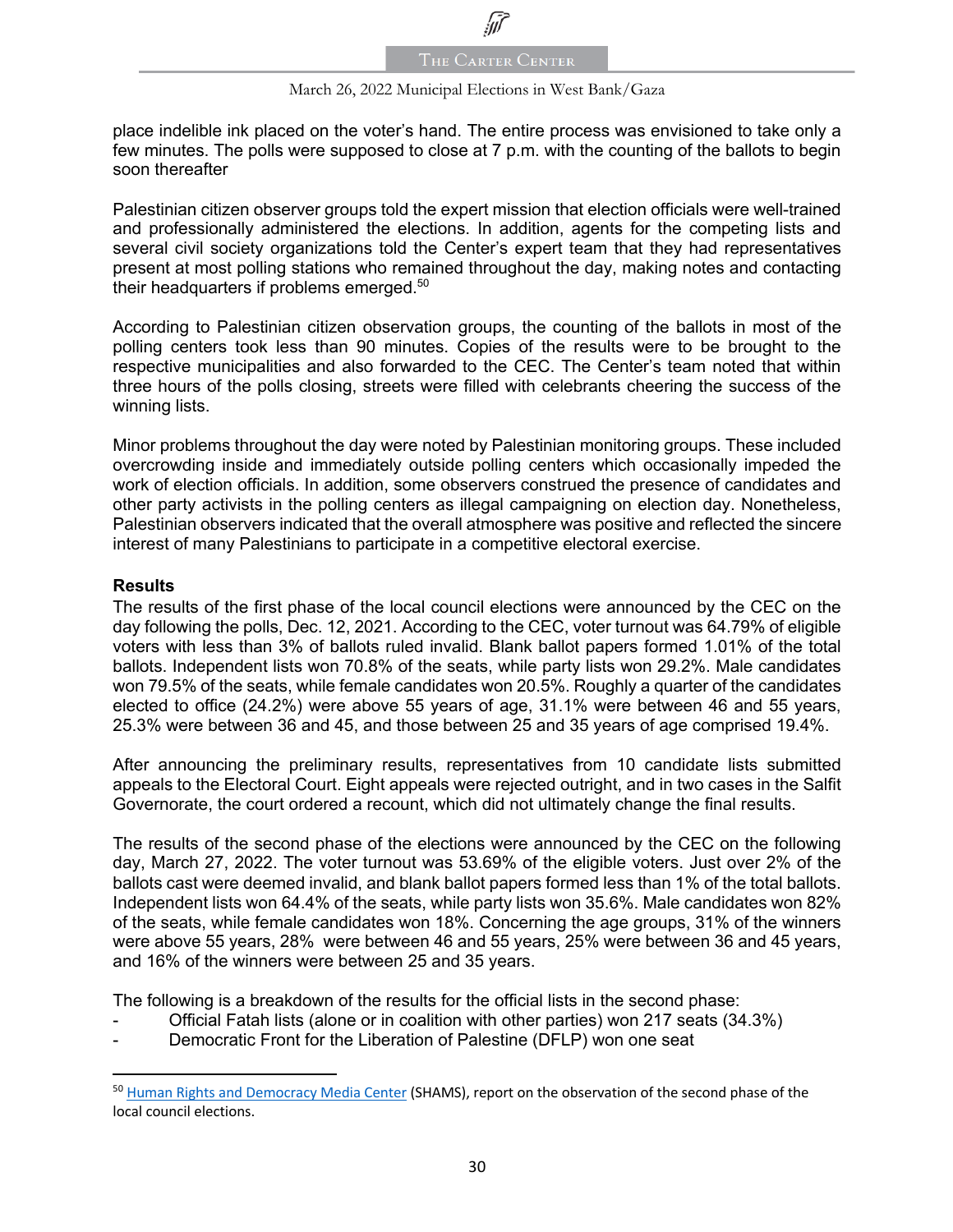

- Popular Struggle Front (PSF) won four seats
- Popular Front for the Liberation of Palestine (PFLP) won five seats
- The Palestinian National Initiative won four seats.

In the major cities of the West Bank, there was both interparty and intraparty competition between the official Fatah lists, independent lists affiliated with Fatah, and independent lists that were loosely affiliated with or supported by Hamas. In Hebron, an independent list led by an ex-Fatah leader and former mayor, Mahmoud Abou Sneineh, won eight seats, and the official Fatah list won six seats. In Nablus, the Fatah-backed list won eight seats, and the list identified with Hamas won seven seats. In Al-Bireh, the list identified with Hamas won eight seats, even though the head of the list was arrested by Israeli security forces a couple of days prior. In Ramallah, the official Fatah list won nine out of 15 seats. In Jericho, two Fatah-backed lists won 14 out of the 15 seats. See text box for more details regarding the elections in Hebron, Nablus, and Al-Bireh.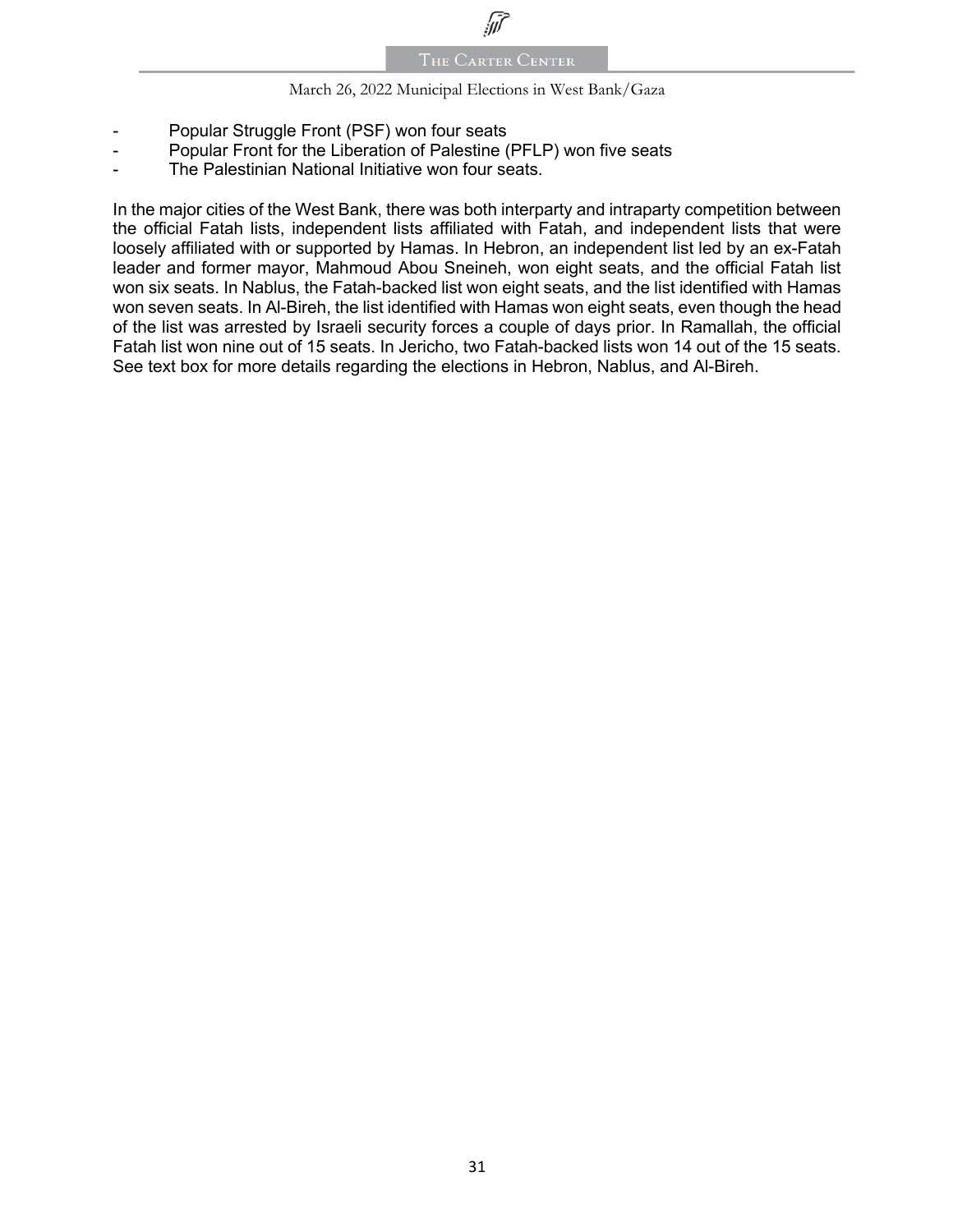#### **Municipal Elections in Three Major Cities**

The March 26 elections unfolded in each municipality differently, and the results should be understood in the context of the competing lists in each setting. This section reviews developments in Hebron, Nablus, and Al-Bireh based on pre-election meetings with candidates and organizations and election day visits by Carter Center teams to polling sites in these cities.

Hebron is the largest city in the West Bank; the contest was waged between Fatah and an independent list led by the former Fatah mayor and unofficially supported by Hamas. Recent elections in Nablus, the northern West Bank's commercial center, have been dominated by Hamas. Al-Bireh, the sister-city of Ramallah, is in the center of the West Bank; its contest was hotly contested among six lists, with four lists ultimately winning seats on the local council. The leader of the Hamas-affiliated list was arrested by Israeli security forces several days before the election. Hamas-backed lists were the most competitive against official Fatah lists in these three cities. Out of 15 municipal council seats in each city, Hamas-backed lists won eight seats in Hebron and Al-Bireh and seven seats in Nablus.

Interestingly, despite highly competitive contests, the voter turnout in these three cities was much lower than the average for the rest of the West Bank cities holding elections on March 26. This may indicate that support for politically affiliated lists was not strong. At least in Hebron and Nablus, truly independent lists were also unsuccessful in attracting voters to their cause.

#### *Hebron*

Six lists competed in Hebron city to fill the 15 seats of the local council. Two lists belonged to political parties (Fatah and Al Mubadarah) and four independent lists. On election day, 44,173 voters cast votes out of 105,372 registered voters (43.82% turnout).

The major competitors included the official Fatah list and a Loyalty to Hebron list, headed by Mr. Tayseer Abu Sneineh, the outgoing mayor of Hebron and an ex-leader in Fatah. According to Abu Sneineh and other members of the list, fierce pressures were placed on them by security forces to withdraw from the race. One of the candidates on their list (Lawyer Abd Alkarim Farrah) was arrested by the Israeli forces on March 02, 2022. Another member of the list (Amro Maher Ebeid) was arrested by the Israeli forces on March 28.

According to results announced by the CEC, the Loyalty to Hebron list received 21,658 votes and won eight seats, while the Fatah list obtained 16,242 votes and won six seats. An independent Fatah-backed list (National Khalil Al Rahman list No. 5) won one seat. After the announcement of the results, Fatah announced that it would respect the will of the voters and allow Loyalty to Hebron to choose the mayor, even though two of its members were detained by the Israeli forces. Three women (two from Loyalty to Hebron and one from Fatah) were among the winners, to satisfy the legal quota.

#### *Nablus*

Eight lists competed for council seats in Nablus. The competition was primarily between the Fatah-backed independent list Nablus Selects, headed by Fatah official Dr. Sami Hejawi, and the Hamas-backed independent list Al-Azm, led by engineer Khaled Salameh. The two lists won eight and seven seats respectively out of the 15 member municipal council. The other four lists, including woman-headed and youth-headed lists, did not reach the threshold to win any seats. Only 33,017 voters cast ballots in the city, amounting to a 37.41% turnout. The two lists that received seats successfully formed a municipal council.

#### *Al-Bireh*

Six lists competed for council seats in Al-Bireh. Out of the 21,440 eligible voters, only 6,517 voters cast their ballots in the city, amounting to 30.40% turnout for a 15-seat municipal council. The competition was primarily between the Hamas-backed independent list Al-Bireh Unifies Us, headed by Islam Taweel. The other five were categorized as more traditional tribal lists.

Four lists won seats: Al-Bireh Unifies Us, 8; Independent Al-Bireh, 2; The Voice of Al-Bireh, 2; and the National List for Building and Development, 3. The other two lists did not win any seats. Despite the arrest of Taweel by the Israeli army a few days before the election (Taweel was subsequently placed under administrative detention for four months), the winning lists formed the municipal council successfully and designated Taweel as the mayor of the city.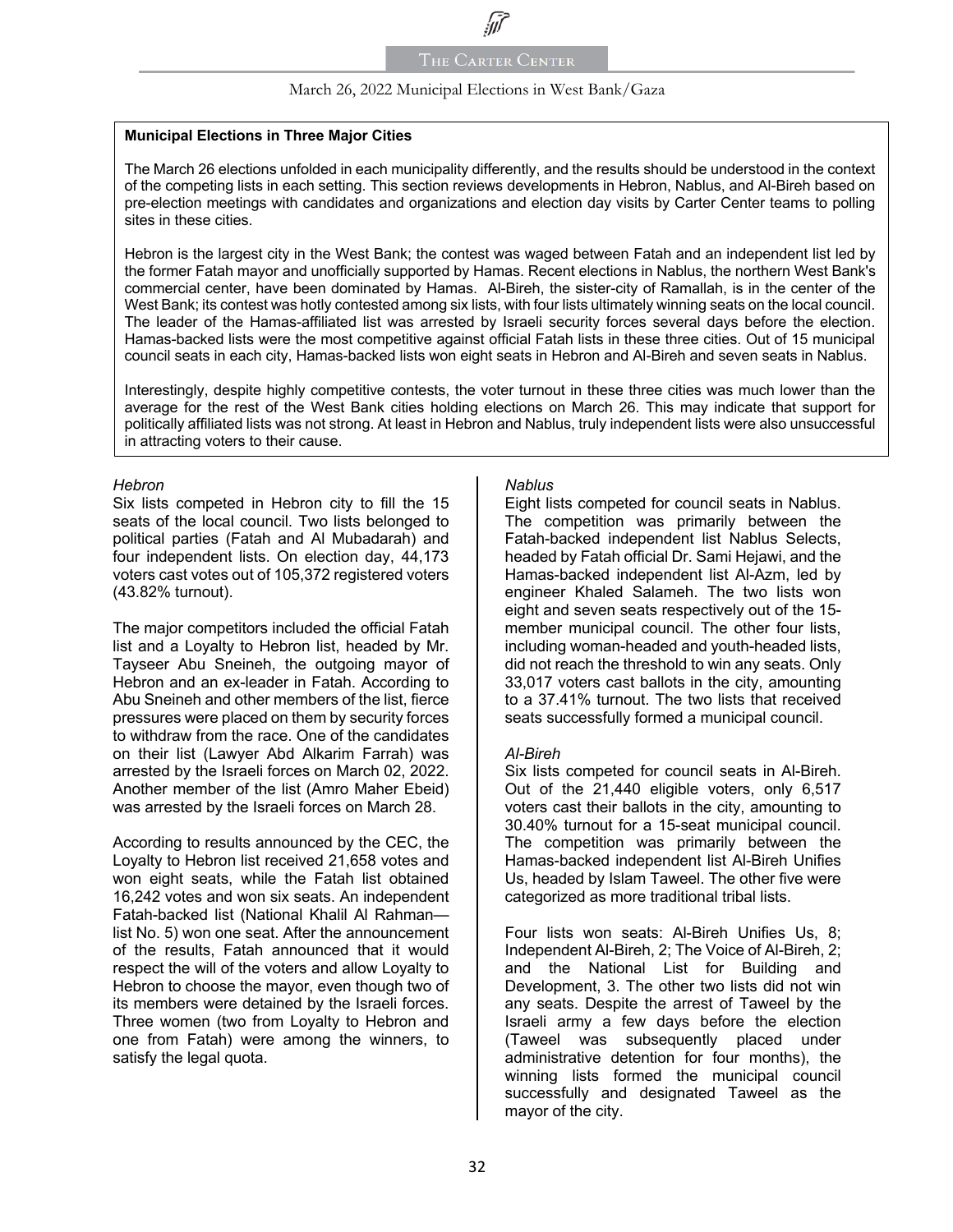|               | 2017   | 2021/2022 |
|---------------|--------|-----------|
| Voter turnout | 53.43% | 59.24%    |
| <b>Nablus</b> | 21%    | 37%       |
| Ramallah      | 39%    | 34%       |
| Jericho       | 57%    | 59%       |
| Hebron        | 34%    | 43%       |

#### **Voter turnout in major cities compared to 2017:**

#### **Elections Dispute Resolution (EDR)**

Effective, clear, and fair procedures for electoral dispute resolution are an essential part of a wellfunctioning electoral process and fundamental to ensuring all other human rights are enjoyed.<sup>51</sup>

The legal framework for the local council elections allows voters, candidates, and their agents to appeal the decisions of the CEC in the elections court.<sup>52</sup> The elections court for the local council elections was formed by a decree law from President Abbas in 2021. Hamas rejected the formation of this court since the movement was not consulted in the nomination of the judges and cited this as one of the reasons the party decided against allowing local council elections to move forward in Gaza.

Four appeals were presented to the elections court after the announcement of the preliminary results by the CEC on March 27, 2022.<sup>53</sup> The court rejected all appeals, three in substance and one in form. After the appeals were resolved and the final results announced, the Ministry of Local Government invited the councils to hold their first official meeting to elect the mayor, vice mayor and the treasurer of the council.

#### *Conclusion*

The election dispute resolution process throughout the electoral cycle allowed for all electoral stakeholders, including voters, candidates and their agents, to seek effective remedy for any violations of their rights as stated in the Palestinian legal framework. However, given the current lack of checks and balances between the executive and judicial branches and potential for manipulation of the process or the perception thereof, an agreement should be reached between electoral stakeholders on the formation of an elections court for future municipal elections. This includes a potential third phase in the Gaza Strip. The legislative elections court, which was established prior to the canceled national elections in 2021, serves as an example.

 $51$  ICCPR, art. 2(3), "Each State Party to the present covenant undertakes: (a) to ensure that any person whose rights or freedoms are herein recognized as violated shall have an effective remedy, notwithstanding that the violation has been committed by persons acting in an official capacity; (b) to ensure that any person claiming such a remedy shall have his right thereto determined by competent judicial, administrative or legislative authorities, or by any other competent authority provided for by the legal system of the State, and to develop the possibilities of judicial remedy; (c) to ensure that the competent authorities shall enforce such remedies when granted."

 $52$  Article 55 of the law states: Each voter, or candidate, or candidate's agent may contest the announced election results before a competent court within one week from the announcement of the results. The court shall issue its decision within five working days from the date the claim is submitted to it and shall inform the Central Elections Commission of its decisions to implement them accordingly.

 $53$  See Appendix C for detailed information regarding the appeals.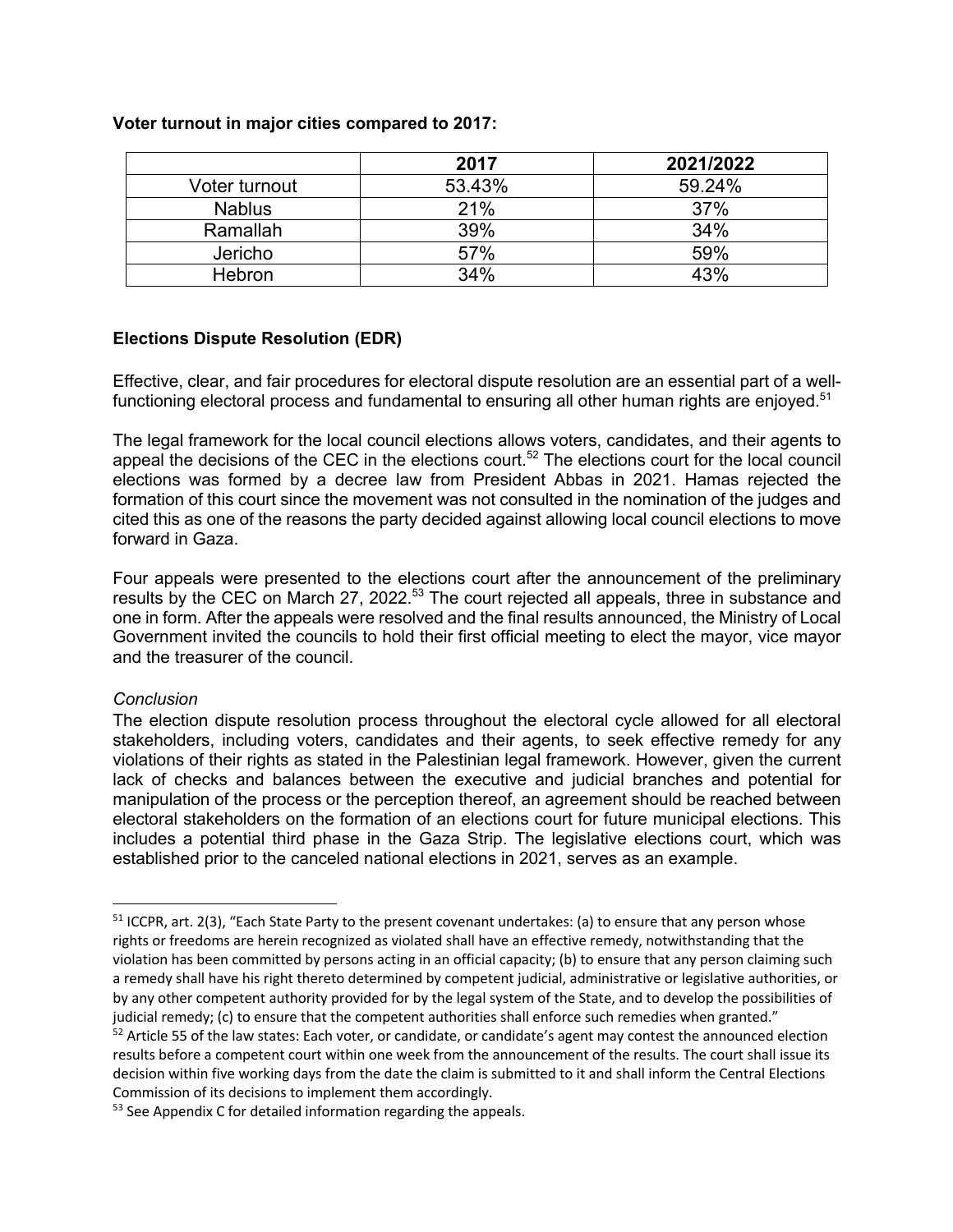#### March 26, 2022 Municipal Elections in West Bank/Gaza

### **Looking Forward**

The 2021-22 local council elections, which saw an uptick in participation and greater competition between traditional Palestinian parties and independent candidate lists, demonstrate the interest of Palestinians in the West Bank and Gaza to engage in competitive electoral exercises. Many interlocutors, however, expressed skepticism that the relatively successful municipal elections experience would lay the groundwork for much-anticipated national elections or a third phase of municipal elections in the Gaza Strip.

Virtually all Palestinian stakeholders agree that reconciliation between the major parties, Fatah and Hamas, is essential. Ultimately, Palestine's political leaders must decide whether to use elections to serve as the mechanism for achieving this goal or to pursue some form of political reconciliation before national elections occur.

Regardless, it is critical that Palestinian leaders take immediate steps to create the conditions necessary for citizens in the West Bank and Gaza to fully exercise their fundamental freedoms, including their political and electoral rights. The political impasse between Fatah and Hamas should not prevent Palestinians from enjoying the right to choose their leaders in credible, periodic national elections, absent harassment or intimidation, and to speak, assemble freely and enjoy freedom of movement during the campaign without fear of retribution.

Planning for future electoral contests will also have to account for the ways the election campaign is changing. Digital risk around electoral processes in Palestine is likely to increase as greater proportions of the campaign, and discussion of it, take place online. Part of the challenge will be developing safeguards against digital threats while resisting calls for measures that risk exacerbating the very harms they target.

At the same time, space should be provided for other actors to enter the political arena. Particularly important is the need to encourage younger Palestinians, who have never had the opportunity to vote or stand for election in national polls but who are engaged through informal politics and social activism. Existing parties should recruit them as candidates and provide them with realistic placement on party lists so as to ensure the demographics of future legislative and municipal councils more accurately reflect the Palestinian population.

Interlocutors in Gaza informed the expert team that the scheduling of municipal elections in Gaza could serve as a confidence-building measure. With this in mind, the CEC and other institutions should be ready to administer such elections on short notice, even as they also prepare for the national elections.

Concerns about an imminent political explosion within Palestine loom large. Contributing factors include: Palestinian dissatisfaction over failure to conduct national elections; the lack of a political horizon for Palestinian statehood; the continued heavy hands of Israeli and Palestinian security forces; the expansion of Israeli settlements and settler attacks on Palestinians living in the West Bank; the potential for the eruption of a cycle of violence following attacks on civilians in Israel; high unemployment, particularly among young people; the growing potential for online disinformation and hate speech to spread unchecked; and a looming succession crisis when President Mahmoud Abbas leaves the political arena.

Many Palestinian interlocutors who met with the Carter Center mission look to the international community for support in preventing an explosion. International actors should support Palestinians to find common ground on critical issues, as appropriate, and to reinvigorate their institutional structures and leadership through democratic means.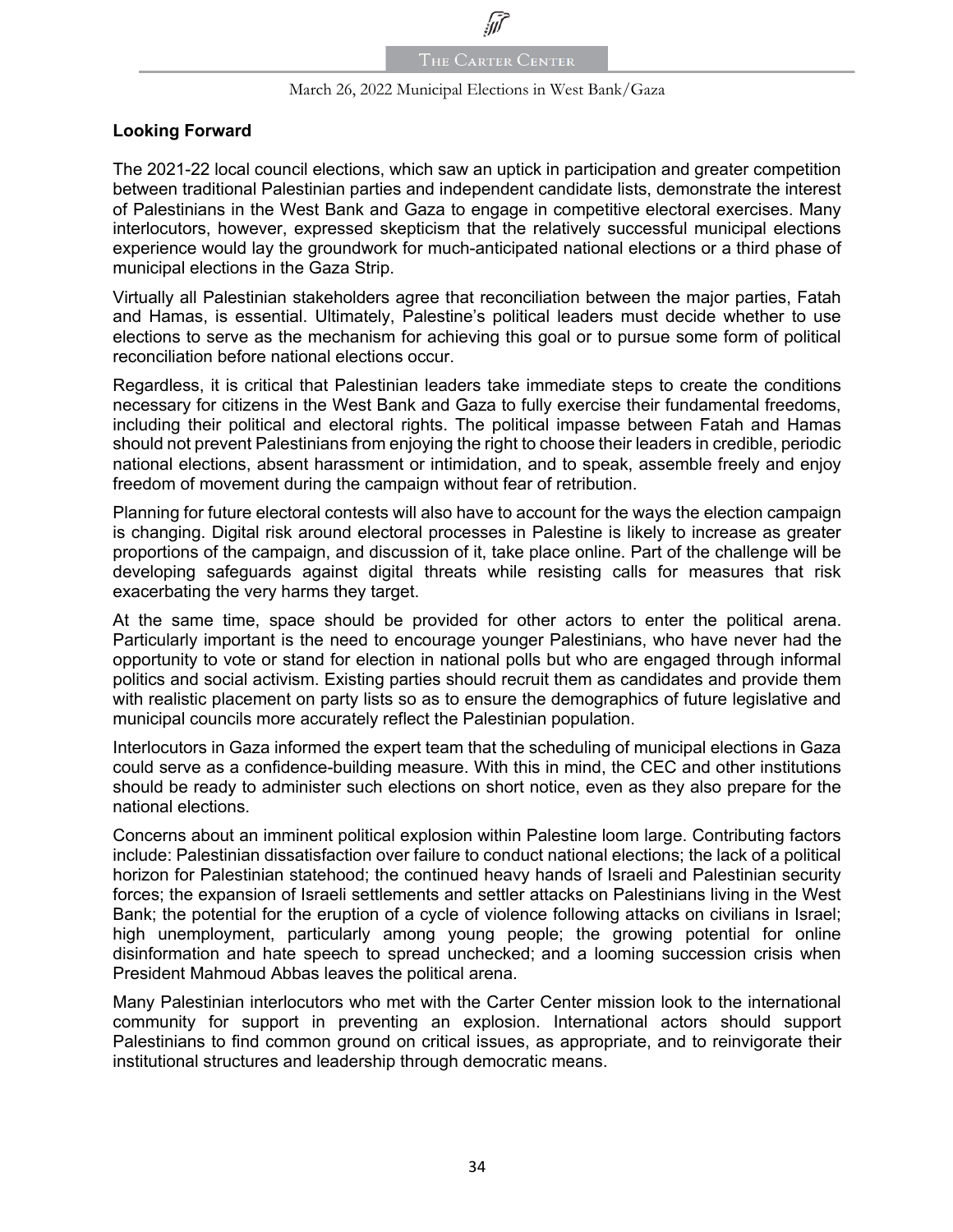### **Recommendations**

*To Political Leaders:* 

- 1. The right of Palestinians to stand as a candidate, the right to participate in the civic affairs of their country, and the right to periodic democratic elections should be respected. Political parties, particularly Fatah and Hamas, should agree: (a) to move forward with presidential and legislative elections that provide the Palestinian people with the opportunity to express their political choices freely; and (b) to accept the results of a credible exercise.
- 2. Leaders representing all factions should decide whether elections will serve as the mechanism for achieving the essential goal of reconciliation, or whether some form of reconciliation should occur before the national elections.
- 3. Leaders of all parties and factions should make an active effort to engage young people in the election process, including those who have never had an opportunity to vote in a national election (i.e., anyone between the ages of 18-34). Parties and factions should provide political space and new opportunities for younger voters to become involved in political affairs. Youth should be also allowed and encouraged to play an active role in internal party/faction deliberations and to be included as candidates in realistic slots to be elected to the legislature.

#### *To the Palestinian Authority:*

- 4. Palestinian rights to security of the person, and freedoms of speech, assembly, and association should be respected. Palestinian security forces, regardless of when the next elections are scheduled, should ensure that the human rights environment allows Palestinians the freedom to choose their leaders absent harassment or intimidation.
- 5. The PA should continue to provide the Central Elections Commission the resources necessary to operate in a professional and high-quality fashion.
- 6. The Palestinians' right to periodic elections should be respected, including the law requiring that municipal elections be held every four years and, unless special circumstances exist, on a single day.
- 7. Several reforms to the election law concerning national and municipal elections should be considered to ensure that the laws are consistent with international standards and obligations for political and electoral rights. As part of this review, consideration should be given to the following reforms based on consultations with political parties and civil society organizations:
	- Electing the mayor directly, rather than having the local council make the selection;
	- Clarifying the law to require an electoral validation exercise in instances in which only one list is submitted to the CEC.
	- Lowering the age of eligibility to serve as a local council member from 25 to 21, and to be a Palestinian Legislative Council (PLC) member from 28 to 25;
	- Reducing the minimum threshold for obtaining seats on the local council from 8% to 5%;
	- Imposing ceilings on the amount of money that a list can expend on a campaign and ensuring that lists comply with reporting requirements;
	- Maintaining the quota of women on the local council in circumstances when a woman resigns (i.e., a woman who resigns should be replaced by another woman rather than the next person on the list) and increasing the overall quota to bring the gender balance in alignment with international standards, which suggest the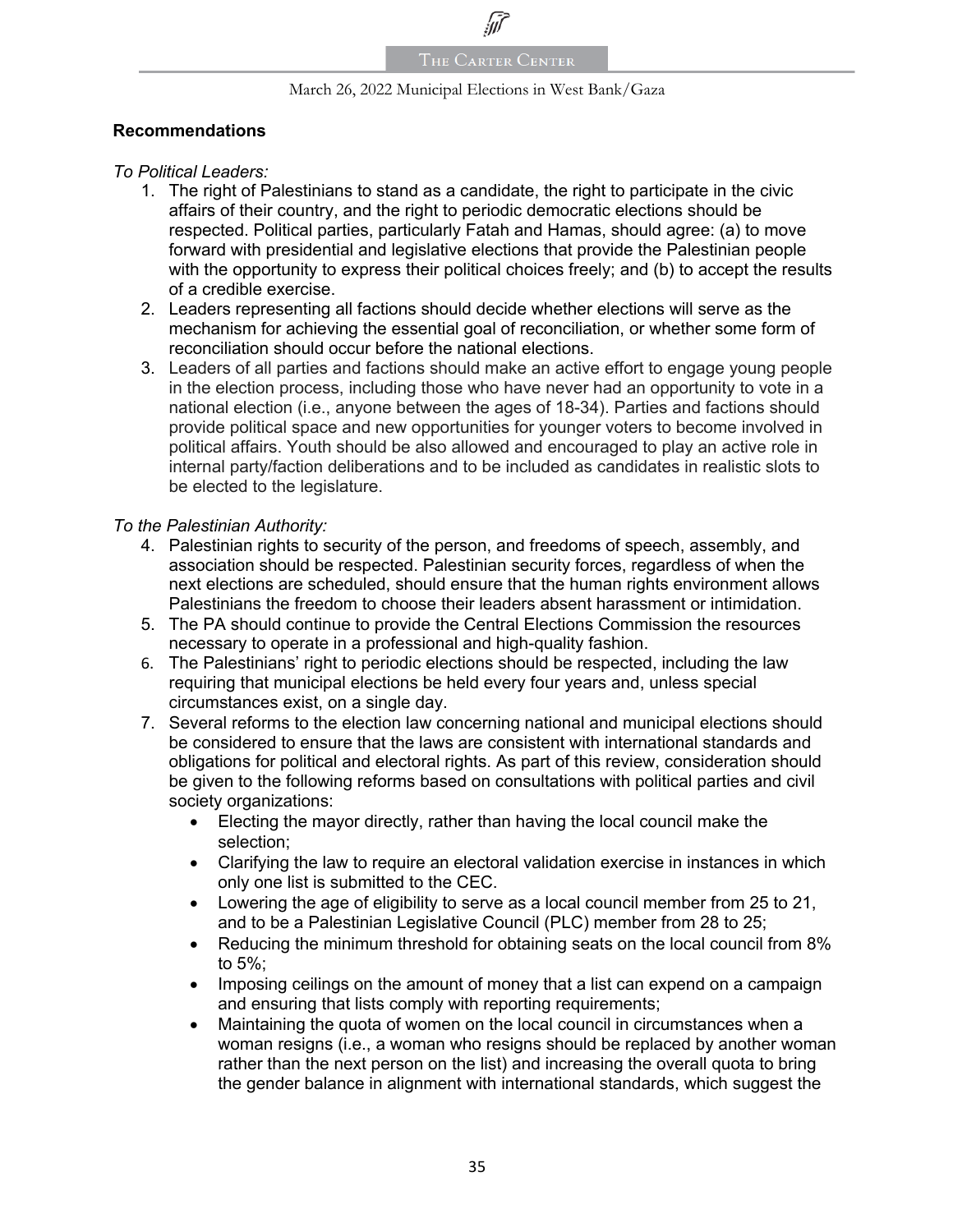quota should be at least 33%, and ideally 50% to ensure equal representation of women;

- Introducing a quota for the number of women in the legislative council (the current quota applies only to the placement of women within the party lists), to help bring women's representation in the PLC into alignment with international standards;
- Forming an Electoral Court for national and municipal elections whose legitimacy is recognized by all factions in the West Bank and Gaza;
- Ensuring that practices regarding the reservation of certain mayoralties to specific groups (by religion or by indigenous status in the municipality) are consistent with international norms;
- Repealing articles in the Election Law (Article 66), Cybercrime Law by Decree (2018), and State of Emergency Law by Decree (2020) that impede freedom of expression;
- Empowering fact-checkers and journalists by ratifying the Law on the Right of Access to Information (2012).

#### *To the Central Elections Commission:*

8. The CEC and other institutions should be ready to administer municipal elections in Gaza on short notice, given that such elections would serve as a confidence-building measure and would allow the population there to participate in an electoral exercise for the first time since 2006. At the same time, it should also prepare for the muchanticipated national elections.

In addition, The Carter Center reaffirms the following recommendations made in its statement of July 15, 2021:

- The Palestinian Authority should immediately take steps to calm escalating tensions and ensure the creation of an environment conducive to competitive, inclusive, and genuine democratic elections. This includes full protection of Palestinians' rights to freedom of assembly, expression, and personal security.
- Repeal the recent law (which is currently "frozen" or suspended) that undermines civil society organizations by restricting their funding and obstructing their activities. Civil society activists in both Gaza and the West Bank must be allowed to fully participate in the electoral process, including by observing political and electoral processes, holding demonstrations, and disseminating public statements.
- Seek clear confirmation from Israel that it will allow Palestinian voters to cast ballots in their respective post offices in East Jerusalem and facilitate the inclusive conduct of the polls, as per Israel's obligations under the Oslo Accords. Representatives of the international community, particularly the U.S. government, should support Palestinian leaders in these efforts and should engage with both Palestinian and Israeli authorities to clarify steps to conduct elections.
- The two main political parties should re-engage immediately to finalize political agreements to outline additional concrete steps that will enable genuine elections and foster an environment that is fully conducive to political participation.
- Seek consensus on, and ratify a draft law for, elections to the Palestinian National Council, the legislative body of the Palestine Liberation Organization. Leaders must define measures for voter registration and mechanisms for the conduct of elections or appointment of members outside of the Palestinian territory, as well as clarify which bodies will administer and oversee the polls.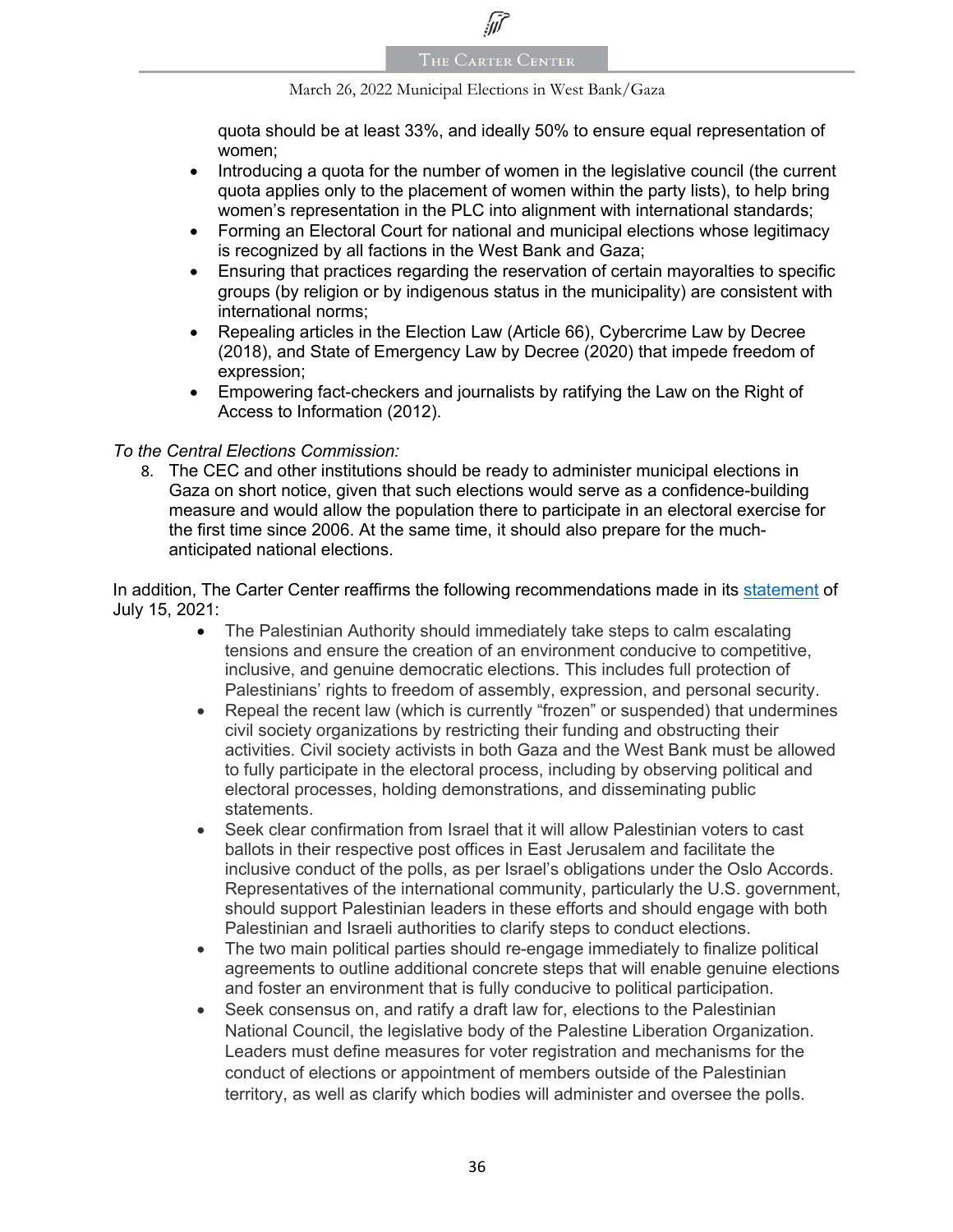

#### March 26, 2022 Municipal Elections in West Bank/Gaza

#### **Appendix A – Acknowledgements**

The Carter Center thanks the Palestinian Central Elections Commission for accrediting the Center to undertake an expert assessment of the Palestinian municipal elections and to enter polling sites on election day, and for their collaboration and dedication throughout the process. The Center is grateful to the staff and representatives of the Palestinian Authority, candidates from various lists, and the many Palestinian individuals and representatives of national civil society organizations who graciously shared valuable information that informed the expert mission's findings. The Center is also grateful to the analysts of Palestinian affairs and members of the international community who provided their insights and resources to the Center's team over the course of its deployment and shaped the Center's understanding of the political-electoral dynamics.

The Center appreciates and thanks its four-person expert team for their insights and analyses. Ben Jones, a digital threats and online campaign advisor to the Center, served as the mission's social media expert. Larry Garber, former mission director for USAID West Bank and Gaza and election expert, served as the mission's team leader and human rights/participatory rights expert. Ossama Kamel, a legal expert with extensive experience working in West Bank and the Gaza Strip and the surrounding region, served as the mission's senior legal analyst. Tahsin Alawneh, former Carter Center field staff member from 2009 through 2016 and political-electoral expert, supported the mission as a senior political and electoral analyst and expert translator/interpreter. The Center appreciates the insights, contributions and experience of these experts, which helped ensure a high-quality assessment in sensitive political circumstances.

The expert team was assisted on the ground by the Carter Center's field office staff in Ramallah, including Mohammed Asideh, Nasser Khdour, Qais Assad, and Zaheda Rahman. The Center is grateful for their invaluable contributions. Additional thanks are extended to the drivers who assisted the deployed experts during the mission.

A number of Carter Center staff worked from Atlanta to ensure the success of the expert mission, including Anderson Scott, Barbara J. Smith, Craig Withers, Daniel Grober, David Carroll, Jayanthi Narain, Jennifer Phillips Wang, Jeremy Byrd, Matthew De Galan, Ramiro Martinez, Sarah Johnson, Soyia Ellison, Stacia George, and Travis Linger. Interns Aifric Lynch Horne and Umniah Al Bayati also provided support with logistics, research and other tasks in support of the mission and the preparation of this report.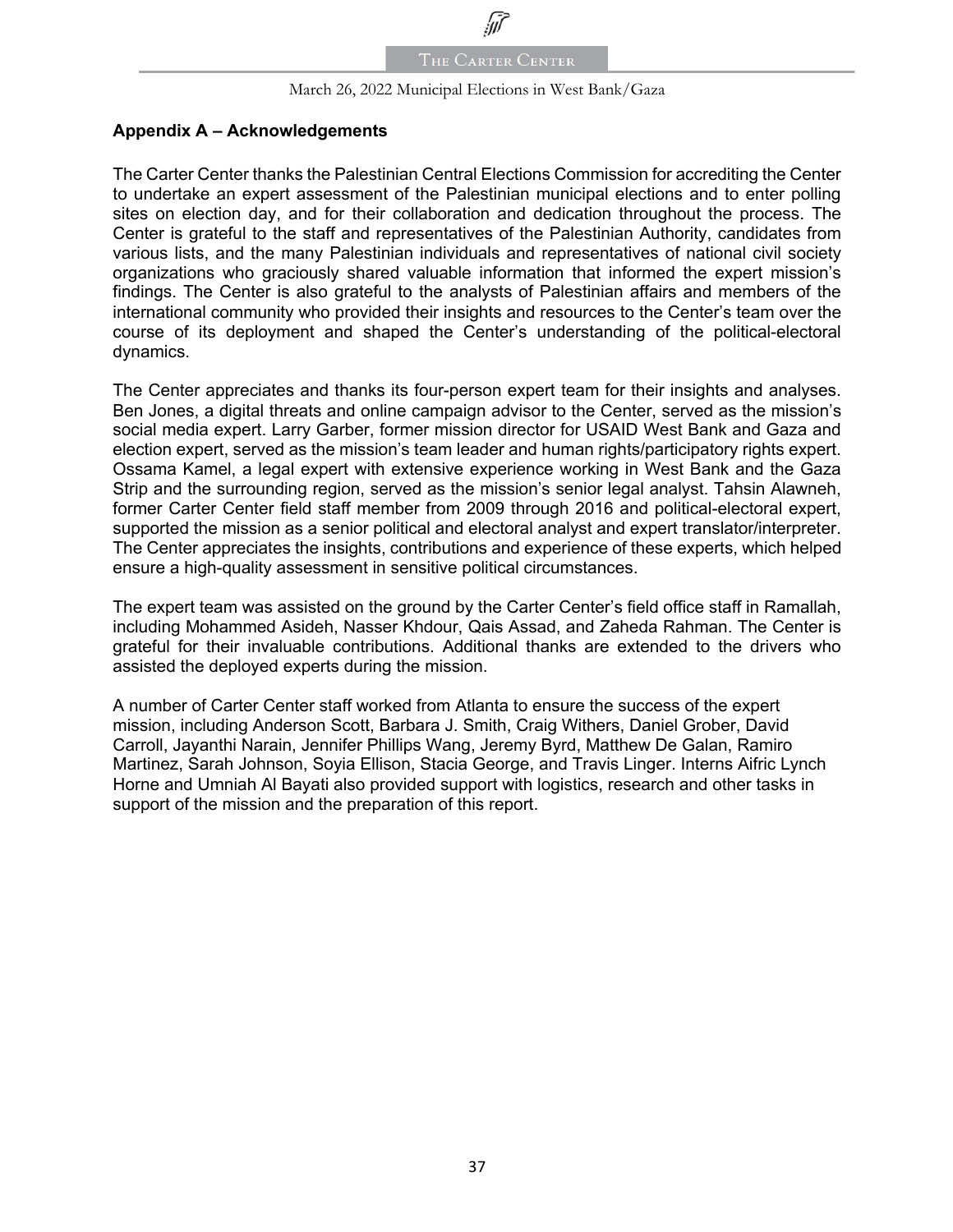#### March 26, 2022 Municipal Elections in West Bank/Gaza

#### **Appendix B – Palestinian Governance Structure**



with financial ties to PNA MoLG